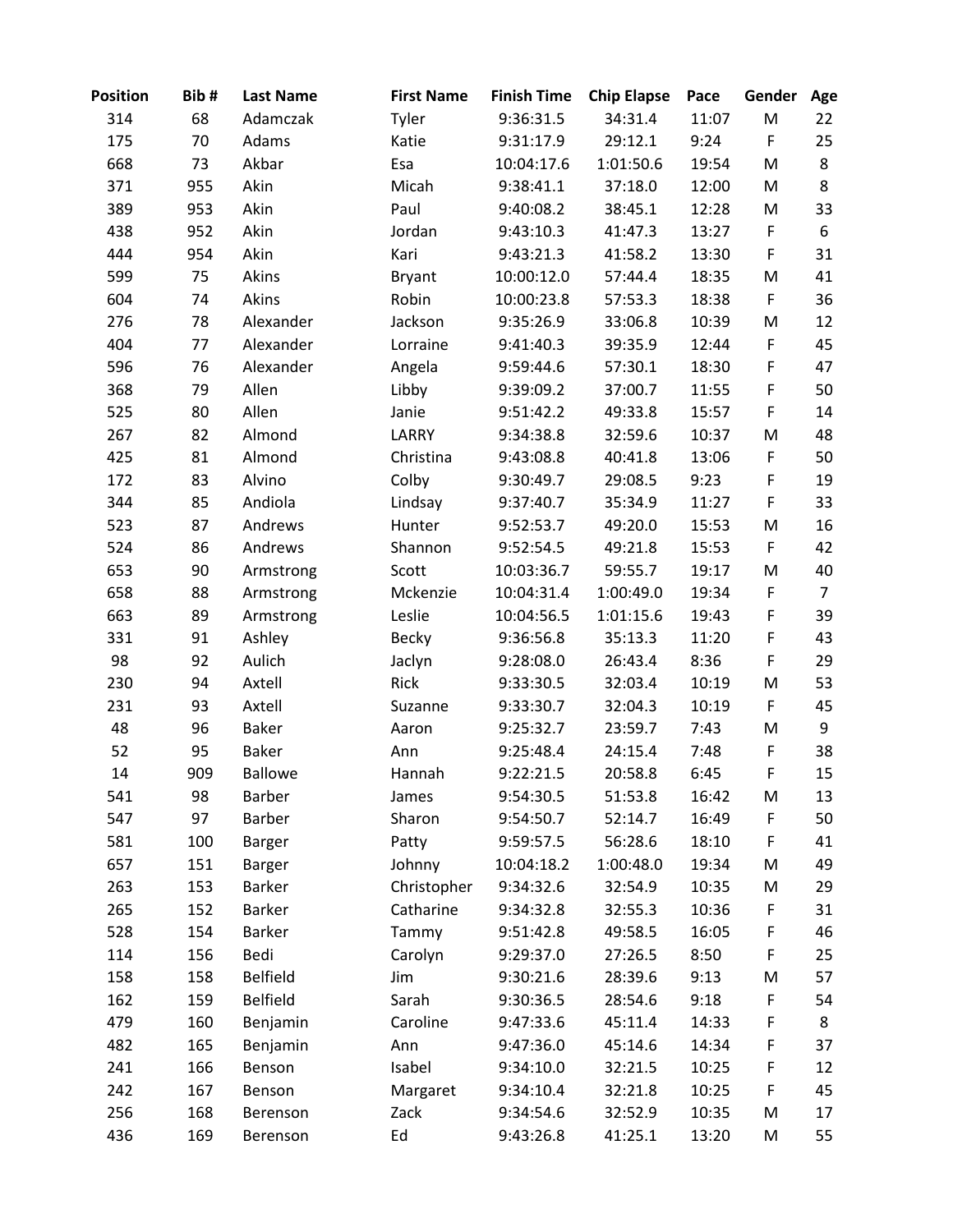| 156 | 171 | Bernier         | John        | 9:30:58.3  | 28:31.7   | 9:11  | M           | 58               |
|-----|-----|-----------------|-------------|------------|-----------|-------|-------------|------------------|
| 253 | 173 | <b>Bhatti</b>   | Uzair       | 9:34:37.6  | 32:50.7   | 10:34 | M           | 13               |
| 392 | 175 | <b>Bhatti</b>   | Taaha       | 9:40:39.2  | 38:51.6   | 12:30 | M           | $\boldsymbol{9}$ |
| 616 | 174 | <b>Bhatti</b>   | Yaseen      | 10:01:16.8 | 58:21.5   | 18:47 | M           | 11               |
| 618 | 176 | <b>Bhatti</b>   | Zayd        | 10:01:17.0 | 58:21.9   | 18:47 | M           | 6                |
| 19  | 177 | Biby            | Cole        | 9:22:50.8  | 21:22.8   | 6:53  | M           | 26               |
| 84  | 178 | Bird            | Virginia    | 9:27:41.2  | 25:46.1   | 8:18  | F           | 11               |
| 335 | 179 | Blankenship     | Jennifer    | 9:36:50.0  | 35:26.9   | 11:24 | F           | 45               |
| 461 | 180 | Bloomquest      | <b>Beth</b> | 9:45:26.5  | 43:43.6   | 14:04 | F           | 57               |
| 582 | 181 | Blue            | DeAndre     | 9:58:47.7  | 56:37.4   | 18:13 | M           | 17               |
| 552 | 182 | Bluhm           | Ann         | 9:54:50.6  | 52:37.5   | 16:56 | F           | 53               |
| 462 | 184 | Blythe          | Cecelia     | 9:46:01.2  | 43:43.9   | 14:04 | F           | 48               |
| 469 | 185 | Bodnar          | Callie      | 9:46:27.5  | 43:55.2   | 14:08 | F           | 39               |
| 248 | 186 | Bohon           | Judy        | 9:34:26.0  | 32:29.2   | 10:27 | F           | 56               |
| 77  | 187 | <b>Boiko</b>    | Alex        | 9:26:53.6  | 25:30.1   | 8:12  | M           | 29               |
| 274 | 190 | Boyce           | Patty       | 9:34:30.0  | 33:03.6   | 10:38 | F           | 50               |
| 432 | 939 | <b>Branch</b>   | Charlie     | 9:43:57.5  | 41:23.6   | 13:19 | M           | 6                |
| 433 | 938 | <b>Branch</b>   | Alice       | 9:43:57.7  | 41:23.6   | 13:19 | $\mathsf F$ | $\overline{7}$   |
| 474 | 940 | <b>Branch</b>   | Patteson    | 9:47:26.0  | 44:51.7   | 14:26 | M           | 10               |
| 475 | 941 | <b>Branch</b>   | Pat         | 9:47:26.6  | 44:52.1   | 14:26 | M           | 45               |
| 476 | 942 | <b>Branch</b>   | Eliza       | 9:47:26.5  | 44:52.4   | 14:26 | F           | 42               |
| 635 | 193 | <b>Braun</b>    | Wilson      | 10:02:05.4 | 59:17.5   | 19:05 | M           | 8                |
| 636 | 195 | <b>Braun</b>    | Herbert     | 10:02:08.8 | 59:21.3   | 19:06 | M           | 68               |
| 637 | 194 | <b>Braun</b>    | Susan       | 10:02:07.8 | 59:21.9   | 19:06 | $\mathsf F$ | 67               |
| 638 | 192 | <b>Braun</b>    | Kevin       | 10:02:09.7 | 59:23.9   | 19:07 | M           | 38               |
| 639 | 196 | <b>Braun</b>    | Abby        | 10:02:08.8 | 59:25.1   | 19:07 | F           | 30               |
| 408 | 198 | <b>Brewer</b>   | Pilar       | 9:41:39.7  | 39:41.6   | 12:46 | F           | 11               |
| 411 | 199 | <b>Brewer</b>   | Patrice     | 9:41:44.1  | 39:46.1   | 12:48 | F           | 9                |
| 412 | 197 | <b>Brewer</b>   | Monique     | 9:41:45.8  | 39:48.3   | 12:49 | F           | 43               |
| 536 | 201 | <b>Brickley</b> | Nicole      | 9:54:26.3  | 51:27.8   | 16:34 | F           | 35               |
| 537 | 202 | <b>Brickley</b> | Robert      | 9:54:26.1  | 51:37.2   | 16:37 | M           | 37               |
| 558 | 200 | <b>Brickley</b> | Ava         | 9:54:26.2  | 53:03.1   | 17:05 | F           | 8                |
| 410 | 203 | Brinsley-Smith  | Caroline    | 9:41:35.3  | 39:43.5   | 12:47 | F           | 66               |
| 208 | 206 | <b>Brooks</b>   | Madeleine   | 9:33:19.2  | 30:52.9   | 9:56  | F           | 14               |
| 293 | 205 | <b>Brooks</b>   | Kendall     | 9:34:57.4  | 33:34.3   | 10:48 | F           | 31               |
| 445 | 207 | <b>Brooks</b>   | Elijah      | 9:44:27.8  | 42:01.5   | 13:31 | M           | 10               |
| 446 | 208 | <b>Brooks</b>   | Bryan       | 9:44:27.0  | 42:01.8   | 13:31 | M           | 47               |
| 686 | 204 | <b>Brooks</b>   | Paola       | 10:08:30.5 | 1:05:33.9 | 21:06 | F           | 57               |
| 654 | 209 | <b>Broome</b>   | Chris       | 10:03:11.9 | 59:56.1   | 19:17 | M           | 30               |
| 655 | 210 | <b>Broome</b>   | Katie       | 10:03:13.8 | 59:56.9   | 19:17 | F           | 34               |
| 455 | 213 | <b>Brown</b>    | Zachary     | 9:44:27.8  | 42:44.2   | 13:45 | M           | 12               |
| 457 | 212 | <b>Brown</b>    | Danielle    | 9:44:29.8  | 42:46.5   | 13:46 | F           | 14               |
| 521 | 211 | Brown           | Bev         | 9:51:26.5  | 49:05.8   | 15:48 | F           | 42               |
| 112 | 214 | <b>Bryant</b>   | Paula       | 9:28:52.1  | 27:19.5   | 8:48  | F           | 56               |
| 358 | 215 | <b>Bryant</b>   | Star        | 9:38:11.7  | 36:17.9   | 11:41 | F           | 14               |
| 375 | 216 | Brzostowski     | Amanda      | 9:39:08.3  | 37:45.3   | 12:09 | F           | 34               |
| 99  | 950 | <b>Buerlein</b> | Chase       | 9:28:17.8  | 26:47.1   | 8:37  | M           | 8                |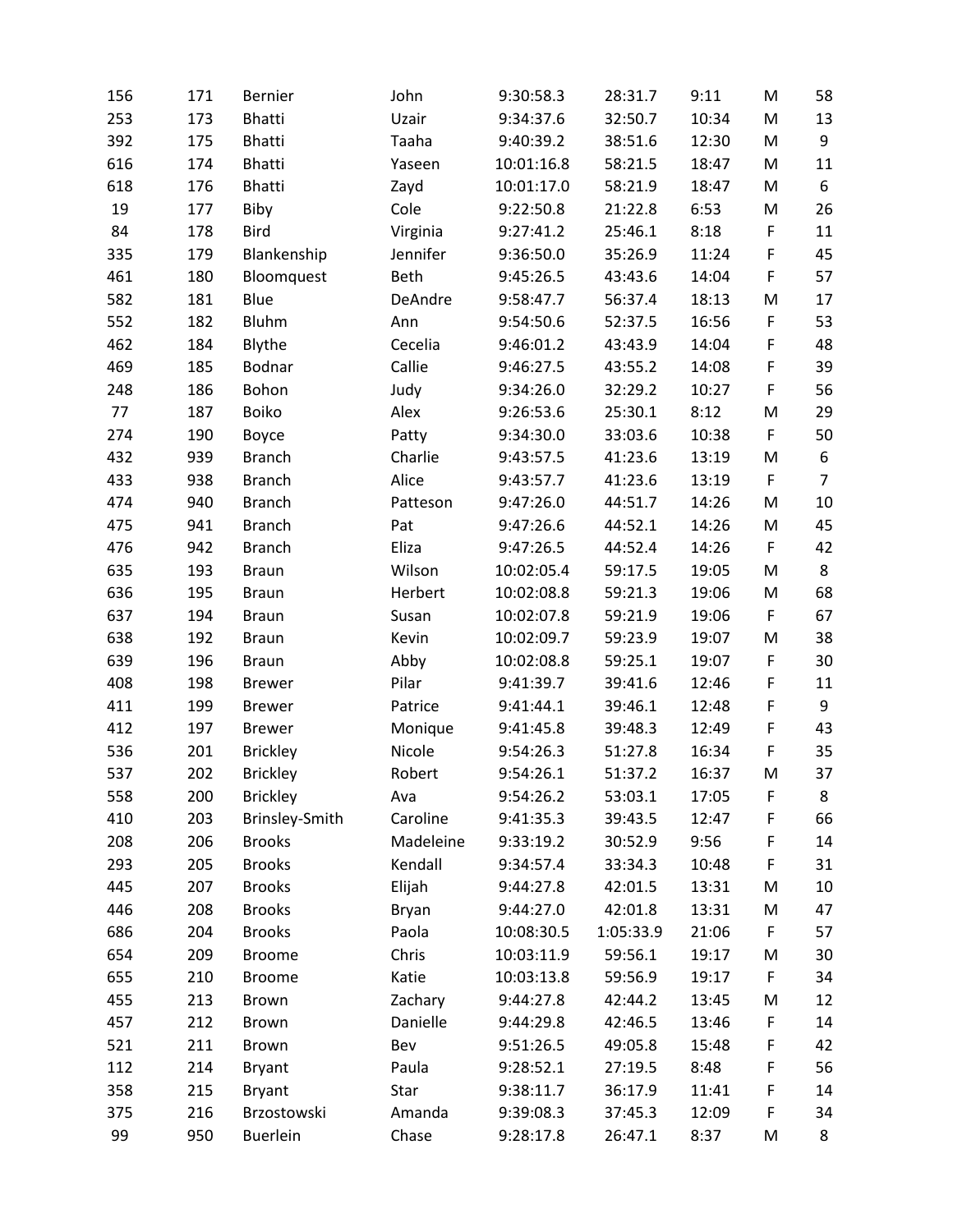| 111         | 949 | <b>Buerlew</b>   | Wyndham       | 9:28:48.9  | 27:17.6   | 8:47  | M           | 43             |
|-------------|-----|------------------|---------------|------------|-----------|-------|-------------|----------------|
| $\mathbf 1$ | 219 | <b>Burcham</b>   | Colby         | 9:18:47.3  | 17:25.5   | 5:36  | M           | 15             |
| 3           | 218 | <b>Burcham</b>   | Kevin         | 9:19:41.4  | 18:19.3   | 5:54  | M           | 44             |
| 56          | 217 | <b>Burcham</b>   | Kim           | 9:26:01.0  | 24:28.4   | 7:53  | F           | 39             |
| 364         | 221 | <b>Burchett</b>  | Charity       | 9:38:20.0  | 36:37.4   | 11:47 | F           | 24             |
| 365         | 220 | <b>Burchett</b>  | Madelyn       | 9:38:19.9  | 36:37.5   | 11:47 | $\mathsf F$ | 19             |
| 57          | 222 | <b>Burnside</b>  | Matthew       | 9:26:09.4  | 24:31.7   | 7:53  | M           | 14             |
| 61          | 224 | <b>Burnside</b>  | Grandison     | 9:26:13.6  | 24:35.8   | 7:55  | F           | 45             |
| 414         | 225 | <b>Burt</b>      | Deborah       | 9:41:38.5  | 40:02.0   | 12:53 | F           | 49             |
| 398         | 226 | <b>Bustillos</b> | Jose          | 9:41:22.9  | 39:15.7   | 12:38 | M           | 23             |
| 477         | 227 | <b>BUTLER</b>    | <b>MADDIE</b> | 9:47:25.3  | 45:09.9   | 14:32 | F           | 22             |
| 377         | 229 | Cain             | Philip        | 9:39:56.2  | 37:56.1   | 12:13 | M           | 55             |
| 10          | 922 | Camden           | Christopher   | 9:22:06.0  | 20:40.7   | 6:39  | M           | 99             |
| 157         | 230 | Camden           | Teresa        | 9:30:01.2  | 28:34.9   | 9:12  | F           | 47             |
| 608         | 231 | Campbell         | Patricia      | 10:01:08.4 | 57:57.8   | 18:39 | F           | 53             |
| 270         | 232 | Capriglione      | Kassidy       | 9:34:58.0  | 33:00.4   | 10:37 | F           | 15             |
| 273         | 233 | Capriglione      | Frances       | 9:35:00.5  | 33:03.0   | 10:38 | F           | 46             |
| 60          | 912 | Carlucci         | David         | 9:26:53.4  | 24:35.4   | 7:55  | M           | 12             |
| 220         | 910 | Carlucci         | Michael       | 9:33:49.2  | 31:30.2   | 10:08 | M           | 5              |
| 614         | 236 | Carnes           | Gwendolyn     | 10:00:35.9 | 58:15.2   | 18:45 | F           | 47             |
| 101         | 239 | Carpenter        | Amy           | 9:28:47.1  | 26:58.2   | 8:41  | F           | 37             |
| 580         | 238 | Carpenter        | Josh          | 9:59:36.9  | 56:28.5   | 18:10 | M           | 34             |
| 30          | 241 | Carswell         | Matthew       | 9:23:43.4  | 22:21.2   | 7:12  | M           | 16             |
| 634         | 242 | Carter           | Laekan        | 10:02:22.1 | 59:12.5   | 19:03 | F           | 30             |
| 499         | 243 | Casten           | Megan         | 9:50:10.0  | 46:46.3   | 15:03 | F           | 27             |
| 453         | 245 | Cecil            | Hadley        | 9:44:18.6  | 42:42.9   | 13:45 | F           | 19             |
| 376         | 246 | Chamberlin       | Mary          | 9:40:03.2  | 37:52.7   | 12:11 | $\mathsf F$ | 24             |
| 97          | 247 | Chandler         | Karen         | 9:28:16.9  | 26:42.2   | 8:36  | F           | 45             |
| 209         | 248 | Chapman          | Anna          | 9:32:38.7  | 30:57.2   | 9:58  | $\mathsf F$ | 13             |
| 307         | 895 | Church           | John          | 9:36:10.6  | 34:13.5   | 11:01 | M           | 23             |
| 696         | 250 | Clark            | Autumn        | 10:15:06.3 | 1:13:12.0 | 23:34 | F           | 41             |
| 235         | 262 | Clelland         | Lorelei       | 9:33:55.3  | 32:09.9   | 10:21 | F           | 9              |
| 236         | 261 | Clelland         | Lauren        | 9:33:55.2  | 32:10.1   | 10:21 | F           | 37             |
| 465         | 263 | Clements         | Lisa          | 9:46:03.2  | 43:45.8   | 14:05 | F           | 48             |
| 96          | 264 | Cloyd            | Taylor        | 9:28:16.5  | 26:41.8   | 8:35  | F           | 8              |
| 137         | 265 | Cocciolone       | Jessica       | 9:30:08.9  | 28:05.9   | 9:02  | M           | 29             |
| 87          | 266 | Collingwood      | Cade          | 9:27:38.2  | 25:55.1   | 8:21  | M           | 10             |
| 472         | 268 | Collingwood      | <b>Beth</b>   | 9:46:05.9  | 44:19.9   | 14:16 | F           | 48             |
| 473         | 267 | Collingwood      | Camryn        | 9:46:05.3  | 44:21.7   | 14:16 | F           | $\overline{7}$ |
| 43          | 270 | Collins          | Steven        | 9:24:42.8  | 23:11.0   | 7:28  | M           | 34             |
| 295         | 269 | Collins          | Julia         | 9:35:15.4  | 33:42.1   | 10:51 | F           | 26             |
| 650         | 271 | Collins          | Kristin       | 10:02:51.8 | 59:47.0   | 19:15 | F           | 32             |
| 187         | 273 | Compher          | Paige         | 9:31:19.5  | 29:54.9   | 9:37  | F           | 9              |
| 237         | 272 | Compher          | Missy         | 9:33:35.6  | 32:11.0   | 10:22 | F           | 42             |
| 152         | 924 | Connelly         | Samantha      | 9:30:12.5  | 28:27.7   | 9:09  | F           | 35             |
| 213         | 274 | Connors          | Rachael       | 9:33:03.1  | 31:01.8   | 9:59  | F           | 24             |
| 38          | 276 | Conradie         | Pieter        | 9:24:09.5  | 22:41.6   | 7:18  | M           | 44             |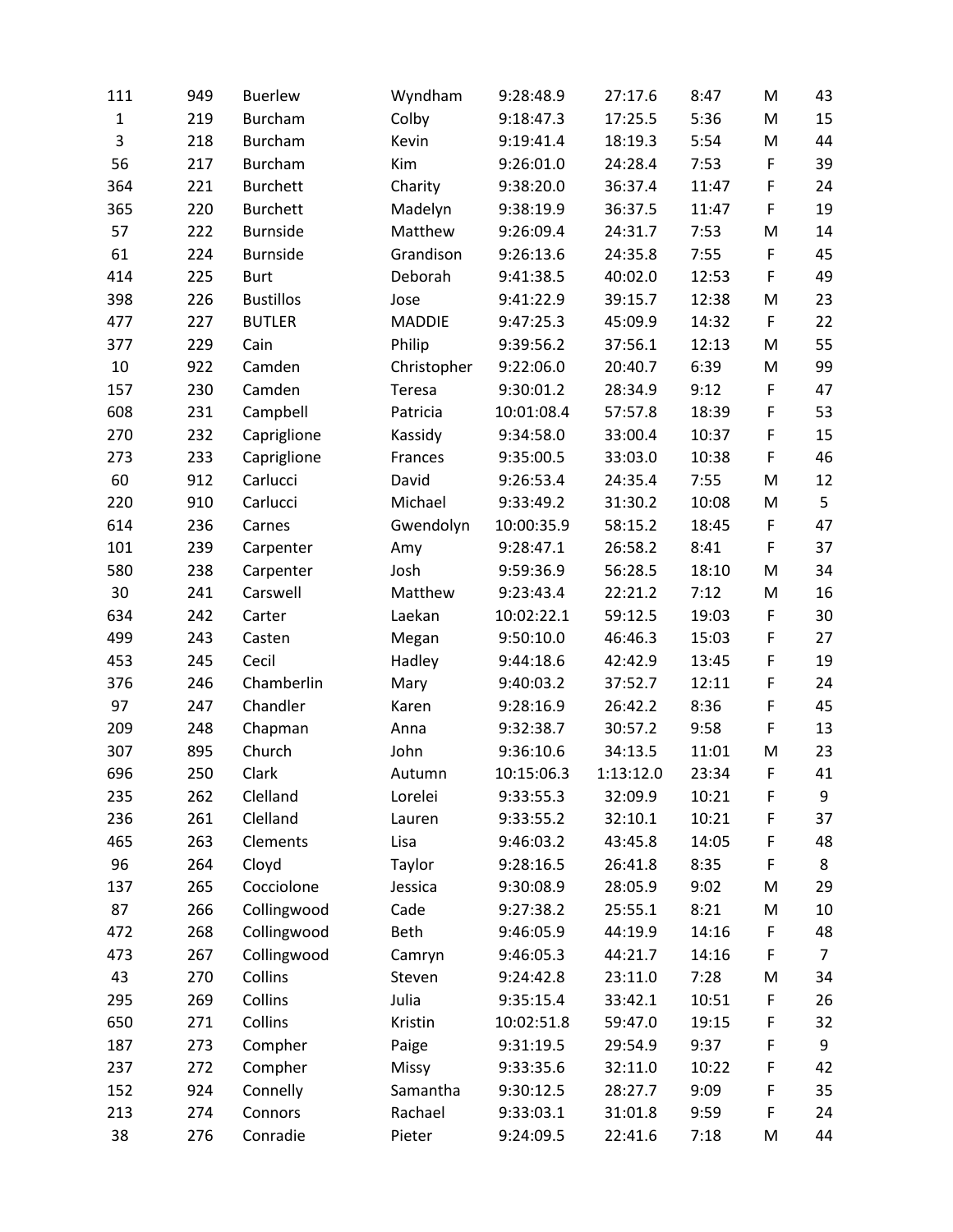| 40  | 275 | Conradie        | Heinrich      | 9:24:09.7  | 22:42.5   | 7:18  | M           | 9  |
|-----|-----|-----------------|---------------|------------|-----------|-------|-------------|----|
| 177 | 277 | Cook            | Jason         | 9:30:52.7  | 29:17.6   | 9:26  | M           | 49 |
| 656 | 278 | Cook            | Linda         | 10:02:44.3 | 1:00:19.3 | 19:25 | F           | 64 |
| 299 | 746 | Corinne         | Rachel        | 9:36:51.7  | 33:54.0   | 10:55 | F           | 9  |
| 646 | 279 | Cosgrove        | Tim           | 10:02:54.5 | 59:38.3   | 19:12 | M           | 46 |
| 424 | 280 | Covington       | Stephany      | 9:42:13.6  | 40:28.5   | 13:01 | F           | 47 |
| 428 | 281 | Covington       | Sophia        | 9:42:43.3  | 40:56.5   | 13:11 | F           | 9  |
| 173 | 282 | Craig           | Christina     | 9:31:16.2  | 29:10.8   | 9:23  | F           | 23 |
| 239 | 283 | Crawford        | Tammy         | 9:34:30.4  | 32:16.5   | 10:23 | F           | 47 |
| 124 | 284 | Crisp           | Michael       | 9:29:34.5  | 27:45.0   | 8:56  | M           | 21 |
| 194 | 286 | Croston         | Rina          | 9:31:54.7  | 30:20.8   | 9:46  | F           | 18 |
| 313 | 288 | Crown           | Lauren        | 9:36:17.2  | 34:30.1   | 11:06 | F           | 24 |
| 373 | 287 | Crown           | Jenn          | 9:39:25.6  | 37:38.6   | 12:07 | F           | 43 |
| 606 | 289 | Croxton         | Jenny         | 10:01:08.2 | 57:55.0   | 18:38 | F           | 33 |
| 617 | 290 | Croxton         | Cindy         | 10:01:32.3 | 58:21.6   | 18:47 | $\mathsf F$ | 58 |
| 550 | 291 | Cullingsworth   | Gunnar        | 9:55:20.7  | 52:28.0   | 16:53 | M           | 10 |
| 620 | 292 | Cullingsworth   | Carrie        | 10:01:19.6 | 58:26.5   | 18:48 | F           | 37 |
| 441 | 296 | <b>DAWSON</b>   | <b>SERENA</b> | 9:44:05.0  | 41:51.4   | 13:28 | F           | 45 |
| 533 | 301 | Dean            | Juliana       | 9:54:11.9  | 50:45.4   | 16:20 | F           | 8  |
| 640 | 300 | Dean            | Serena        | 10:02:56.4 | 59:27.6   | 19:08 | F           | 12 |
| 674 | 297 | Dean            | Holly         | 10:06:01.6 | 1:02:32.6 | 20:08 | F           | 41 |
| 675 | 298 | Dean            | Dan           | 10:05:59.7 | 1:02:33.3 | 20:08 | M           | 41 |
| 676 | 299 | Dean            | Marcus        | 10:05:59.6 | 1:02:33.6 | 20:08 | M           | 15 |
| 470 | 302 | Delgado         | Rebeca        | 9:46:18.1  | 44:12.4   | 14:14 | F           | 29 |
| 174 | 303 | DeMartin        | Monica        | 9:31:17.9  | 29:12.0   | 9:24  | F           | 25 |
| 629 | 305 | Deriso          | Tad           | 10:01:57.8 | 58:57.4   | 18:58 | M           | 45 |
| 630 | 304 | Deriso          | Emily         | 10:01:57.8 | 58:57.5   | 18:58 | $\mathsf F$ | 45 |
| 632 | 306 | Deriso          | Kate          | 10:02:02.3 | 59:01.5   | 18:59 | F           | 16 |
| 585 | 307 | DeVeaux         | Olivia        | 10:00:00.1 | 56:40.3   | 18:14 | F           | 6  |
| 586 | 308 | <b>DeVeaux</b>  | Autumn        | 9:59:59.9  | 56:41.2   | 18:15 | F           | 43 |
| 600 | 309 | <b>DeVeaux</b>  | Michael       | 10:01:06.5 | 57:46.8   | 18:36 | M           | 40 |
| 694 | 310 | DeVeaux         | Michael       | 10:12:57.2 | 1:09:38.0 | 22:25 | M           | 10 |
| 105 | 311 | DeVenoge        | Gigi          | 9:28:48.4  | 27:07.6   | 8:44  | F           | 13 |
| 633 | 312 | Dewett          | Tiffany       | 10:02:21.9 | 59:12.5   | 19:03 | F           | 31 |
| 300 | 314 | Dickhute        | Rodney        | 9:35:27.4  | 33:58.6   | 10:56 | M           | 51 |
| 301 | 313 | Dickhute        | Mary          | 9:35:27.3  | 33:58.7   | 10:56 | $\mathsf F$ | 50 |
| 407 | 315 | Dismore         | Michelle      | 9:42:05.3  | 39:38.3   | 12:45 | F           | 42 |
| 168 | 316 | Dodson          | Kelley        | 9:30:34.7  | 29:01.5   | 9:20  | F           | 41 |
| 46  | 318 | Dolan           | Bill          | 9:25:12.0  | 23:31.5   | 7:34  | M           | 47 |
| 73  | 320 | Dolan           | Sophie        | 9:27:23.0  | 25:20.0   | 8:09  | F           | 12 |
| 88  | 319 | Dolan           | Carly         | 9:27:43.3  | 26:02.6   | 8:23  | F           | 14 |
| 243 | 317 | Dolan           | Jill          | 9:34:31.2  | 32:24.9   | 10:26 | F           | 44 |
| 285 | 321 | Drew            | Jeff          | 9:36:58.2  | 33:19.8   | 10:43 | M           | 28 |
| 468 | 322 | <b>Dreyfuss</b> | Zoe           | 9:46:19.0  | 43:50.0   | 14:07 | F           | 13 |
| 55  | 323 | Dubrow          | Eric          | 9:26:05.7  | 24:27.0   | 7:52  | M           | 19 |
| 589 | 324 | <b>Duffy</b>    | Allyson       | 10:00:05.8 | 56:56.5   | 18:20 | F           | 31 |
| 592 | 325 | Duffy           | Matt          | 10:00:07.6 | 56:58.0   | 18:20 | М           | 31 |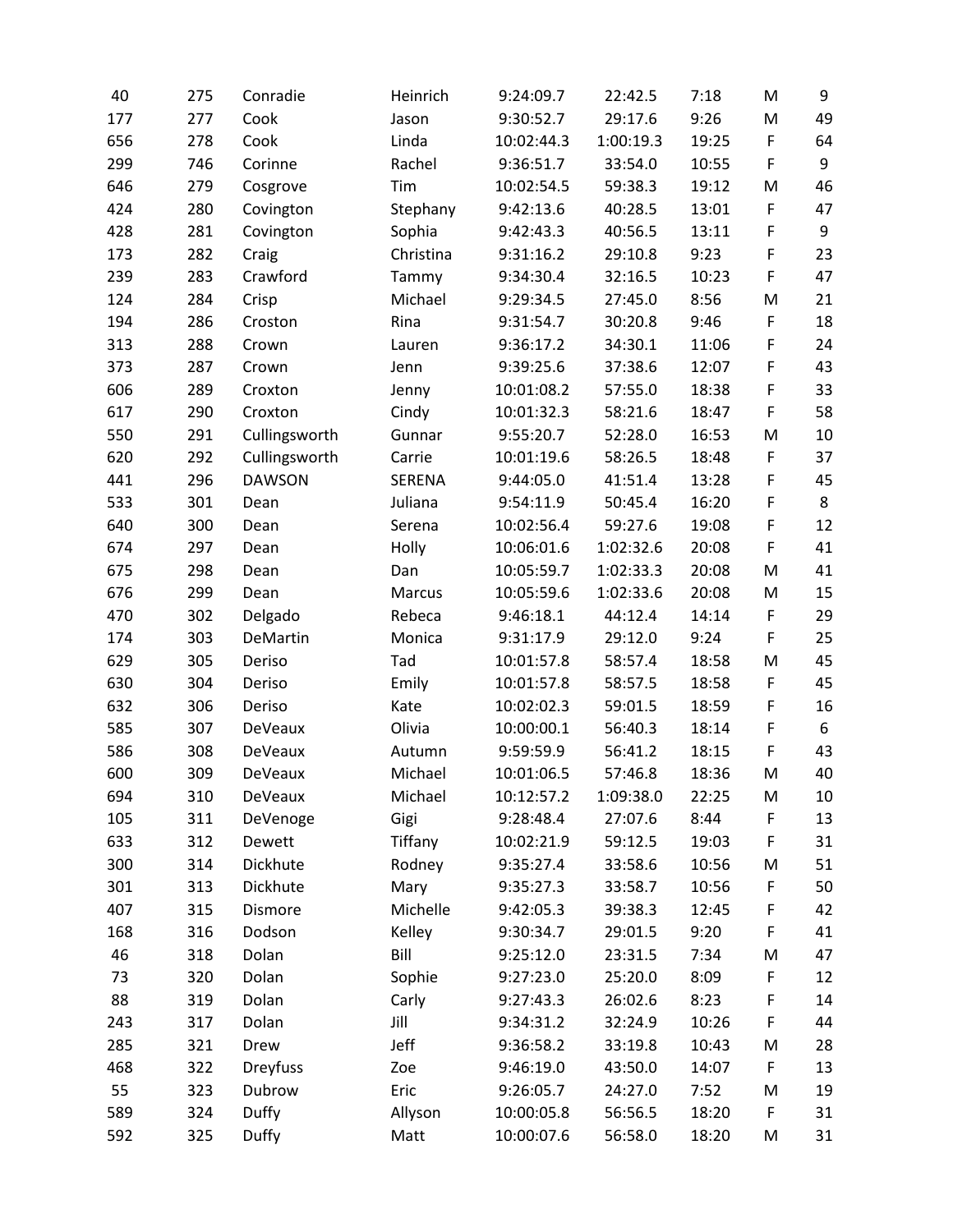| 164 | 326 | Eberhard         | Dawn         | 9:30:31.3  | 28:57.0   | 9:19  | F           | 62             |
|-----|-----|------------------|--------------|------------|-----------|-------|-------------|----------------|
| 689 | 328 | Eck              | Jake         | 10:09:18.6 | 1:05:48.1 | 21:11 | M           | 25             |
| 690 | 327 | Eck              | Amber        | 10:09:31.5 | 1:06:01.2 | 21:15 | F           | 24             |
| 139 | 329 | Edmonds          | Annie        | 9:29:48.5  | 28:08.6   | 9:03  | F           | 13             |
| 691 | 330 | Edwards          | Ray          | 10:09:12.9 | 1:07:18.2 | 21:40 | M           | 69             |
| 95  | 332 | Eisenrauch       | Steven       | 9:28:21.3  | 26:39.6   | 8:35  | M           | 50             |
| 275 | 386 | Elizabeth        | Hannah       | 9:34:36.1  | 33:04.9   | 10:39 | F           | 19             |
| 102 | 333 | Ellinger         | Richard      | 9:29:05.6  | 27:05.0   | 8:43  | M           | 23             |
| 210 | 334 | Farley           | Joanie       | 9:32:39.1  | 30:58.7   | 9:58  | F           | 12             |
| 534 | 914 | Farmer           | Owen         | 9:53:53.6  | 51:13.4   | 16:29 | M           | $\overline{7}$ |
| 561 | 335 | Farrar           | Addyson      | 9:55:57.1  | 53:26.7   | 17:12 | F           | 9              |
| 325 | 891 | Fitzgerald       | John         | 9:36:54.0  | 35:10.9   | 11:19 | M           | 15             |
| 326 | 889 | Fitzgerald       | Paige        | 9:36:54.0  | 35:11.0   | 11:19 | F           | 49             |
| 24  | 906 | Foreman          | Levi         | 9:23:10.0  | 21:46.5   | 7:00  | M           | 21             |
| 315 | 337 | Foreman          | Ethan        | 9:36:08.7  | 34:31.6   | 11:07 | M           | 12             |
| 379 | 336 | Foreman          | Marijane     | 9:39:39.2  | 38:01.1   | 12:14 | F           | 45             |
| 402 | 338 | Forrest          | Amy          | 9:41:05.3  | 39:30.8   | 12:43 | F           | 25             |
| 556 | 339 | Fox              | Charlotte    | 9:55:49.4  | 52:57.5   | 17:03 | F           | 61             |
| 18  | 341 | Frantz           | Tristan      | 9:22:43.4  | 21:14.5   | 6:50  | M           | 14             |
| 130 | 342 | Frattini         | Mario        | 9:29:59.3  | 27:48.3   | 8:57  | M           | 15             |
| 343 | 343 | Friedline        | Kristin      | 9:38:25.2  | 35:34.3   | 11:27 | F           | 40             |
| 576 | 344 | Frierson         | Ross         | 9:59:36.6  | 56:19.1   | 18:08 | M           | 35             |
| 577 | 345 | Frierson         | Timothy      | 9:59:36.3  | 56:19.2   | 18:08 | M           | 6              |
| 109 | 346 | Frye             | Joanne       | 9:28:48.8  | 27:14.3   | 8:46  | F           | 37             |
| 316 | 903 | Fuchs            | Susan        | 9:36:31.3  | 34:32.9   | 11:07 | F           | 44             |
| 319 | 350 | Giamartino-Smith | Michelle     | 9:36:25.9  | 34:50.9   | 11:13 | F           | 42             |
| 90  | 352 | Gilmore          | Ned          | 9:27:58.1  | 26:06.3   | 8:24  | M           | 13             |
| 529 | 354 | Gilstrap         | <b>Bryce</b> | 9:52:37.0  | 50:08.0   | 16:08 | M           | 9              |
| 532 | 355 | Gilstrap         | Sarah        | 9:52:56.0  | 50:28.0   | 16:15 | $\mathsf F$ | 40             |
| 548 | 353 | Gilstrap         | Dylan        | 9:54:54.3  | 52:25.0   | 16:52 | M           | 13             |
| 598 | 358 | Glasco           | Anne         | 10:00:12.4 | 57:43.9   | 18:35 | F           | 36             |
| 601 | 356 | Glasco           | Paul         | 10:00:20.9 | 57:50.5   | 18:37 | M           | 67             |
| 602 | 357 | Glasco           | <b>Kris</b>  | 10:00:23.8 | 57:52.5   | 18:38 | M           | 37             |
| 497 | 360 | Glass            | Cade         | 9:49:12.1  | 46:37.1   | 15:00 | M           | 11             |
| 498 | 359 | Glass            | Samantha     | 9:49:12.1  | 46:37.6   | 15:00 | F           | 44             |
| 530 | 936 | Go               | Kimmee       | 9:53:35.0  | 50:19.0   | 16:12 | F           | 50             |
| 150 | 361 | Godschall        | Lizzie       | 9:30:01.3  | 28:27.5   | 9:09  | F           | 18             |
| 113 | 362 | Goode            | Kent         | 9:29:32.9  | 27:24.0   | 8:49  | M           | 13             |
| 464 | 363 | Gordon           | Ashley       | 9:46:48.1  | 43:44.6   | 14:05 | F           | 30             |
| 622 | 482 | Grace            | Emma         | 10:01:45.4 | 58:31.0   | 18:50 | F           | 9              |
| 66  | 364 | Grambo           | Rory         | 9:27:03.6  | 25:03.2   | 8:04  | M           | 23             |
| 258 | 365 | Grasberger       | Jeffrey      | 9:34:54.7  | 32:53.1   | 10:35 | M           | 17             |
| 454 | 366 | Gray             | Skyler       | 9:44:18.8  | 42:43.4   | 13:45 | M           | 20             |
| 565 | 367 | Green            | Nyla         | 9:56:03.4  | 53:32.2   | 17:14 | F           | 10             |
| 106 | 370 | Groome           | Ashley       | 9:28:40.1  | 27:08.0   | 8:44  | F           | 40             |
| 107 | 368 | Groome           | Cameron      | 9:28:39.6  | 27:08.5   | 8:44  | F           | 11             |
| 327 | 371 | Gross            | Valerie      | 9:37:00.6  | 35:11.5   | 11:19 | F           | 49             |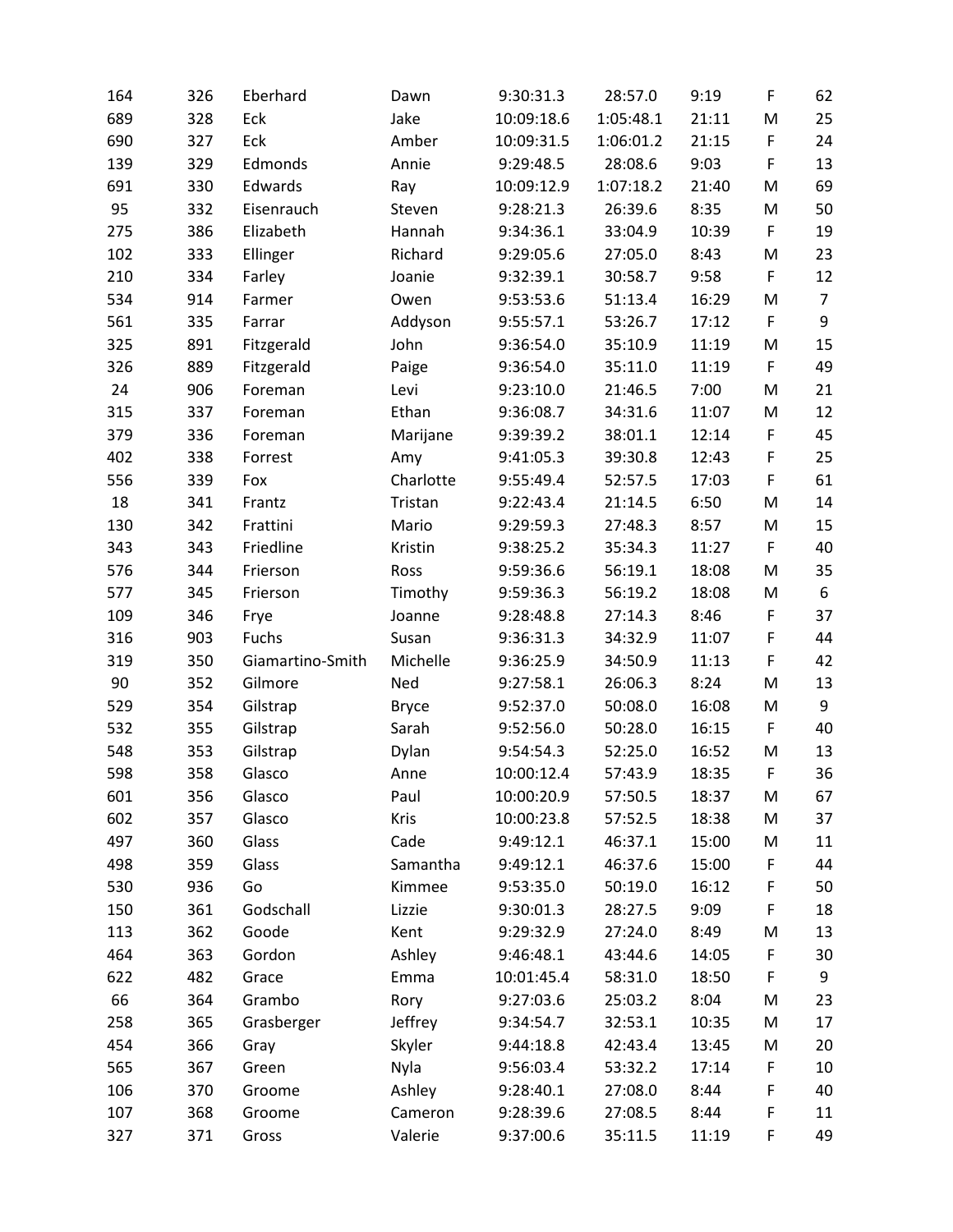| 562 | 373 | Guthrie       | Rebecca        | 9:56:08.3 | 53:30.2 | 17:13 | F           | 66             |
|-----|-----|---------------|----------------|-----------|---------|-------|-------------|----------------|
| 563 | 374 | Guthrie       | Jessica        | 9:56:08.1 | 53:30.3 | 17:13 | F           | 37             |
| 350 | 376 | Haer          | Isabelle       | 9:37:54.3 | 36:02.5 | 11:36 | F           | 11             |
| 351 | 377 | Haer          | Steven         | 9:37:54.8 | 36:03.1 | 11:36 | M           | 44             |
| 559 | 375 | Haer          | Linda          | 9:55:09.8 | 53:19.5 | 17:10 | F           | 42             |
| 71  | 923 | Hagerty       | John           | 9:26:38.2 | 25:12.6 | 8:07  | M           | 59             |
| 17  | 378 | Hale          | Curtis         | 9:22:40.0 | 21:05.8 | 6:47  | M           | 13             |
| 23  | 867 | Hall          | Willy          | 9:23:07.5 | 21:42.0 | 6:59  | M           | 12             |
| 160 | 866 | Hall          | Bowen          | 9:30:11.5 | 28:45.1 | 9:15  | M           | 11             |
| 133 | 380 | Harper        | <b>Brookie</b> | 9:29:41.6 | 28:00.5 | 9:01  | F           | 13             |
| 303 | 382 | Harris        | Kevin          | 9:36:08.3 | 34:04.8 | 10:58 | M           | 44             |
| 306 | 381 | Harris        | Carrie         | 9:36:14.8 | 34:11.4 | 11:00 | F           | 44             |
| 481 | 383 | <b>HARRIS</b> | MALCOLM        | 9:47:30.0 | 45:13.6 | 14:33 | F           | 25             |
| 127 | 916 | Harrison      | Connor         | 9:29:53.0 | 27:46.3 | 8:56  | M           | 23             |
| 390 | 384 | Hatcher       | Crystal        | 9:40:27.0 | 38:49.8 | 12:30 | $\mathsf F$ | 43             |
| 128 | 390 | Heath         | Phoebe         | 9:29:14.0 | 27:46.4 | 8:56  | $\mathsf F$ | 12             |
| 140 | 387 | Heath         | Jordan         | 9:29:37.9 | 28:10.1 | 9:04  | F           | 18             |
| 159 | 389 | Heath         | Sarah          | 9:30:11.7 | 28:40.4 | 9:14  | F           | 14             |
| 206 | 392 | Heath         | Noah           | 9:32:21.3 | 30:50.7 | 9:55  | M           | $\overline{7}$ |
| 214 | 388 | Heath         | Victoria       | 9:32:30.7 | 31:02.4 | 9:59  | F           | 16             |
| 217 | 391 | Heath         | Zechariah      | 9:32:30.7 | 31:07.6 | 10:01 | M           | 10             |
| 374 | 385 | Heath         | Sharon         | 9:39:12.6 | 37:41.5 | 12:08 | F           | 51             |
| 32  | 393 | Heldmann      | Matthew        | 9:23:44.3 | 22:22.2 | 7:12  | M           | 15             |
| 79  | 394 | Helsley       | Landen         | 9:27:40.2 | 25:34.3 | 8:14  | M           | 12             |
| 82  | 395 | Helsley       | Cohen          | 9:27:46.5 | 25:41.4 | 8:16  | F           | 8              |
| 155 | 396 | Helsley       | Erik           | 9:30:34.9 | 28:30.7 | 9:10  | M           | 42             |
| 560 | 397 | Helsley       | Kate           | 9:55:49.9 | 53:19.7 | 17:10 | $\mathsf F$ | 10             |
| 91  | 399 | Henry         | Anne           | 9:29:38.1 | 26:14.6 | 8:27  | F           | 32             |
| 92  | 400 | Henry         | Jonathan       | 9:29:38.2 | 26:14.8 | 8:27  | M           | 34             |
| 294 | 401 | Henry         | Allison        | 9:35:21.8 | 33:36.4 | 10:49 | F           | 35             |
| 163 | 403 | Heraldo       | Grayson        | 9:30:27.8 | 28:55.0 | 9:18  | M           | 9              |
| 198 | 402 | Heraldo       | John           | 9:32:40.1 | 30:37.6 | 9:51  | M           | 42             |
| 394 | 404 | Heraldo       | Elena          | 9:41:06.8 | 39:04.2 | 12:34 | F           | 12             |
| 169 | 405 | Herbert       | Nicole         | 9:31:13.8 | 29:03.9 | 9:21  | $\mathsf F$ | 23             |
| 154 | 406 | Herman        | Heather        | 9:30:00.3 | 28:30.3 | 9:10  | $\mathsf F$ | 34             |
| 191 | 407 | Herriges      | Ryan           | 9:32:11.0 | 30:12.7 | 9:43  | M           | 30             |
| 135 | 408 | Herrington    | Sally          | 9:29:44.0 | 28:02.5 | 9:01  | $\mathsf F$ | 12             |
| 348 | 409 | Higginbotham  | Julia          | 9:38:21.9 | 35:48.4 | 11:31 | F           | 26             |
| 192 | 901 | Hilbert       | Clay           | 9:31:50.8 | 30:14.9 | 9:44  | M           | 43             |
| 193 | 902 | Hilbert       | Janie          | 9:31:51.4 | 30:15.0 | 9:44  | F           | 10             |
| 36  | 410 | Hill          | Jack           | 9:24:01.8 | 22:38.3 | 7:17  | M           | 12             |
| 148 | 411 | Hines         | Kara           | 9:30:04.9 | 28:26.2 | 9:09  | F           | 17             |
| 149 | 413 | Hines         | Matt           | 9:30:05.2 | 28:26.3 | 9:09  | M           | 46             |
| 170 | 412 | Hines         | Caitlin        | 9:30:45.5 | 29:06.5 | 9:22  | $\mathsf F$ | 19             |
| 427 | 416 | Hirsch        | Jonathan       | 9:43:41.7 | 40:53.2 | 13:10 | M           | 44             |
| 526 | 414 | Hirsch        | Ellie          | 9:52:29.6 | 49:42.0 | 15:59 | F           | 6              |
| 527 | 415 | Hirsch        | Wendy          | 9:52:35.8 | 49:47.5 | 16:01 | F           | 43             |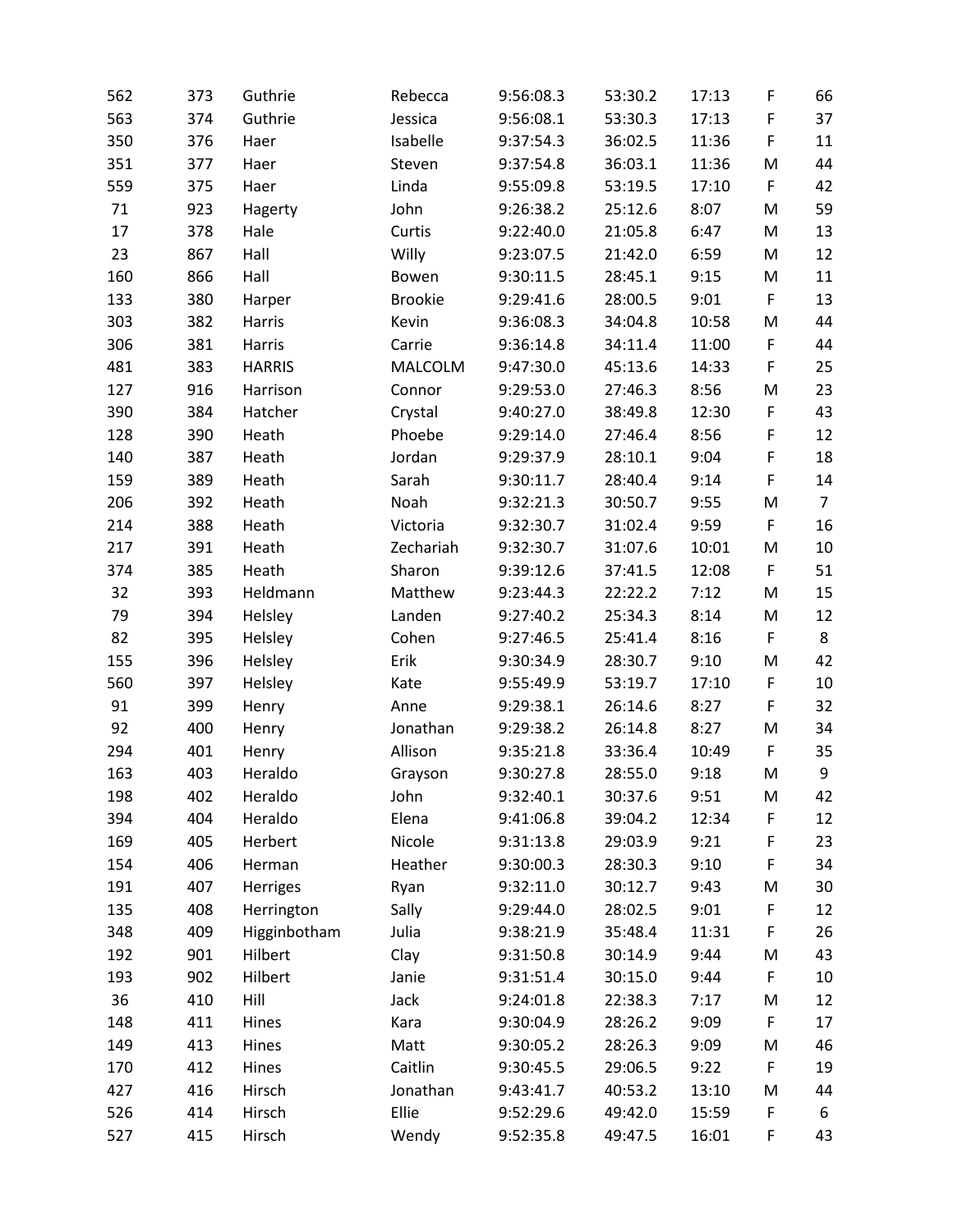| 463 | 417 | Hodge       | Laura          | 9:46:48.4  | 43:44.1   | 14:05 | $\mathsf F$ | 30             |
|-----|-----|-------------|----------------|------------|-----------|-------|-------------|----------------|
| 419 | 418 | Hodges      | Thomas         | 9:41:52.2  | 40:10.8   | 12:56 | M           | 14             |
| 305 | 419 | Hogate      | Riley          | 9:36:15.5  | 34:10.9   | 10:59 | F           | 13             |
| 420 | 420 | Holder      | Christapher    | 9:41:58.5  | 40:16.8   | 12:58 | M           | $\overline{7}$ |
| 41  | 868 | Holladay    | Russ           | 9:24:10.8  | 22:43.2   | 7:19  | M           | 36             |
| 33  | 422 | Hudson      | Charlie        | 9:24:01.1  | 22:27.7   | 7:14  | M           | 10             |
| 259 | 423 | Hudson      | Kim            | 9:34:30.1  | 32:53.7   | 10:35 | F           | 41             |
| 286 | 421 | Hudson      | Danee          | 9:35:31.7  | 33:24.4   | 10:45 | F           | 36             |
| 545 | 424 | Huffman     | Carmen         | 9:54:42.1  | 52:10.8   | 16:47 | F           | 36             |
| 312 | 425 | Hughes      | Dylan          | 9:36:27.5  | 34:29.1   | 11:06 | M           | 11             |
| 64  | 426 | Huthoefer   | Andreas        | 9:26:07.1  | 24:44.1   | 7:58  | M           | 49             |
| 515 | 427 | Immekus     | Katie          | 9:49:49.0  | 48:01.5   | 15:27 | F           | 24             |
| 486 | 428 | Isom        | Diahann        | 9:46:52.3  | 45:29.3   | 14:38 | F           | 47             |
| 678 | 429 | Izhar       | Saher          | 10:05:10.5 | 1:02:43.0 | 20:11 | F           | 28             |
| 342 | 430 | Jennings    | Heather        | 9:38:24.8  | 35:34.1   | 11:27 | F           | 40             |
| 519 | 925 | Jennings    | Emma           | 9:50:15.3  | 48:30.8   | 15:37 | F           | 11             |
| 522 | 926 | Jennings    | Lindsey        | 9:50:52.7  | 49:08.3   | 15:49 | F           | 9              |
| 507 | 432 | Jewell      | Lloyd          | 9:49:43.3  | 47:28.4   | 15:17 | M           | 11             |
| 671 | 431 | Jewell      | Ellen          | 10:05:21.5 | 1:01:53.5 | 19:55 | F           | 42             |
| 571 | 434 | Johnson     | Metisha        | 9:56:04.9  | 54:21.1   | 17:30 | F           | 30             |
| 367 | 436 | Jones       | Candace        | 9:39:15.6  | 36:55.4   | 11:53 | F           | 42             |
| 511 | 435 | Jones       | <b>Breanna</b> | 9:50:14.7  | 47:44.2   | 15:22 | $\mathsf F$ | 10             |
| 360 | 869 | Josiah      | <b>Steve</b>   | 9:38:35.6  | 36:21.3   | 11:42 | M           | 59             |
| 506 | 437 | Josiah      | Deneen         | 9:49:40.2  | 47:27.2   | 15:16 | $\mathsf F$ | 51             |
| 509 | 438 | Jurkowski   | Erika          | 9:49:48.1  | 47:33.5   | 15:18 | $\mathsf F$ | 29             |
| 421 | 920 | Jurkuta     | Elizabeth      | 9:41:56.8  | 40:24.9   | 13:00 | F           | 64             |
| 422 | 919 | Jurkuta     | Kyle           | 9:41:56.8  | 40:24.9   | 13:00 | M           | 10             |
| 503 | 918 | Jurkuta     | Ted            | 9:48:52.5  | 47:20.2   | 15:14 | M           | 64             |
| 189 | 170 | Kate        | Mary           | 9:31:43.6  | 30:07.8   | 9:42  | F           | 75             |
| 597 | 439 | Kellet      | Charles        | 9:59:23.0  | 57:33.5   | 18:31 | M           | 39             |
| 304 | 440 | Kelley      | Sarah          | 9:36:15.5  | 34:10.4   | 10:59 | F           | 38             |
| 245 | 931 | Kelly       | Tim            | 9:34:50.7  | 32:26.5   | 10:26 | M           | 50             |
| 246 | 443 | Kelly       | Gabriella      | 9:34:50.5  | 32:26.7   | 10:26 | F           | 13             |
| 442 | 441 | Kelly       | Ben            | 9:45:02.3  | 41:51.4   | 13:28 | M           | 29             |
| 569 | 442 | Kelly       | Lynsey         | 9:56:50.4  | 53:53.7   | 17:21 | F           | 31             |
| 623 | 871 | Kenney      | Madison        | 10:01:16.9 | 58:34.2   | 18:51 | $\mathsf F$ | 5              |
| 624 | 445 | Kenney      | Thomas         | 10:01:27.8 | 58:40.1   | 18:53 | M           | 35             |
| 625 | 444 | Kenney      | Sara           | 10:01:24.2 | 58:41.3   | 18:53 | F           | 35             |
| 626 | 870 | Kenney      | Ella           | 10:01:24.4 | 58:42.1   | 18:54 | F           | 5              |
| 430 | 447 | Kennington  | Charles        | 9:43:04.8  | 41:07.3   | 13:14 | M           | 43             |
| 500 | 446 | Kennington  | Nicholas       | 9:48:48.8  | 46:51.8   | 15:05 | M           | 9              |
| 78  | 904 | Kibet       | Felix          | 9:27:12.8  | 25:33.0   | 8:13  | M           | 28             |
| 136 | 448 | Kim         | Stephanie      | 9:29:34.6  | 28:04.0   | 9:02  | $\mathsf F$ | 47             |
| 397 | 449 | Kim         | Jiye           | 9:41:22.5  | 39:15.3   | 12:38 | F           | 27             |
| 42  | 450 | <b>King</b> | Mason          | 9:24:41.2  | 22:59.0   | 7:24  | M           | 12             |
| 70  | 451 | King        | <b>Brent</b>   | 9:26:52.9  | 25:07.0   | 8:05  | M           | 47             |
| 93  | 875 | King        | Lindsay        | 9:28:03.8  | 26:28.7   | 8:31  | F           | 25             |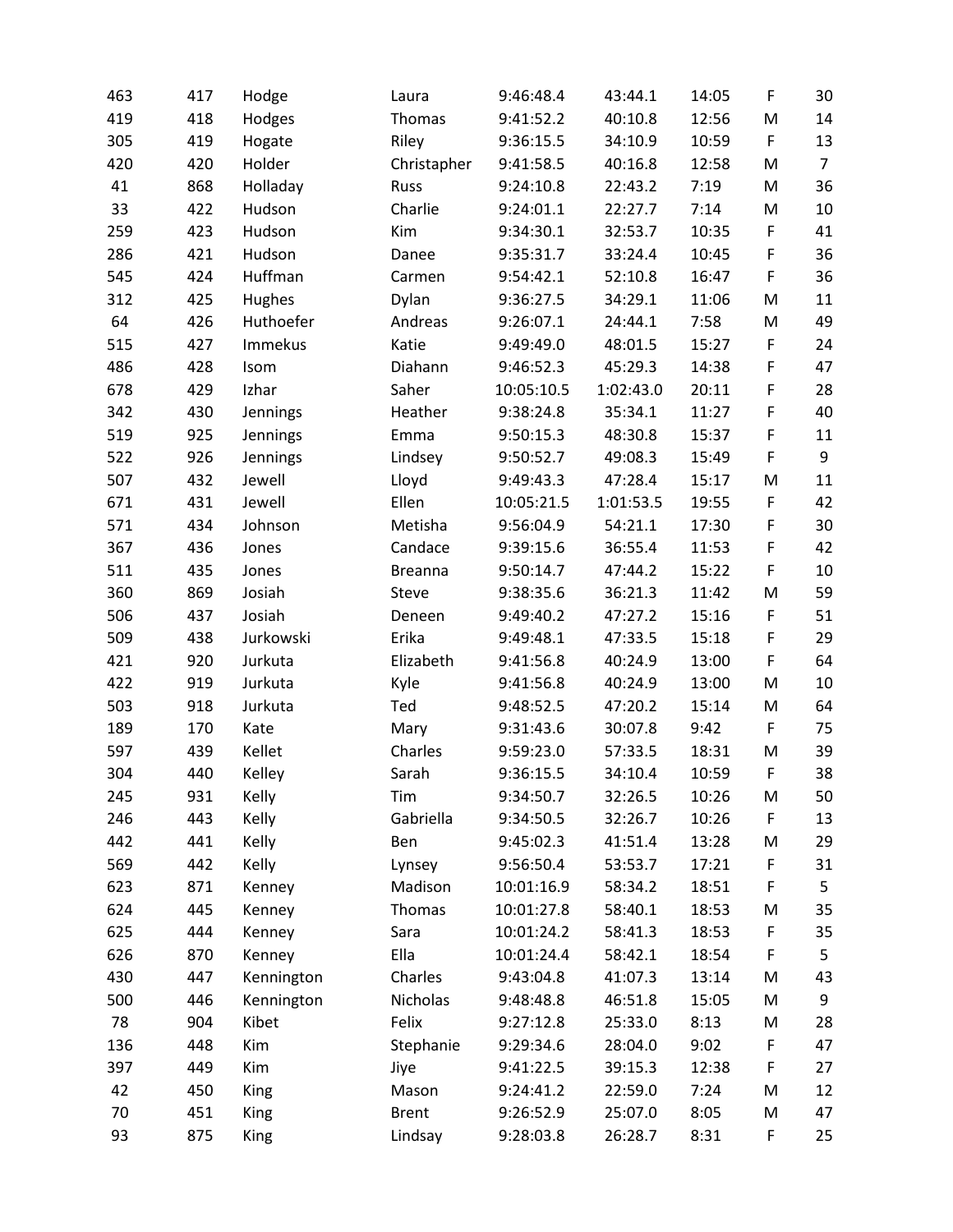| 94  | 872 | King      | Denny       | 9:28:03.7  | 26:29.0 | 8:31  | M           | 53             |
|-----|-----|-----------|-------------|------------|---------|-------|-------------|----------------|
| 183 | 874 | King      | Haley       | 9:31:24.5  | 29:38.0 | 9:32  | F           | 15             |
| 387 | 873 | King      | Donna       | 9:40:21.3  | 38:34.5 | 12:25 | F           | 52             |
| 11  | 907 | Kitchens  | Bill        | 9:22:08.4  | 20:45.1 | 6:41  | M           | 57             |
| 567 | 452 | Kitt      | Michelle    | 9:56:06.9  | 53:41.0 | 17:17 | F           | 42             |
| 619 | 453 | Knight    | Noran       | 10:01:19.9 | 58:26.1 | 18:48 | F           | 38             |
| 123 | 454 | Kordas    | Andrew      | 9:29:16.7  | 27:44.7 | 8:56  | M           | 37             |
| 399 | 455 | Kordas    | Carrie      | 9:40:57.2  | 39:24.3 | 12:41 | F           | 31             |
| 386 | 456 | Kornichuk | Melissa     | 9:41:24.3  | 38:34.1 | 12:25 | F           | 21             |
| 257 | 458 | Koskinen  | Jason       | 9:36:14.2  | 32:53.0 | 10:35 | M           | 42             |
| 261 | 459 | Koskinen  | Caroline    | 9:36:14.4  | 32:54.8 | 10:35 | F           | 39             |
| 226 | 463 | Labons    | John        | 9:33:19.2  | 31:50.3 | 10:15 | M           | 17             |
| 227 | 462 | Labons    | Maxine      | 9:33:21.8  | 31:53.2 | 10:16 | F           | 15             |
| 647 | 461 | Labons    | Mary        | 10:02:55.6 | 59:42.1 | 19:13 | F           | 15             |
| 648 | 464 | Labons`   | Linda       | 10:02:56.6 | 59:42.9 | 19:13 | F           | 57             |
| 138 | 465 | Lacy      | Shawnae     | 9:29:37.2  | 28:06.8 | 9:03  | F           | 43             |
| 83  | 466 | Lancial   | Kevin       | 9:27:12.8  | 25:43.9 | 8:17  | M           | 36             |
| 266 | 469 | Lang      | Madeleine   | 9:35:17.1  | 32:56.0 | 10:36 | F           | 11             |
| 359 | 471 | Lang      | Griffin     | 9:38:39.8  | 36:18.7 | 11:41 | M           | $\overline{7}$ |
| 466 | 470 | Lang      | Jacob       | 9:46:16.6  | 43:47.7 | 14:06 | M           | 9              |
| 467 | 468 | Lang      | Dabney      | 9:46:18.9  | 43:49.8 | 14:06 | F           | 12             |
| 179 | 893 | Lanning   | Kasey       | 9:31:21.3  | 29:21.3 | 9:27  | F           | 33             |
| 551 | 467 | LaVoie    | Crystal     | 9:54:52.4  | 52:31.3 | 16:54 | F           | 41             |
| 53  | 472 | Lecky     | Mason       | 9:25:42.2  | 24:15.6 | 7:48  | M           | 40             |
| 21  | 473 | Lee       | Christopher | 9:23:05.2  | 21:37.5 | 6:57  | M           | 24             |
| 211 | 474 | Lee       | Michael     | 9:33:02.9  | 31:01.1 | 9:59  | M           | 24             |
| 405 | 475 | Leonard   | Karen       | 9:42:05.2  | 39:37.6 | 12:45 | $\mathsf F$ | 36             |
| 119 | 476 | Lepp      | Mindy       | 9:29:42.4  | 27:37.8 | 8:53  | F           | 35             |
| 8   | 477 | Lerch     | Joe         | 9:21:44.1  | 20:20.3 | 6:33  | M           | 50             |
| 355 | 478 | Letzig    | Amy         | 9:38:29.9  | 36:08.7 | 11:38 | F           | 43             |
| 549 | 946 | Link      | Ciera       | 9:55:20.8  | 52:26.1 | 16:53 | F           | 13             |
| 555 | 479 | Link      | Ciera       | 9:55:49.1  | 52:55.2 | 17:02 | F           | 13             |
| 288 | 480 | Lipscomb  | Joseph      | 9:37:04.5  | 33:26.4 | 10:46 | M           | 26             |
| 651 | 481 | Lockett   | Jennie      | 10:03:01.1 | 59:48.4 | 19:15 | F           | 40             |
| 406 | 483 | Loftus    | Debbie      | 9:41:19.7  | 39:37.9 | 12:45 | F           | 57             |
| 346 | 485 | Long      | Patience    | 9:37:32.4  | 35:38.3 | 11:28 | F           | 35             |
| 584 | 484 | Long      | Jonathan    | 9:59:45.6  | 56:40.1 | 18:14 | M           | 35             |
| 37  | 486 | Ludovico  | Daniel      | 9:24:22.1  | 22:41.1 | 7:18  | M           | 14             |
| 429 | 487 | Ludovico  | Carrie      | 9:42:55.5  | 41:05.9 | 13:13 | F           | 45             |
| 613 | 488 | Ludwig    | Tami        | 10:01:42.6 | 58:15.1 | 18:45 | F           | 46             |
| 254 | 490 | Lueker    | Alison      | 9:34:55.9  | 32:52.2 | 10:35 | F           | 38             |
| 264 | 489 | Lueker    | Natalie     | 9:34:56.1  | 32:55.1 | 10:36 | F           | 8              |
| 165 | 491 | Luke      | Jeffrey     | 9:30:31.3  | 28:57.3 | 9:19  | M           | 59             |
| 588 | 492 | Lussier   | Anakin      | 9:59:06.6  | 56:56.3 | 18:20 | M           | 16             |
| 504 | 493 | M         | Ira         | 9:49:36.4  | 47:23.2 | 15:15 | F           | 39             |
| 85  | 921 | MacAleese | Duncan      | 9:27:28.3  | 25:49.3 | 8:19  | M           | 13             |
| 86  | 917 | MacAleese | Tim         | 9:27:28.2  | 25:49.7 | 8:19  | M           | 46             |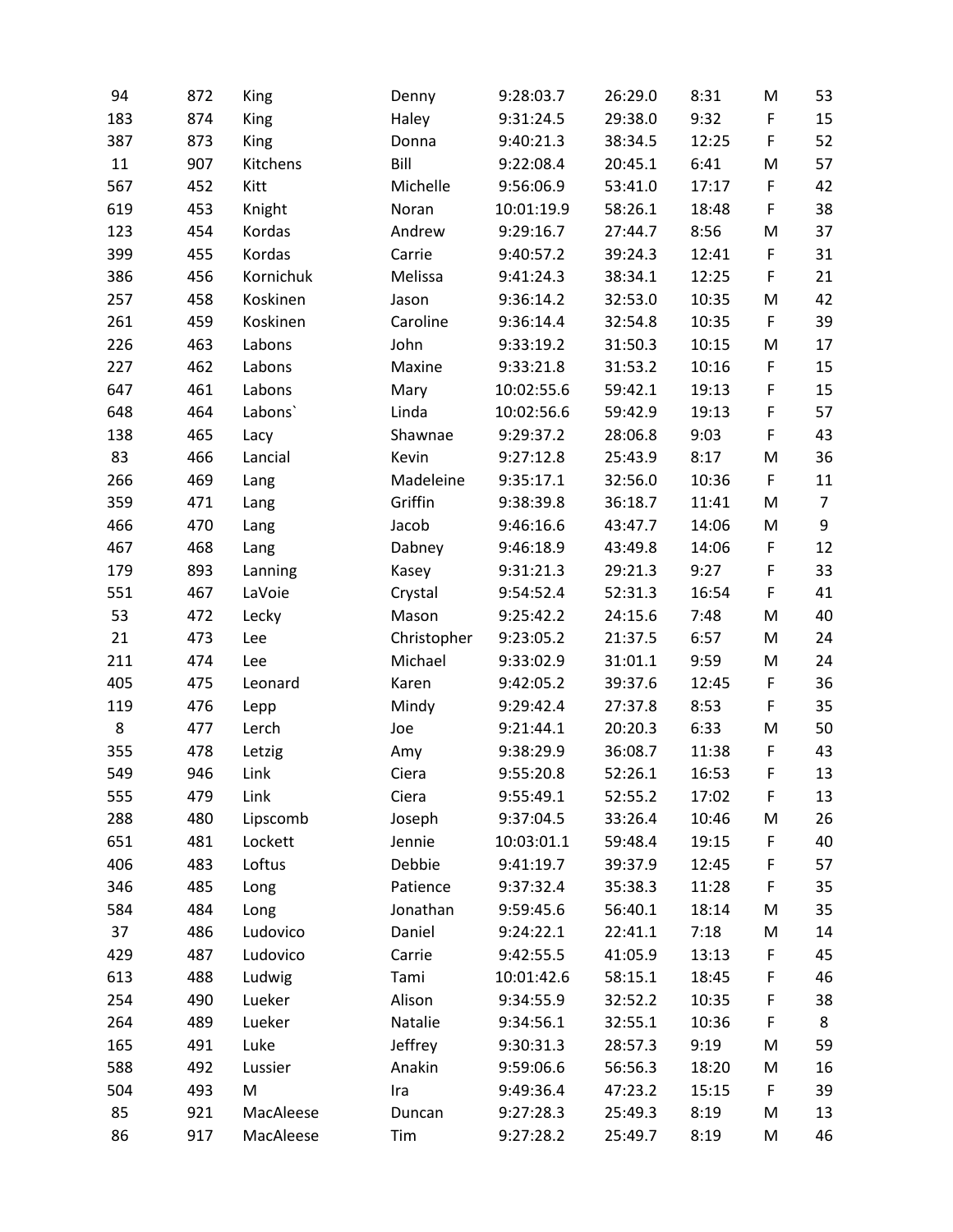| 695 | 494 | Madan          | Jane         | 10:15:06.3 | 1:13:07.9 | 23:32 | F           | 28             |
|-----|-----|----------------|--------------|------------|-----------|-------|-------------|----------------|
| 244 | 495 | Maddox         | Ann          | 9:34:45.6  | 32:26.4   | 10:26 | F           | 38             |
| 100 | 496 | Madel          | Benjamin     | 9:28:20.3  | 26:49.3   | 8:38  | M           | 11             |
| 538 | 497 | Madel          | Timothy      | 9:54:11.4  | 51:39.1   | 16:37 | M           | $\overline{7}$ |
| 544 | 498 | Madel          | Meghan       | 9:54:42.3  | 52:09.4   | 16:47 | F           | 41             |
| 317 | 499 | Mahoney        | Kevin        | 9:37:41.5  | 34:42.9   | 11:10 | M           | 42             |
| 323 | 544 | Mahoney        | Austin       | 9:38:05.4  | 35:07.4   | 11:18 | M           | 13             |
| 483 | 500 | Mahoney        | Sharon       | 9:48:41.7  | 45:27.7   | 14:38 | F           | 42             |
| 484 | 545 | Mahoney        | Jocelyn      | 9:48:42.0  | 45:27.9   | 14:38 | F           | 10             |
| 661 | 547 | Malantic       | Carmela      | 10:02:50.2 | 1:00:54.8 | 19:36 | $\mathsf F$ | 48             |
| 196 | 548 | Maley          | Sarah        | 9:32:48.8  | 30:29.2   | 9:49  | F           | 41             |
| 669 | 549 | Malik          | Zainah       | 10:04:18.3 | 1:01:50.7 | 19:54 | $\mathsf F$ | 8              |
| 649 | 550 | <b>MALLICK</b> | <b>NAEMA</b> | 10:02:51.6 | 59:46.7   | 19:14 | F           | 26             |
| 284 | 551 | Mansfield      | Percy        | 9:35:04.5  | 33:19.6   | 10:43 | M           | 43             |
| 298 | 552 | Mansfield      | Aaron        | 9:35:32.1  | 33:48.2   | 10:53 | M           | 11             |
| 104 | 554 | Martin         | Nathan       | 9:29:03.9  | 27:07.1   | 8:44  | M           | 8              |
| 184 | 553 | Martin         | Jen          | 9:31:35.0  | 29:39.3   | 9:33  | F           | 48             |
| 228 | 555 | Martin         | Zach         | 9:33:49.5  | 31:53.4   | 10:16 | M           | $\overline{7}$ |
| 229 | 556 | Martin         | <b>Bruce</b> | 9:33:51.3  | 31:54.3   | 10:16 | M           | 46             |
| 381 | 557 | Martin         | Jennifer     | 9:40:43.7  | 38:10.5   | 12:17 | F           | 27             |
| 289 | 559 | Marx           | Aerin        | 9:37:03.9  | 33:27.6   | 10:46 | F           | 11             |
| 349 | 558 | Marx           | Kira         | 9:39:24.1  | 35:49.8   | 11:32 | $\mathsf F$ | 36             |
| 224 | 560 | Mathews        | Anna         | 9:33:24.5  | 31:48.0   | 10:14 | F           | 30             |
| 225 | 561 | Mathews        | Christopher  | 9:33:24.6  | 31:48.2   | 10:14 | M           | 31             |
| 431 | 943 | Mathews        | Beauford     | 9:43:43.6  | 41:09.4   | 13:15 | M           | 9              |
| 212 | 562 | Matthews       | Cara         | 9:33:07.1  | 31:01.6   | 9:59  | F           | 44             |
| 516 | 564 | May            | Kerrigan     | 9:49:44.9  | 48:04.6   | 15:28 | $\mathsf F$ | 9              |
| 517 | 563 | May            | Allison      | 9:49:45.9  | 48:05.2   | 15:29 | F           | 35             |
| 219 | 566 | Maynard        | Vickii       | 9:33:21.1  | 31:28.4   | 10:08 | F           | 54             |
| 297 | 565 | Maynard        | Spencer      | 9:35:40.3  | 33:47.9   | 10:52 | M           | 18             |
| 27  | 568 | McCarthy       | Lucas        | 9:23:29.2  | 21:58.6   | 7:04  | M           | 13             |
| 141 | 567 | McCarthy       | Cathy        | 9:29:42.2  | 28:10.7   | 9:04  | F           | 45             |
| 269 | 569 | McCoy          | Libby        | 9:35:03.9  | 33:00.3   | 10:37 | F           | 15             |
| 122 | 570 | McGown         | Nate         | 9:29:42.1  | 27:42.8   | 8:55  | M           | 28             |
| 568 | 571 | McGown         | Emily        | 9:56:50.2  | 53:52.3   | 17:20 | F           | 27             |
| 451 | 572 | McLaughlin     | Lucy         | 9:43:55.4  | 42:29.0   | 13:40 | $\mathsf F$ | 15             |
| 182 | 573 | Meyer          | Ella         | 9:30:57.8  | 29:35.2   | 9:31  | $\mathsf F$ | 15             |
| 426 | 574 | Meyer          | Emma         | 9:42:41.1  | 40:42.7   | 13:06 | F           | 48             |
| 417 | 577 | Miller         | Lauren       | 9:42:19.5  | 40:10.5   | 12:56 | F           | 28             |
| 418 | 932 | Miller         | Ashley       | 9:42:19.4  | 40:10.5   | 12:56 | F           | 27             |
| 520 | 576 | Miller         | Michelle     | 9:51:25.0  | 49:04.7   | 15:48 | $\mathsf F$ | 49             |
| 512 | 578 | Milwit         | Cammie       | 9:50:15.8  | 47:46.2   | 15:22 | F           | 10             |
| 58  | 579 | Minehart       | Ben          | 9:26:01.2  | 24:31.7   | 7:53  | M           | 35             |
| 195 | 580 | Minton         | Mitzy        | 9:31:54.9  | 30:25.5   | 9:47  | F           | 25             |
| 232 | 581 | Mitchell       | Melissa      | 9:34:22.3  | 32:06.4   | 10:20 | F           | 33             |
| 271 | 582 | Molitor        | Alison       | 9:34:41.9  | 33:02.4   | 10:38 | $\mathsf F$ | 26             |
| 272 | 583 | Molitor        | Stephen      | 9:34:42.0  | 33:02.5   | 10:38 | M           | 26             |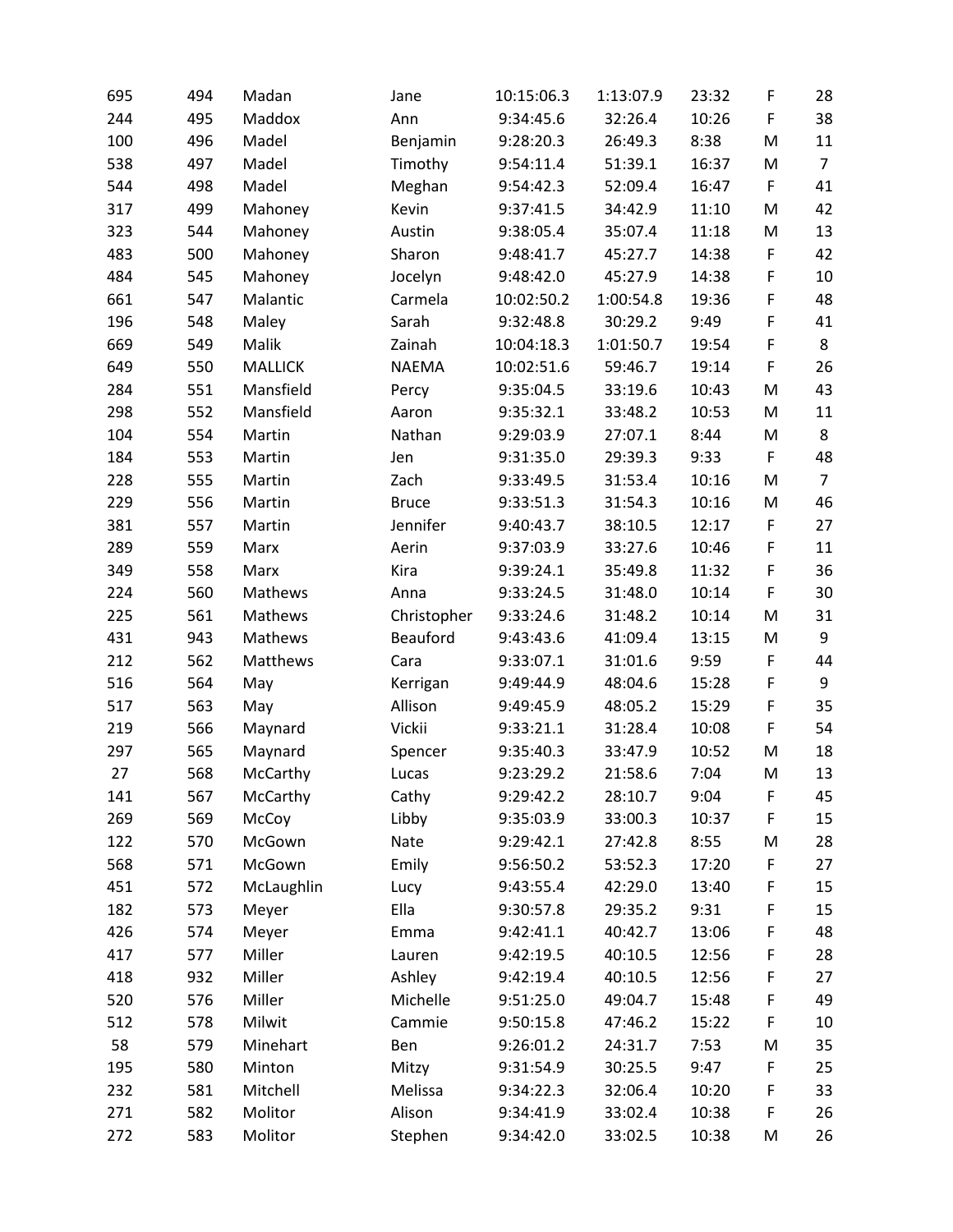| 186            | 585 | Moore          | Jennifer  | 9:31:48.4  | 29:45.9   | 9:35  | F           | 23             |
|----------------|-----|----------------|-----------|------------|-----------|-------|-------------|----------------|
| 510            | 584 | Moore          | Joshua    | 9:49:49.0  | 47:34.7   | 15:19 | M           | 35             |
| 181            | 586 | <b>Morales</b> | Laura     | 9:31:33.9  | 29:31.9   | 9:30  | F           | 34             |
| 384            | 587 | Morgan         | AshLynn   | 9:41:12.4  | 38:21.6   | 12:21 | F           | 20             |
| 121            | 594 | Morris         | Georgia   | 9:29:18.2  | 27:38.3   | 8:54  | F           | 13             |
| 188            | 590 | Morris         | Sam       | 9:31:55.2  | 30:06.0   | 9:41  | M           | 15             |
| 280            | 588 | Morris         | Carla     | 9:35:03.4  | 33:11.9   | 10:41 | $\mathsf F$ | 41             |
| 332            | 593 | Morris         | Micah     | 9:37:35.0  | 35:15.9   | 11:21 | M           | 41             |
| 409            | 591 | Morris         | Caroline  | 9:41:35.3  | 39:43.0   | 12:47 | F           | 6              |
| 490            | 592 | Morris         | Megan     | 9:47:40.4  | 45:48.1   | 14:44 | F           | 18             |
| 492            | 589 | Morris         | Kyle      | 9:48:08.0  | 46:16.7   | 14:54 | M           | 47             |
| 505            | 595 | Morris         | Mya       | 9:49:36.7  | 47:23.5   | 15:15 | $\mathsf F$ | $\overline{7}$ |
| 449            | 597 | Morrison       | Sarah     | 9:44:37.1  | 42:19.6   | 13:37 | F           | 17             |
| 450            | 596 | Morrison       | Keli      | 9:44:37.7  | 42:20.0   | 13:38 | F           | 47             |
| 268            | 598 | Mortimer       | Emilyl    | 9:35:03.9  | 33:00.1   | 10:37 | F           | 15             |
| $\overline{2}$ | 599 | Moses          | Connor    | 9:18:48.1  | 17:25.6   | 5:36  | M           | 17             |
| 6              | 881 | Mudd           | Randy     | 9:21:14.7  | 19:51.1   | 6:23  | M           | 43             |
| 13             | 876 | Mudd           | Andrew    | 9:22:20.6  | 20:58.0   | 6:45  | M           | 15             |
| 28             | 880 | Mudd           | Rachel    | 9:23:22.7  | 22:00.3   | 7:05  | F           | 13             |
| 68             | 878 | Mudd           | Daniel    | 9:26:28.6  | 25:05.4   | 8:04  | M           | 11             |
| 153            | 877 | Mudd           | Courtney  | 9:29:51.8  | 28:28.5   | 9:10  | F           | 11             |
| 145            | 600 | Mueller        | Kayla     | 9:30:08.3  | 28:20.7   | 9:07  | F           | 24             |
| 621            | 603 | Mughal         | Roshan    | 10:01:02.8 | 58:30.2   | 18:50 | M           | 14             |
| 627            | 602 | Mughal         | Adnan     | 10:01:15.0 | 58:42.6   | 18:54 | M           | 16             |
| 628            | 601 | Mughal         | Rija      | 10:01:16.5 | 58:43.9   | 18:54 | F           | 48             |
| 26             | 604 | Mure           | Justin    | 9:23:26.6  | 21:52.7   | 7:02  | M           | 18             |
| 147            | 606 | Murray         | Alexis    | 9:30:31.4  | 28:24.7   | 9:08  | F           | 24             |
| 338            | 605 | Murray         | DJ        | 9:37:09.1  | 35:31.4   | 11:26 | M           | 30             |
| 16             | 609 | <b>Myers</b>   | Parker    | 9:22:36.6  | 21:04.7   | 6:47  | M           | 49             |
| 49             | 608 | <b>Myers</b>   | Gavin     | 9:25:34.2  | 24:04.6   | 7:45  | M           | 10             |
| 59             | 607 | <b>Myers</b>   | Maeve     | 9:26:04.8  | 24:33.7   | 7:54  | F           | 12             |
| 180            | 610 | Necessary      | Hayley    | 9:31:32.3  | 29:25.9   | 9:28  | F           | 24             |
| 176            | 611 | Nelson         | Matthew   | 9:31:02.7  | 29:13.2   | 9:24  | M           | 12             |
| 218            | 614 | Nelson         | Eric      | 9:33:11.5  | 31:18.6   | 10:04 | M           | 48             |
| 423            | 613 | Nelson         | Dorothy   | 9:42:18.1  | 40:25.3   | 13:01 | F           | 48             |
| 437            | 612 | Nelson         | Virginia  | 9:43:18.8  | 41:29.1   | 13:21 | F           | 15             |
| 166            | 615 | Newbill        | Darry     | 9:31:05.1  | 28:58.7   | 9:19  | M           | 29             |
| 318            | 908 | Newcomb        | Susan     | 9:36:44.5  | 34:43.5   | 11:10 | F           | 52             |
| 110            | 945 | Nichols        | Jim       | 9:30:18.3  | 27:16.2   | 8:47  | M           | 55             |
| 320            | 944 | Nichols        | Jim       | 9:37:53.8  | 34:52.0   | 11:13 | M           | 14             |
| 591            | 618 | Nigro          | Alexandra | 9:58:45.6  | 56:57.7   | 18:20 | F           | 11             |
| 605            | 616 | Nigro          | Danielle  | 9:59:43.4  | 57:54.2   | 18:38 | F           | 39             |
| 607            | 617 | Nigro          | Gregory   | 9:59:42.7  | 57:55.8   | 18:38 | M           | 40             |
| 118            | 619 | Norfleet       | Claire    | 9:29:12.6  | 27:32.2   | 8:52  | F           | 13             |
| 665            | 947 | Norris         | Katherine | 10:04:35.3 | 1:01:15.8 | 19:43 | F           | 29             |
| 435            | 621 | <b>Oelkers</b> | Elizabeth | 9:43:13.7  | 41:24.9   | 13:20 | F           | 15             |
| 456            | 622 | Oganowski      | Laura     | 9:44:56.0  | 42:46.1   | 13:46 | F           | 24             |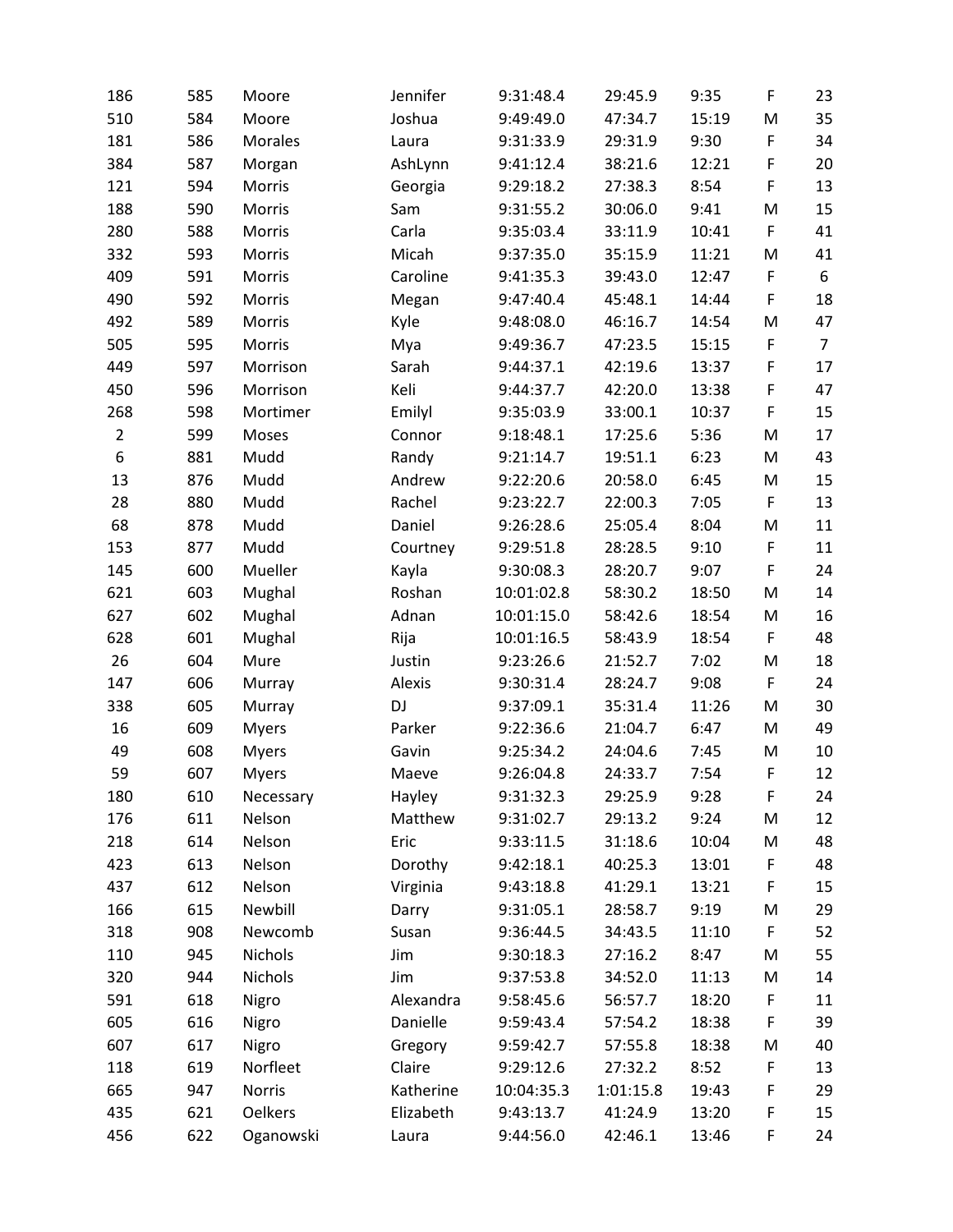| 693                     | 623 | O'Leary         | <b>Brandi</b>  | 10:11:47.2 | 1:09:01.7 | 22:13 | F | 33 |
|-------------------------|-----|-----------------|----------------|------------|-----------|-------|---|----|
| 615                     | 624 | Oliver          | P.K.           | 10:01:32.4 | 58:21.0   | 18:47 | F | 44 |
| 240                     | 625 | Oostdyk         | Kelsey         | 9:33:54.6  | 32:18.8   | 10:24 | F | 27 |
| 480                     | 626 | Owen            | Carla          | 9:46:51.7  | 45:13.0   | 14:33 | F | 46 |
| 535                     | 913 | Owen            | Cynthia        | 9:54:05.4  | 51:25.0   | 16:33 | F | 35 |
| 89                      | 627 | Page            | <b>Braxton</b> | 9:27:57.8  | 26:05.6   | 8:24  | M | 14 |
| 39                      | 628 | Palmer          | Jack           | 9:24:04.2  | 22:42.0   | 7:18  | M | 15 |
| 65                      | 629 | Palmer          | Jim            | 9:26:42.6  | 25:03.2   | 8:04  | M | 48 |
| 129                     | 915 | Palmer          | Kristen        | 9:29:52.9  | 27:46.6   | 8:56  | F | 22 |
| 478                     | 630 | Pandya          | Alisha         | 9:47:33.2  | 45:10.8   | 14:32 | F | 8  |
| 207                     | 631 | Pastore         | Anna           | 9:33:18.4  | 30:52.2   | 9:56  | F | 14 |
| 501                     | 632 | Patel           | Nikita         | 9:48:48.6  | 46:51.9   | 15:05 | F | 42 |
| $\overline{\mathbf{4}}$ | 637 | Paxton          | Will           | 9:20:11.4  | 18:46.8   | 6:02  | M | 16 |
| 202                     | 635 | Paxton          | Eric           | 9:32:35.4  | 30:41.8   | 9:53  | M | 51 |
| 204                     | 636 | Paxton          | Elisabeth      | 9:32:05.7  | 30:42.6   | 9:53  | F | 47 |
| 252                     | 638 | <b>PERRY</b>    | <b>KRISTIN</b> | 9:34:59.3  | 32:40.1   | 10:31 | F | 32 |
| 564                     | 639 | Perryman        | Abigail        | 9:56:01.7  | 53:30.9   | 17:13 | F | 9  |
| 9                       | 640 | Peters          | Michael        | 9:21:48.9  | 20:24.8   | 6:34  | M | 36 |
| 340                     | 641 | Peterson        | Renee          | 9:37:49.1  | 35:33.5   | 11:27 | F | 45 |
| 352                     | 644 | Peterson        | Jackson        | 9:38:19.3  | 36:03.5   | 11:36 | M | 13 |
| 353                     | 642 | Peterson        | Michael        | 9:38:19.7  | 36:04.2   | 11:37 | F | 45 |
| 354                     | 643 | Peterson        | Cameron        | 9:38:19.8  | 36:06.1   | 11:37 | M | 14 |
| 215                     | 645 | Petersson       | Rajanya        | 9:32:38.2  | 31:04.8   | 9:59  | F | 42 |
| 216                     | 646 | Petersson       | Bjorn          | 9:32:38.7  | 31:05.3   | 10:00 | M | 10 |
| 333                     | 648 | Phibbs          | Henry          | 9:37:06.1  | 35:22.8   | 11:23 | M | 33 |
| 334                     | 647 | Phibbs          | Dale           | 9:37:05.8  | 35:24.8   | 11:24 | M | 34 |
| 667                     | 650 | <b>PHILLIPS</b> | <b>WILLIAM</b> | 10:03:07.6 | 1:01:44.5 | 19:52 | M | 32 |
| 679                     | 649 | Phillips        | Ashley         | 10:07:45.1 | 1:04:23.2 | 20:43 | F | 29 |
| 103                     | 651 | Pillow          | Patrice        | 9:28:37.8  | 27:06.5   | 8:43  | F | 58 |
| 22                      | 652 | Piluso          | Robert         | 9:23:19.6  | 21:40.3   | 6:58  | M | 19 |
| 341                     | 655 | Platt           | Caleb          | 9:38:41.0  | 35:33.7   | 11:27 | M | 10 |
| 366                     | 654 | Platt           | David          | 9:39:58.3  | 36:39.7   | 11:48 | M | 38 |
| 380                     | 656 | Platt           | Joshua         | 9:41:13.9  | 38:05.2   | 12:15 | M | 8  |
| 416                     | 653 | Platt           | Heather        | 9:43:21.4  | 40:03.3   | 12:53 | F | 39 |
| 125                     | 658 | Plunkett        | Erin           | 9:29:34.5  | 27:45.1   | 8:56  | F | 21 |
| 356                     | 659 | Polvinen        | Kate           | 9:37:35.1  | 36:11.3   | 11:39 | F | 24 |
| 495                     | 662 | Poore           | Christina      | 9:48:41.4  | 46:24.2   | 14:56 | F | 40 |
| 496                     | 660 | Poore           | Mia            | 9:48:41.0  | 46:24.3   | 14:56 | F | 6  |
| 513                     | 661 | Poore           | Ross           | 9:50:10.3  | 47:53.1   | 15:25 | M | 45 |
| 514                     | 663 | Poore           | Jacob          | 9:50:10.6  | 47:53.7   | 15:25 | M | 9  |
| 459                     | 664 | Porter          | Carley         | 9:45:28.3  | 43:25.6   | 13:58 | F | 26 |
| 460                     | 665 | Porter          | Hannah         | 9:45:28.3  | 43:26.3   | 13:59 | F | 19 |
| 131                     | 666 | Porterfield     | Caroline       | 9:29:41.1  | 27:59.7   | 9:00  | F | 12 |
| 143                     | 667 | Powell          | Kelsey         | 9:30:08.4  | 28:20.3   | 9:07  | F | 24 |
| 117                     | 896 | Preston         | Freddy         | 9:28:57.2  | 27:31.9   | 8:51  | M | 13 |
| 400                     | 897 | Preston         | Julie          | 9:40:49.2  | 39:26.2   | 12:42 | F | 47 |
| 682                     | 933 | Price           | Chris          | 10:08:13.1 | 1:05:18.8 | 21:01 | M | 34 |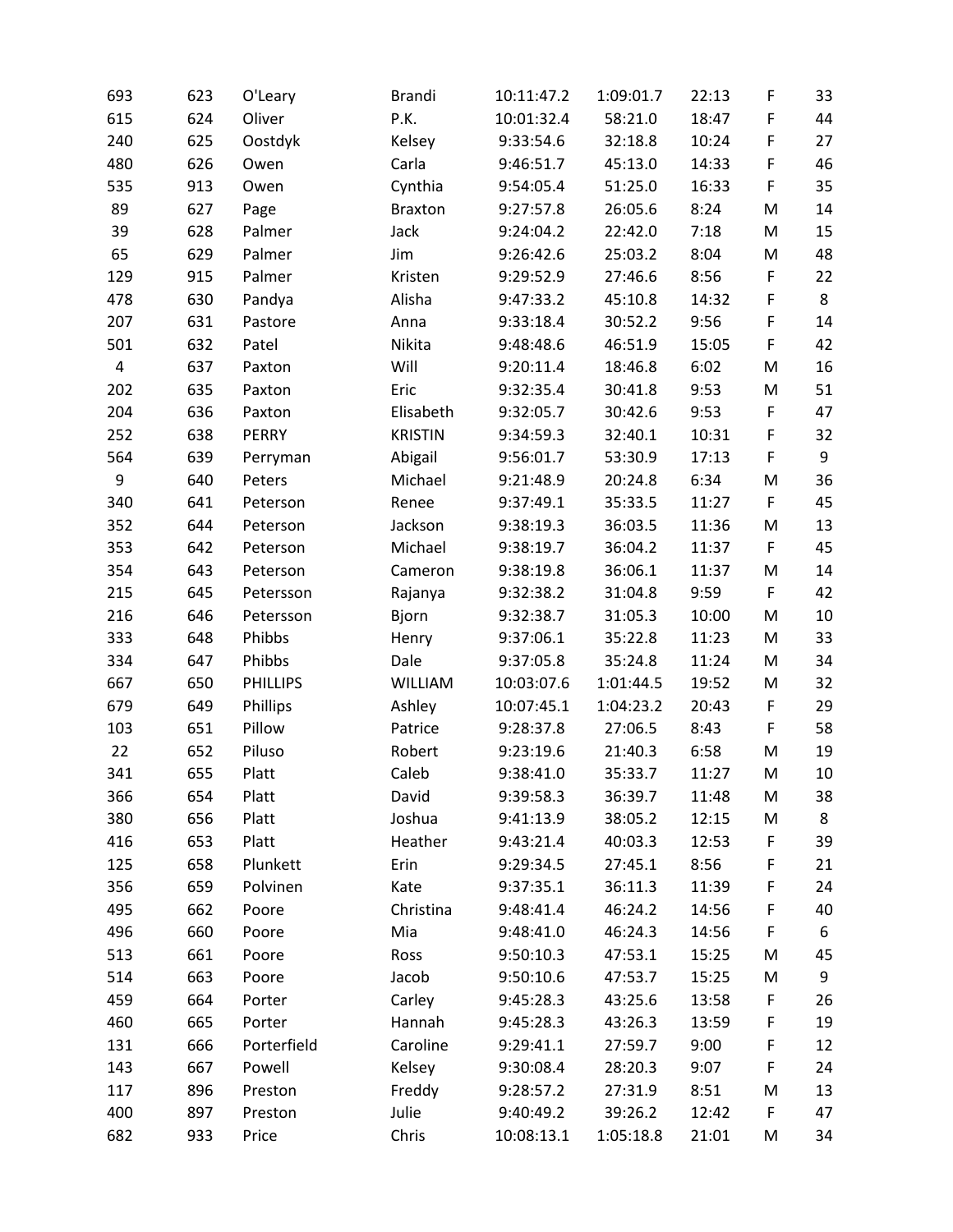| 683 | 934 | Price           | Ginnie        | 10:08:12.1 | 1:05:19.3 | 21:01 | $\mathsf F$ | 33 |
|-----|-----|-----------------|---------------|------------|-----------|-------|-------------|----|
| 142 | 668 | Puryear         | Ricky         | 9:30:47.2  | 28:14.5   | 9:05  | M           | 37 |
| 566 | 669 | Pustilnik       | Olivia        | 9:56:01.4  | 53:35.1   | 17:15 | $\mathsf F$ | 9  |
| 5   | 670 | Quimbayo-Cipric | Daniel        | 9:20:22.1  | 19:00.3   | 6:07  | M           | 13 |
| 108 | 671 | Radcliff        | Anna          | 9:29:10.4  | 27:12.6   | 8:45  | F           | 15 |
| 557 | 672 | Raeuchle        | Jackie        | 9:56:00.1  | 52:59.3   | 17:03 | F           | 40 |
| 610 | 674 | <b>RAIKES</b>   | SHANNA        | 10:00:22.0 | 58:05.4   | 18:42 | F           | 24 |
| 393 | 675 | Raja            | Mobeen        | 9:40:27.7  | 38:56.3   | 12:32 | M           | 13 |
| 471 | 678 | Ramirez         | Kelli         | 9:45:36.4  | 44:13.3   | 14:14 | M           | 38 |
| 62  | 882 | Redd            | Katie         | 9:26:09.7  | 24:36.0   | 7:55  | F           | 32 |
| 369 | 684 | Redford         | Leigh         | 9:39:09.2  | 37:00.9   | 11:55 | F           | 49 |
| 594 | 685 | Redmon          | Lila          | 9:58:45.5  | 57:00.8   | 18:21 | F           | 11 |
| 337 | 686 | Reeves          | Heather       | 9:37:09.4  | 35:31.4   | 11:26 | F           | 26 |
| 81  | 883 | Reischmann      | Nikolaus      | 9:27:05.1  | 25:39.9   | 8:15  | M           | 12 |
| 44  | 688 | Rezendes        | Michael       | 9:25:12.2  | 23:19.0   | 7:30  | M           | 31 |
| 75  | 689 | Rice            | Gavin         | 9:27:26.4  | 25:23.4   | 8:10  | M           | 12 |
| 291 | 692 | <b>RICKE</b>    | LUKE          | 9:35:47.1  | 33:33.1   | 10:48 | M           | 17 |
| 292 | 694 | <b>RICKE</b>    | <b>JOHN</b>   | 9:35:47.0  | 33:33.4   | 10:48 | M           | 47 |
| 439 | 691 | <b>RICKE</b>    | <b>MOLLY</b>  | 9:44:01.2  | 41:48.2   | 13:27 | F           | 11 |
| 609 | 693 | <b>RICKE</b>    | <b>CAREY</b>  | 10:00:45.9 | 58:04.0   | 18:41 | F           | 47 |
| 458 | 695 | Rivas           | Celina        | 9:44:23.5  | 42:50.2   | 13:47 | F           | 18 |
| 309 | 696 | Rivers          | Eva           | 9:36:27.1  | 34:15.8   | 11:01 | $\mathsf F$ | 25 |
| 12  | 697 | Roberson        | Shane         | 9:22:09.3  | 20:46.2   | 6:41  | M           | 43 |
| 72  | 699 | Roberson        | Jessica       | 9:26:41.5  | 25:18.3   | 8:09  | F           | 17 |
| 76  | 700 | Roberson        | Amanda        | 9:26:47.6  | 25:24.8   | 8:11  | F           | 15 |
| 362 | 698 | Roberson        | Jennifer      | 9:38:16.7  | 36:36.6   | 11:47 | F           | 43 |
| 363 | 701 | Roberson        | Emma          | 9:38:16.9  | 36:36.8   | 11:47 | $\mathsf F$ | 13 |
| 687 | 702 | Roberts         | Katie         | 10:09:17.6 | 1:05:38.5 | 21:08 | F           | 31 |
| 493 | 704 | Robinson        | Abigail       | 9:48:26.9  | 46:19.1   | 14:54 | F           | 10 |
| 494 | 705 | Robinson        | Olivia        | 9:48:27.5  | 46:20.4   | 14:55 | F           | 16 |
| 502 | 703 | Robinson        | Gabriella     | 9:48:27.2  | 47:04.1   | 15:09 | F           | 37 |
| 680 | 706 | Robinson        | Sara          | 10:07:45.4 | 1:04:24.1 | 20:44 | F           | 34 |
| 190 | 707 | Robusto         | Danielle      | 9:32:10.6  | 30:12.3   | 9:43  | F           | 24 |
| 391 | 708 | Rogers          | <b>Bianca</b> | 9:40:27.1  | 38:50.2   | 12:30 | $\mathsf F$ | 23 |
| 185 | 709 | Rohas           | Rick          | 9:31:48.4  | 29:39.6   | 9:33  | M           | 67 |
| 167 | 710 | Rondeau         | Marc          | 9:30:46.5  | 28:59.6   | 9:20  | M           | 55 |
| 51  | 712 | Russell         | Emily         | 9:25:40.1  | 24:11.5   | 7:47  | F           | 30 |
| 383 | 713 | Saba            | Joie          | 9:40:43.9  | 38:10.7   | 12:17 | F           | 27 |
| 151 | 714 | Sackett         | Julia         | 9:30:01.3  | 28:27.5   | 9:09  | $\mathsf F$ | 18 |
| 452 | 715 | Sadler          | Beth          | 9:44:38.5  | 42:40.1   | 13:44 | F           | 33 |
| 50  | 717 | Saufley         | Randall       | 9:25:42.8  | 24:05.5   | 7:45  | M           | 55 |
| 54  | 718 | Sayles          | William       | 9:26:04.9  | 24:25.6   | 7:52  | M           | 19 |
| 249 | 721 | Schneider       | Greer         | 9:34:15.7  | 32:31.0   | 10:28 | F           | 9  |
| 681 | 722 | Seabrook        | LaQuisha      | 10:07:46.6 | 1:04:25.3 | 20:44 | F           | 36 |
| 573 | 725 | Segneri         | James         | 9:57:44.3  | 55:48.5   | 17:58 | M           | 8  |
| 574 | 726 | Segneri         | Claudia       | 9:57:48.1  | 55:51.3   | 17:59 | F           | 47 |
| 247 | 728 | Sehl            | William       | 9:34:20.0  | 32:26.8   | 10:26 | M           | 9  |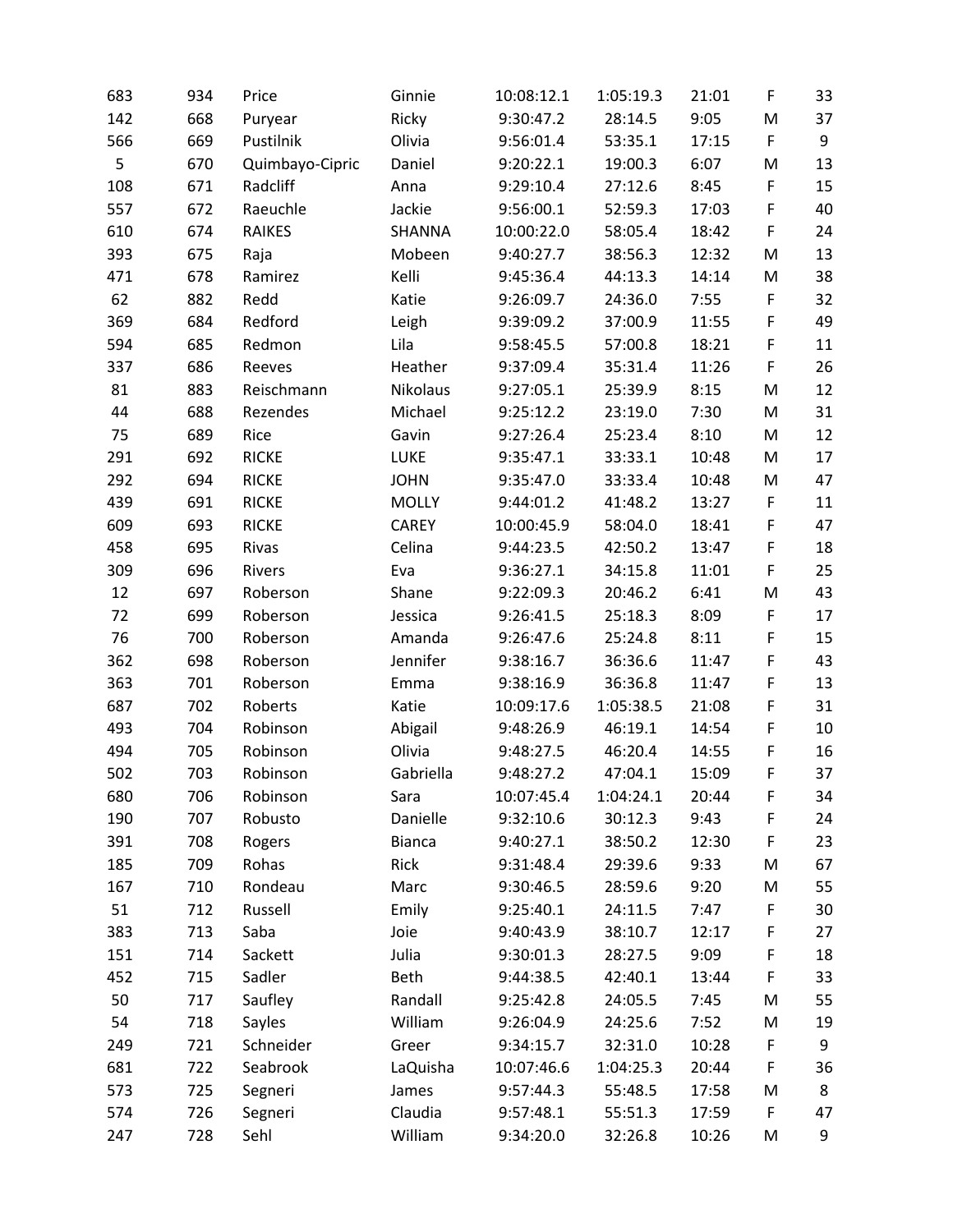| 260 | 729 | Sehl       | Christine     | 9:34:57.4  | 32:54.0   | 10:35 | F           | 35             |
|-----|-----|------------|---------------|------------|-----------|-------|-------------|----------------|
| 641 | 727 | Sehl       | Caitlyn       | 10:01:57.4 | 59:32.6   | 19:10 | F           | 26             |
| 485 | 730 | Senatore   | Barbara       | 9:47:30.9  | 45:28.5   | 14:38 | F           | 63             |
| 357 | 929 | Sexton     | Townsend      | 9:38:49.2  | 36:17.8   | 11:41 | M           | $\overline{7}$ |
| 361 | 930 | Sexton     | Jamie         | 9:38:52.4  | 36:23.4   | 11:43 | $\mathsf F$ | 40             |
| 308 | 731 | Sheridan   | Kasey         | 9:36:26.9  | 34:15.7   | 11:01 | F           | 30             |
| 251 | 732 | Shortridge | Megan         | 9:34:39.0  | 32:35.9   | 10:29 | F           | 11             |
| 197 | 734 | Siecker    | Evan          | 9:32:31.1  | 30:36.9   | 9:51  | M           | 15             |
| 396 | 733 | Siecker    | Lauren        | 9:41:05.6  | 39:12.1   | 12:37 | F           | 15             |
| 631 | 735 | Sigler     | Callaway      | 10:02:02.6 | 59:01.3   | 18:59 | M           | 17             |
| 345 | 736 | Simpson    | Shelley       | 9:37:32.1  | 35:37.9   | 11:28 | F           | 40             |
| 322 | 738 | Skowysz    | Eric          | 9:37:07.5  | 34:59.8   | 11:16 | M           | 9              |
| 415 | 739 | Skowysz    | Kimberley     | 9:42:09.9  | 40:02.1   | 12:53 | F           | 41             |
| 296 | 740 | Slotnick   | Maureen       | 9:36:38.8  | 33:42.3   | 10:51 | F           | 36             |
| 120 | 890 | Smith      | Katie         | 9:29:18.4  | 27:38.0   | 8:54  | F           | 12             |
| 440 | 742 | Smith      | Ryan          | 9:43:46.7  | 41:50.5   | 13:28 | M           | 9              |
| 443 | 741 | Smith      | <b>Barton</b> | 9:43:49.6  | 41:54.1   | 13:29 | M           | 60             |
| 579 | 900 | Smith      | Mark          | 9:59:58.4  | 56:27.9   | 18:10 | M           | 59             |
| 612 | 743 | Smith      | Sydney        | 10:00:35.9 | 58:15.0   | 18:45 | F           | 45             |
| 659 | 899 | Smith      | Jean          | 10:04:18.2 | 1:00:49.0 | 19:34 | F           | 65             |
| 642 | 744 | Southwell  | Margaret      | 10:01:57.6 | 59:32.8   | 19:10 | F           | 25             |
| 63  | 745 | Spencer    | Ashton        | 9:27:38.8  | 24:38.5   | 7:56  | M           | 11             |
| 487 | 747 | Spencer    | David         | 9:48:37.3  | 45:36.1   | 14:41 | M           | 45             |
| 488 | 748 | Spencer    | Paula         | 9:48:38.6  | 45:36.1   | 14:41 | F           | 38             |
| 132 | 749 | Spitzer    | Reilly        | 9:29:41.4  | 28:00.5   | 9:01  | F           | 12             |
| 115 | 750 | St         | Ethan         | 9:28:53.4  | 27:27.0   | 8:50  | M           | 12             |
| 126 | 751 | Steelman   | Aaron         | 9:29:47.3  | 27:45.2   | 8:56  | M           | 42             |
| 277 | 754 | Stefanic   | Paula         | 9:34:53.2  | 33:06.8   | 10:39 | F           | 41             |
| 278 | 753 | Stefanic   | John          | 9:34:54.0  | 33:07.5   | 10:40 | M           | 51             |
| 255 | 755 | Stiebeling | Ashley        | 9:35:04.1  | 32:52.4   | 10:35 | F           | 35             |
| 593 | 756 | Strickland | Rian          | 9:59:07.1  | 56:59.2   | 18:20 | M           | 16             |
| 590 | 757 | Struhar    | Matthew       | 9:58:45.5  | 56:56.8   | 18:20 | M           | 42             |
| 688 | 759 | Sullivan   | Lauren        | 10:09:18.0 | 1:05:39.0 | 21:08 | F           | 31             |
| 25  | 760 | Sumner     | Russell       | 9:23:24.5  | 21:50.5   | 7:02  | M           | 37             |
| 575 | 762 | Sumner     | Kenton        | 9:59:36.7  | 56:17.5   | 18:07 | M           | 8              |
| 587 | 761 | Sumner     | Emily         | 10:00:07.8 | 56:47.4   | 18:17 | F           | 36             |
| 347 | 763 | Sushko     | Emily         | 9:38:20.5  | 35:47.0   | 11:31 | F           | 26             |
| 282 | 927 | Sutten     | William       | 9:35:58.9  | 33:14.7   | 10:42 | M           | 8              |
| 283 | 928 | Sutten     | Aaron         | 9:36:00.2  | 33:15.8   | 10:42 | M           | 44             |
| 692 | 764 | Sweeney    | Barbara       | 10:11:42.7 | 1:08:57.3 | 22:12 | F           | 62             |
| 677 | 765 | Tahir      | Warda         | 10:05:10.6 | 1:02:42.6 | 20:11 | F           | 35             |
| 570 | 766 | Talmadge   | Christopher   | 9:56:04.9  | 54:20.6   | 17:29 | M           | 22             |
| 546 | 767 | Tanner     | Meredith      | 9:54:51.3  | 52:14.0   | 16:49 | F           | 20             |
| 385 | 768 | Taylor     | Andii         | 9:41:12.4  | 38:22.2   | 12:21 | F           | 21             |
| 388 | 769 | Taylor     | Clark         | 9:41:26.8  | 38:38.0   | 12:26 | M           | 15             |
| 395 | 770 | Taylor     | Kristi        | 9:41:54.3  | 39:05.9   | 12:35 | F           | 46             |
| 531 | 937 | Tazewell   | Nancy         | 9:53:34.9  | 50:19.2   | 16:12 | F           | 50             |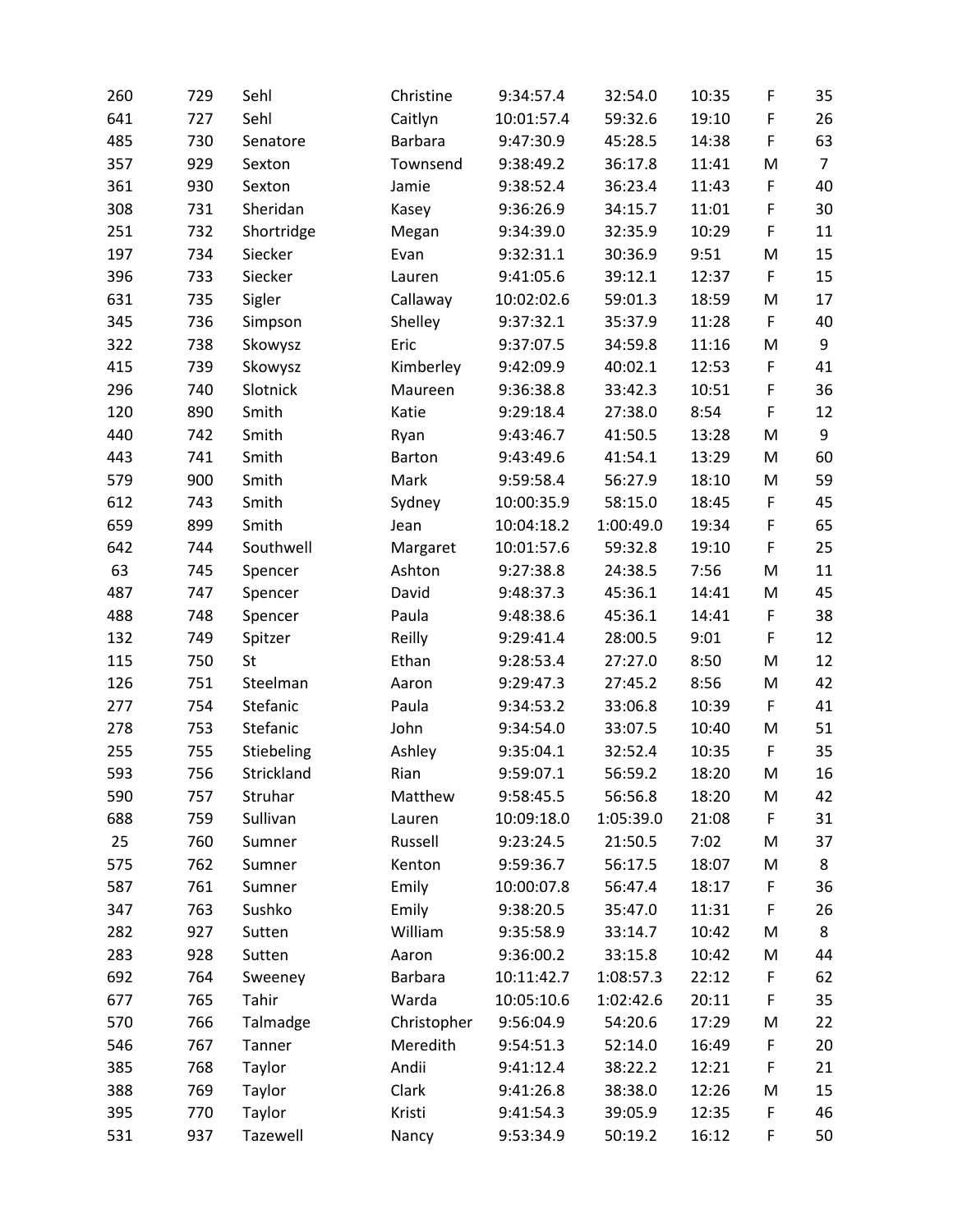| 233 | 886 | Terminella    | William      | 9:34:24.7  | 32:09.1   | 10:21 | M           | 8              |
|-----|-----|---------------|--------------|------------|-----------|-------|-------------|----------------|
| 234 | 885 | Terminella    | Kevin        | 9:34:24.7  | 32:09.4   | 10:21 | M           | 39             |
| 223 | 773 | Thompson      | Drew         | 9:34:07.4  | 31:42.2   | 10:12 | M           | 14             |
| 603 | 772 | Thompson      | Doreen       | 10:01:08.3 | 57:53.3   | 18:38 | F           | 53             |
| 178 | 774 | Tingen        | Tory         | 9:31:00.2  | 29:17.7   | 9:26  | F           | 39             |
| 644 | 778 | Treanor       | Craig        | 10:02:21.3 | 59:36.5   | 19:11 | M           | 60             |
| 645 | 780 | Treanor       | Nancy        | 10:02:20.4 | 59:36.5   | 19:11 | F           | 68             |
| 489 | 782 | Troidle       | Amanda       | 9:47:50.0  | 45:39.9   | 14:42 | F           | 22             |
| 491 | 898 | Troidle       | Susan        | 9:48:03.9  | 45:54.0   | 14:46 | F           | 52             |
| 336 | 785 | Tuhey         | Colt         | 9:37:09.1  | 35:31.3   | 11:26 | M           | $\overline{7}$ |
| 339 | 784 | Tuhey         | Lindsay      | 9:37:09.5  | 35:31.8   | 11:26 | F           | 37             |
| 539 | 787 | Turner        | Katie        | 9:53:39.2  | 51:40.0   | 16:38 | F           | 25             |
| 540 | 786 | Turner        | George       | 9:53:38.8  | 51:40.4   | 16:38 | M           | 54             |
| 20  | 789 | Uy            | John         | 9:22:55.2  | 21:31.1   | 6:56  | M           | 16             |
| 116 | 790 | Uy            | Joshua       | 9:29:26.4  | 27:27.4   | 8:50  | M           | 15             |
| 660 | 788 | Uy            | Jovanny      | 10:02:50.0 | 1:00:54.7 | 19:36 | M           | 45             |
| 329 | 792 | Van           | Morgan       | 9:37:17.0  | 35:12.0   | 11:20 | $\mathsf F$ | 17             |
| 330 | 793 | Van           | Ruth         | 9:37:17.1  | 35:12.4   | 11:20 | F           | 52             |
| 321 | 794 | VanDyke       | Kelly        | 9:36:44.2  | 34:58.4   | 11:15 | F           | 51             |
| 673 | 795 | Vara          | Derrick      | 10:04:47.7 | 1:02:07.2 | 19:59 | M           | 34             |
| 67  | 798 | Varljen       | Samantha     | 9:27:03.5  | 25:03.6   | 8:04  | F           | 22             |
| 203 | 796 | Varljen       | Frank        | 9:32:42.6  | 30:42.2   | 9:53  | M           | 54             |
| 370 | 797 | Varljen       | Dee          | 9:39:08.4  | 37:08.3   | 11:57 | F           | 47             |
| 302 | 799 | Verghis       | Susan        | 9:35:53.4  | 34:00.2   | 10:57 | F           | 56             |
| 434 | 800 | <b>Vicars</b> | Maddie       | 9:43:13.4  | 41:23.8   | 13:19 | F           | 14             |
| 310 | 905 | Vinluah       | Nermel       | 9:36:31.6  | 34:27.1   | 11:05 | M           | 31             |
| 572 | 804 | Vishwakarma   | Eshan        | 9:55:55.0  | 54:24.7   | 17:31 | M           | 12             |
| 684 | 802 | Vishwakarma   | Shruti       | 10:09:20.4 | 1:05:32.4 | 21:06 | F           | 37             |
| 685 | 803 | Vishwakarma   | Vandana      | 10:09:21.1 | 1:05:33.4 | 21:06 | F           | 49             |
| 262 | 807 | Wagner        | Ella         | 9:35:16.0  | 32:54.8   | 10:35 | F           | 11             |
| 279 | 806 | Wagner        | Aaron        | 9:35:32.2  | 33:11.1   | 10:41 | M           | 39             |
| 447 | 808 | Wagner        | Eric         | 9:44:31.7  | 42:08.3   | 13:34 | F           | $\overline{7}$ |
| 448 | 805 | Wagner        | Nevada       | 9:44:31.6  | 42:08.6   | 13:34 | F           | 39             |
| 372 | 810 | WALIGORA      | ERIC         | 9:39:33.8  | 37:36.2   | 12:06 | M           | 13             |
| 378 | 809 | Waligora      | Rose         | 9:39:56.2  | 37:59.8   | 12:14 | F           | 44             |
| 69  | 811 | Ward          | Luke         | 9:26:42.0  | 25:06.7   | 8:05  | M           | 13             |
| 80  | 812 | Ward          | Gita         | 9:27:14.1  | 25:38.5   | 8:15  | F           | 49             |
| 144 | 814 | Wardwell      | Shannon      | 9:30:59.2  | 28:20.4   | 9:07  | F           | 31             |
| 146 | 813 | Wardwell      | Greg         | 9:30:59.4  | 28:21.1   | 9:07  | M           | 35             |
| 134 | 815 | Washington    | Naquelle     | 9:30:05.1  | 28:02.4   | 9:01  | M           | 17             |
| 652 | 818 | Waters        | Ally         | 10:03:36.2 | 59:53.2   | 19:16 | F           | 6              |
| 662 | 816 | Waters        | Valerie      | 10:04:57.2 | 1:01:15.6 | 19:43 | F           | 37             |
| 664 | 817 | Waters        | John         | 10:04:57.2 | 1:01:15.7 | 19:43 | M           | 36             |
| 29  | 819 | Watson        | <b>Bucka</b> | 9:23:41.8  | 22:17.7   | 7:10  | M           | 27             |
| 34  | 820 | Watson        | Dorothy      | 9:23:55.3  | 22:31.2   | 7:15  | F           | 29             |
| 553 | 948 | Webb          | Rebecca      | 9:55:49.0  | 52:55.2   | 17:02 | F           | 37             |
| 554 | 821 | Webb          | Rebecca      | 9:55:49.0  | 52:55.2   | 17:02 | F           | 37             |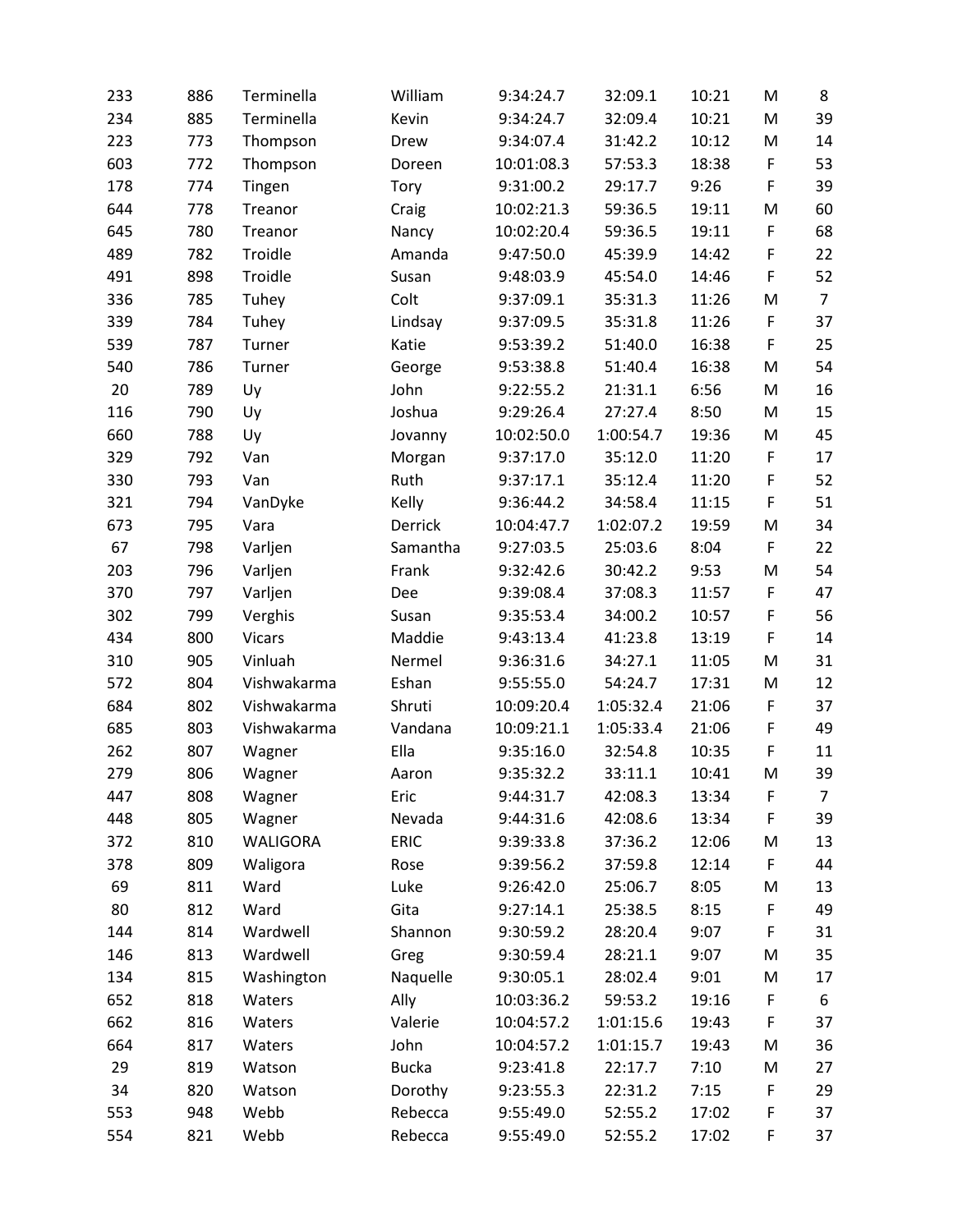| 31             | 823 | Welles       | Nathan         | 9:23:43.7  | 22:21.9   | 7:12  | M           | 16             |
|----------------|-----|--------------|----------------|------------|-----------|-------|-------------|----------------|
| 281            | 824 | Welles       | Charlie        | 9:35:13.4  | 33:12.2   | 10:41 | M           | 19             |
| 401            | 888 | Welles       | Stephanie      | 9:41:29.1  | 39:28.2   | 12:42 | F           | 49             |
| 508            | 827 | Wentzien     | Frederick      | 9:49:45.9  | 47:31.0   | 15:18 | M           | 12             |
| 670            | 825 | Wentzien     | Elizabeth      | 10:05:21.9 | 1:01:52.8 | 19:55 | F           | 39             |
| 672            | 826 | Wentzien     | William        | 10:05:21.7 | 1:01:55.6 | 19:56 | M           | 41             |
| 222            | 379 | Wesley       | John           | 9:34:07.4  | 31:41.2   | 10:12 | M           | 13             |
| 311            | 829 | Wharram      | Hailey         | 9:36:50.4  | 34:27.2   | 11:05 | F           | 13             |
| 611            | 830 | <b>WHEAT</b> | <b>ASHLEY</b>  | 10:00:22.2 | 58:05.8   | 18:42 | F           | 26             |
| 47             | 832 | White        | Kyle           | 9:25:16.6  | 23:49.7   | 7:40  | M           | 31             |
| 666            | 831 | White        | Eve            | 10:04:35.3 | 1:01:15.9 | 19:43 | F           | 30             |
| 287            | 833 | Whiting      | Dante          | 9:35:31.7  | 33:24.6   | 10:45 | M           | 17             |
| 403            | 834 | Wilkinson    | Meredith       | 9:41:40.0  | 39:35.8   | 12:44 | F           | 47             |
| $\overline{7}$ | 841 | Williams     | Weston         | 9:21:35.7  | 20:11.7   | 6:30  | M           | 14             |
| 35             | 840 | Williams     | Hugh           | 9:24:01.4  | 22:37.9   | 7:17  | M           | 12             |
| 542            | 838 | Williams     | Stephanie      | 9:54:37.6  | 51:58.0   | 16:44 | F           | 23             |
| 543            | 839 | Williams     | Lynne          | 9:54:38.0  | 51:58.3   | 16:44 | F           | 49             |
| 583            | 837 | Williams     | Katie          | 9:59:01.8  | 56:39.1   | 18:14 | F           | 29             |
| 595            | 842 | Wilson       | Katy           | 9:59:23.3  | 57:27.7   | 18:29 | $\mathsf F$ | 27             |
| 74             | 844 | Wise         | William        | 9:26:48.9  | 25:22.7   | 8:10  | M           | 12             |
| 161            | 843 | Wise         | Laurel         | 9:30:16.6  | 28:53.5   | 9:18  | F           | 43             |
| 171            | 845 | Wise         | Wesley         | 9:30:32.7  | 29:06.7   | 9:22  | M           | 11             |
| 15             | 847 | Wood         | <b>Branden</b> | 9:22:25.8  | 21:02.0   | 6:46  | M           | 13             |
| 238            | 848 | Woods        | Jordan         | 9:33:35.4  | 32:12.3   | 10:22 | M           | 9              |
| 413            | 849 | Woods        | Joshua         | 9:42:50.7  | 39:55.6   | 12:51 | M           | 11             |
| 199            | 852 | Wootten      | Parker         | 9:32:58.2  | 30:39.9   | 9:52  | M           | $\overline{7}$ |
| 200            | 851 | Wootten      | Caroline       | 9:32:58.5  | 30:40.1   | 9:52  | F           | 9              |
| 201            | 853 | Wootten      | Hannah         | 9:32:58.7  | 30:40.3   | 9:52  | F           | 11             |
| 205            | 850 | Wootten      | <b>Bradley</b> | 9:33:02.5  | 30:43.9   | 9:53  | M           | 40             |
| 45             | 859 | York         | Chris          | 9:24:57.9  | 23:29.5   | 7:34  | M           | 30             |
| 324            | 858 | York         | Juliet         | 9:38:40.4  | 35:08.2   | 11:18 | F           | $\overline{7}$ |
| 328            | 856 | York         | Timothy        | 9:38:44.0  | 35:11.8   | 11:19 | M           | 43             |
| 518            | 855 | York         | Debbie         | 9:51:53.5  | 48:20.8   | 15:33 | F           | 41             |
| 578            | 857 | York         | Lindsay        | 9:58:47.1  | 56:24.6   | 18:09 | F           | 32             |
| 290            | 860 | Young        | Carrie         | 9:35:31.0  | 33:31.7   | 10:47 | F           | 22             |
| 382            | 861 | Young        | Laura          | 9:40:09.9  | 38:10.6   | 12:17 | F           | 24             |
| 250            | 863 | Zebrowski    | Katy           | 9:34:20.4  | 32:35.1   | 10:29 | F           | 37             |
| 643            | 864 | Zegeer       | Kristen        | 10:01:57.4 | 59:33.1   | 19:10 | F           | 25             |
| 221            | 865 | Zolas        | Stacy          | 9:33:23.7  | 31:38.6   | 10:11 | F           | 31             |
|                |     |              |                |            |           |       |             |                |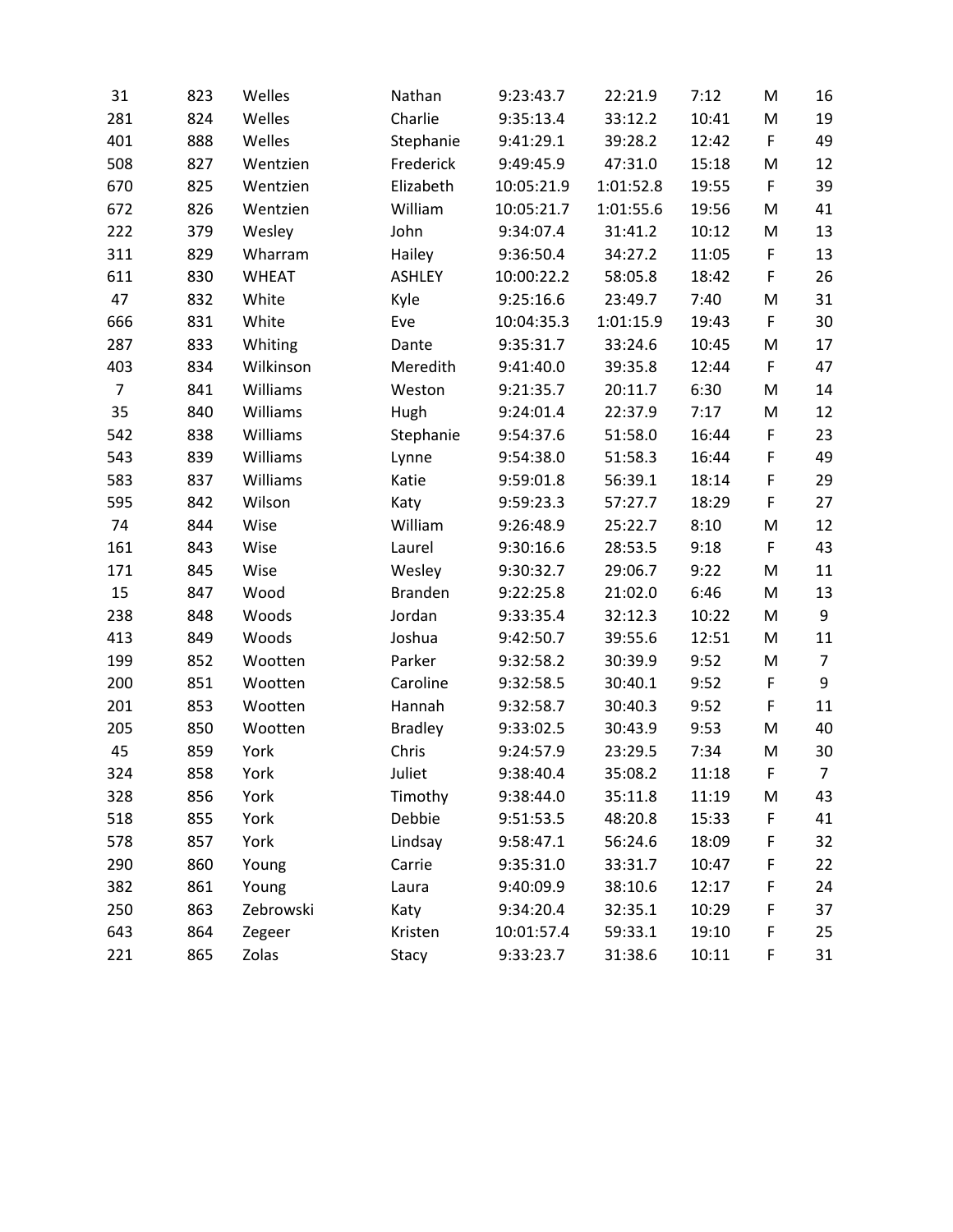| City                | <b>State</b> | <b>Division</b> |
|---------------------|--------------|-----------------|
| Eau Claire          | WI           | 5K Run          |
| Richmond            | VA           | 5K Run          |
| Glen allen          | VA           | 5K Run          |
| Glen Allen          | VA           | 5K Run          |
| Glen Allen          | VA           | 5K Run          |
| Glen Allen          | VA           | 5K Run          |
| Glen Allen          | VA           | 5K Run          |
| Midlothian          | VA           | 5K Run          |
| Midlothian          | VA           | 5K Run          |
| North chesterfield  | VA           | 5K Run          |
| Mechanicsville      | VA           | 5K Run          |
| north chesterfield  | VA           | 5K Run          |
| deltaville          | VA           | 5K Run          |
| deltaville          | VA           | 5K Run          |
| <b>New Canton</b>   | VA           | 5K Run          |
| <b>New Canton</b>   | VA           | 5K Run          |
| Charlotte           | <b>NC</b>    | 5K Run          |
| Henrico             | VA           | 5K Run          |
| Midlothian          | VA           | 5K Run          |
| Midlothian          | VA           | 5K Run          |
| Midlothian          | VA           | 5K Run          |
| Midlothian          | VA           | 5K Run          |
| Midlothian          | VA           | 5K Run          |
| Chester             | VA           | 5K Run          |
| <b>Newport News</b> | VA           | 5K Run          |
| Richmond            | VA           | 5K Run          |
| Richmond            | VA           | 5K Run          |
| Mechanicsville      | VA           | 5K Run          |
| Mechanicsville      | VA           | 5K Run          |
| Mechanicsville      | VA           | 5K Run          |
| Mechanicsville      | VA           | 5K Run          |
| Mechanicsville      | VA           | 5K Run          |
| <b>Gum Spring</b>   | VA           | 5K Run          |
| <b>Gum Spring</b>   | VA           | 5K Run          |
| Midlothian          | VA           | 5K Run          |
| Midlothian          | VA           | 5K Run          |
| Virginia Beach      | VA           | 5K Run          |
| Chesapeake          | VA           | 5K Run          |
| Henrico             | VA           | 5K Run          |
| Henrico             | VA           | 5K Run          |
| Richmond            | VA           | 5K Run          |
| Richmond            | VA           | 5K Run          |
| Richmond            | VA           | 5K Run          |
| Richmond            | VA           | 5K Run          |
| Mechanicsville      | VA           | 5K Run          |
| Mechanicsville      | VA           | 5K Run          |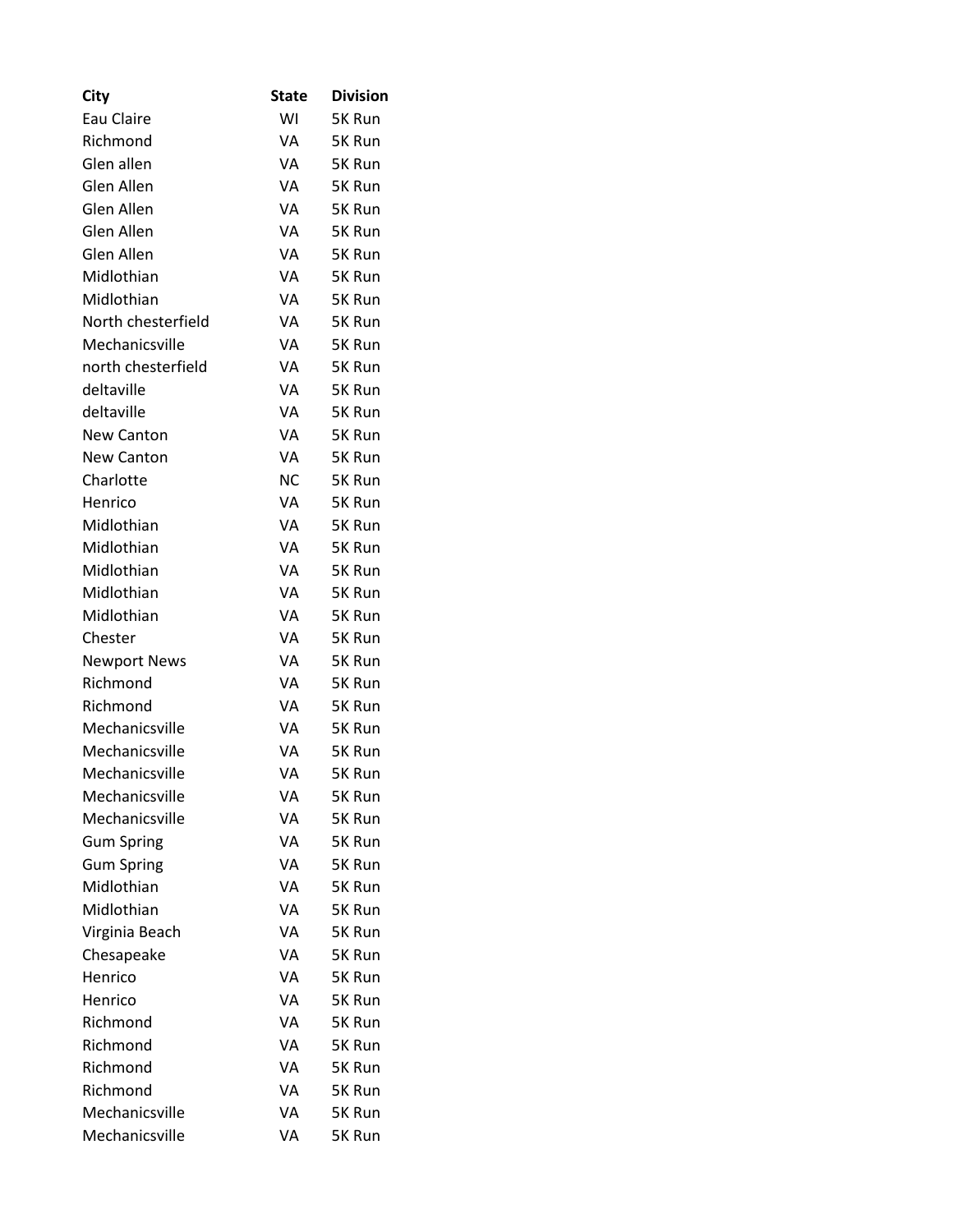| Mechanicsville       | VA        | 5K Run |
|----------------------|-----------|--------|
| Midlothian           | VA        | 5K Run |
| Midlothian           | VA        | 5K Run |
| Midlothian           | VA        | 5K Run |
| Midlothian           | VA        | 5K Run |
| Springfield          | OR        | 5K Run |
| Powhatan             | VA        | 5K Run |
| Glen Allen           | VA        | 5K Run |
| North Chesterfield   | VA        | 5K Run |
| Goochland            | VA        | 5K Run |
| Hanover              | VA        | 5K Run |
| Emporia              | VA        | 5K Run |
| Richmond             | VA        | 5K Run |
| North Chesterfield   | VA        | 5K Run |
| kitty hawk           | <b>NC</b> | 5K Run |
| <b>Newport News</b>  | VA        | 5K Run |
| Richmond             | VA        | 5K Run |
| Richmond             | VA        | 5K Run |
| Richmond             | VA        | 5K Run |
| Richmond             | VA        | 5K Run |
| Richmond             | VA        | 5K Run |
| Richmond             | VA        | 5K Run |
| Richmond             | VA        | 5K Run |
| Richmond             | VA        | 5K Run |
| Richmond             | VA        | 5K Run |
| Richmond             | VA        | 5K Run |
| Richmond             | VA        | 5K Run |
| Richmond             | VA        | 5K Run |
| Richmond             | VA        | 5K Run |
| Fort Lee             | VA        | 5K Run |
| Fort Lee             | VA        | 5K Run |
| Fort Lee             | VA        | 5K Run |
| <b>Chapel Hill</b>   | <b>NC</b> | 5K Run |
| <b>Manakin Sabot</b> | VA        | 5K Run |
| Richmond             | VA        | 5K Run |
| <b>Manakin Sabot</b> | VA        | 5K Run |
| <b>Manakin Sabot</b> | VA        | 5K Run |
| Glen Allen           | VA        | 5K Run |
| <b>CLARKSVILLE</b>   | VA        | 5K Run |
| Clarksville          | VA        | 5K Run |
| kitty hawk           | NС        | 5K Run |
| kitty hawk           | NС        | 5K Run |
| richmond             | VA        | 5K Run |
| Henrico              | VA        | 5K Run |
| Powhatan             | VA        | 5K Run |
| Chester              | VA        | 5K Run |
| Richmond             | VA        | 5K Run |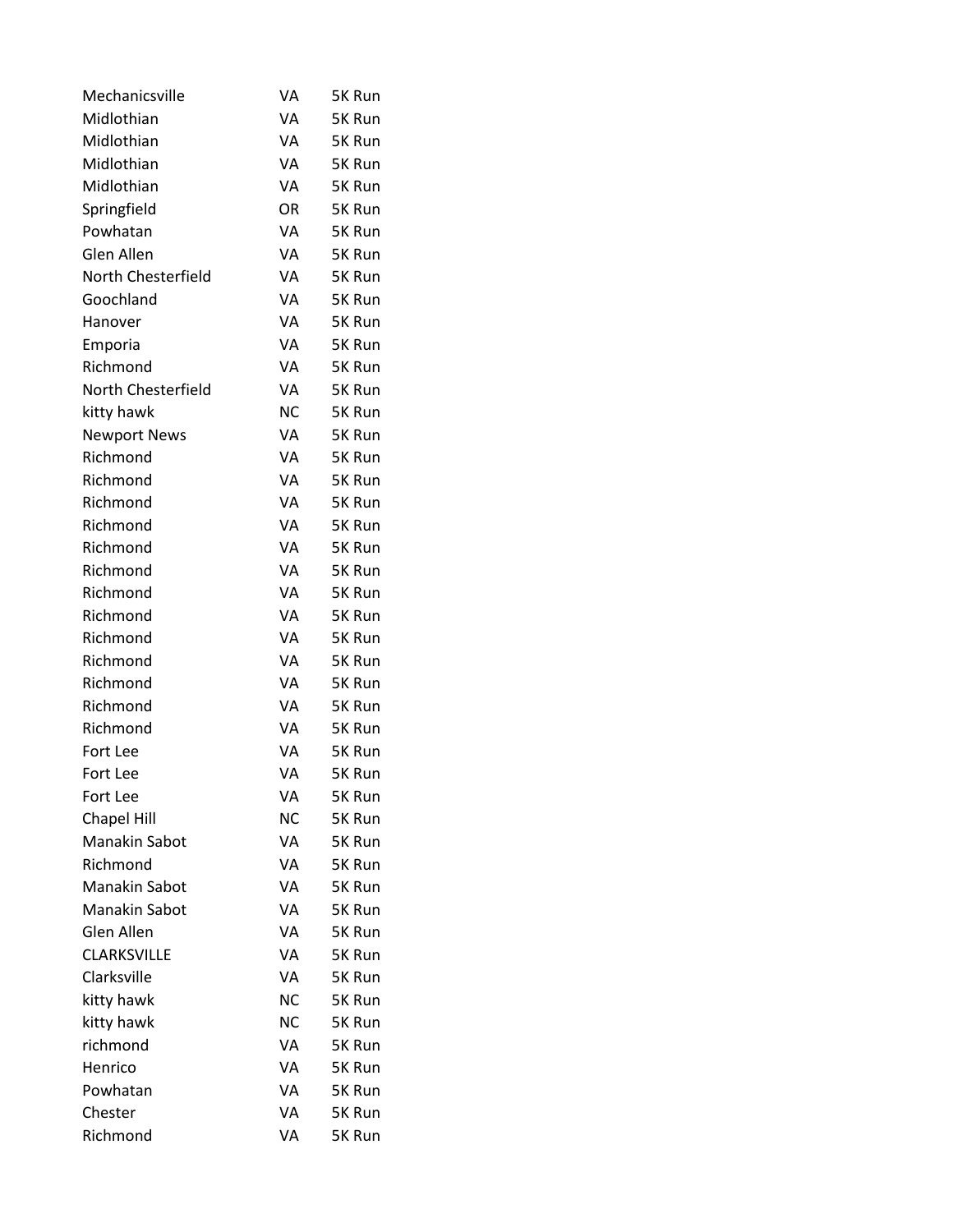| Henrico               | VA | 5K Run |
|-----------------------|----|--------|
| Midlothian            | VA | 5K Run |
| Midlothian            | VA | 5K Run |
| Midlothian            | VA | 5K Run |
| Chesterfield          | VA | 5K Run |
| Chesterfield          | VA | 5K Run |
| Henrico               | VA | 5K Run |
| Henrico               | VA | 5K Run |
| Midlothian            | VA | 5K Run |
| Richmond              | VA | 5K Run |
| Richmond              | VA | 5K Run |
| Henrico               | VA | 5K Run |
| Glen Allen            | VA | 5K Run |
| Glen Allen            | VA | 5K Run |
| Richmond              | VA | 5K Run |
| Moseley               | VA | 5K Run |
| Moseley               | VA | 5K Run |
| Midlothian            | VA | 5K Run |
| Midlothian            | VA | 5K Run |
| Richmond              | VA | 5K Run |
| Americus              | GA | 5K Run |
| Americus              | GA | 5K Run |
| <b>MECHANICSVILLE</b> | VA | 5K Run |
| Valdosta              | GА | 5K Run |
| Chester               | VA | 5K Run |
| <b>Newport News</b>   | VA | 5K Run |
| Lynchburg             | VA | 5K Run |
| Chesterfield          | VA | 5K Run |
| <b>RICHMOND</b>       | VA | 5K Run |
| Fort Lee              | VA | 5K Run |
| kitty hawk            | ΝC | 5K Run |
| Richmond              | VA | 5K Run |
| Richmond              | VA | 5K Run |
| Emporia               | VA | 5K Run |
| Chesterfield          | VA | 5K Run |
| Richmond              | VA | 5K Run |
| Richmond              | VA | 5K Run |
| Richmond              | VA | 5K Run |
| Richmond              | VA | 5K Run |
| Glen Allen            | VA | 5K Run |
| Richmond              | VA | 5K Run |
| Glen Allen            | VA | 5K Run |
| ruther glen           | VA | 5K Run |
| ruther glen           | VA | 5K Run |
| Richmond              | VA | 5K Run |
| Richmond              | VA | 5K Run |
| Glen Allen            | VA | 5K Run |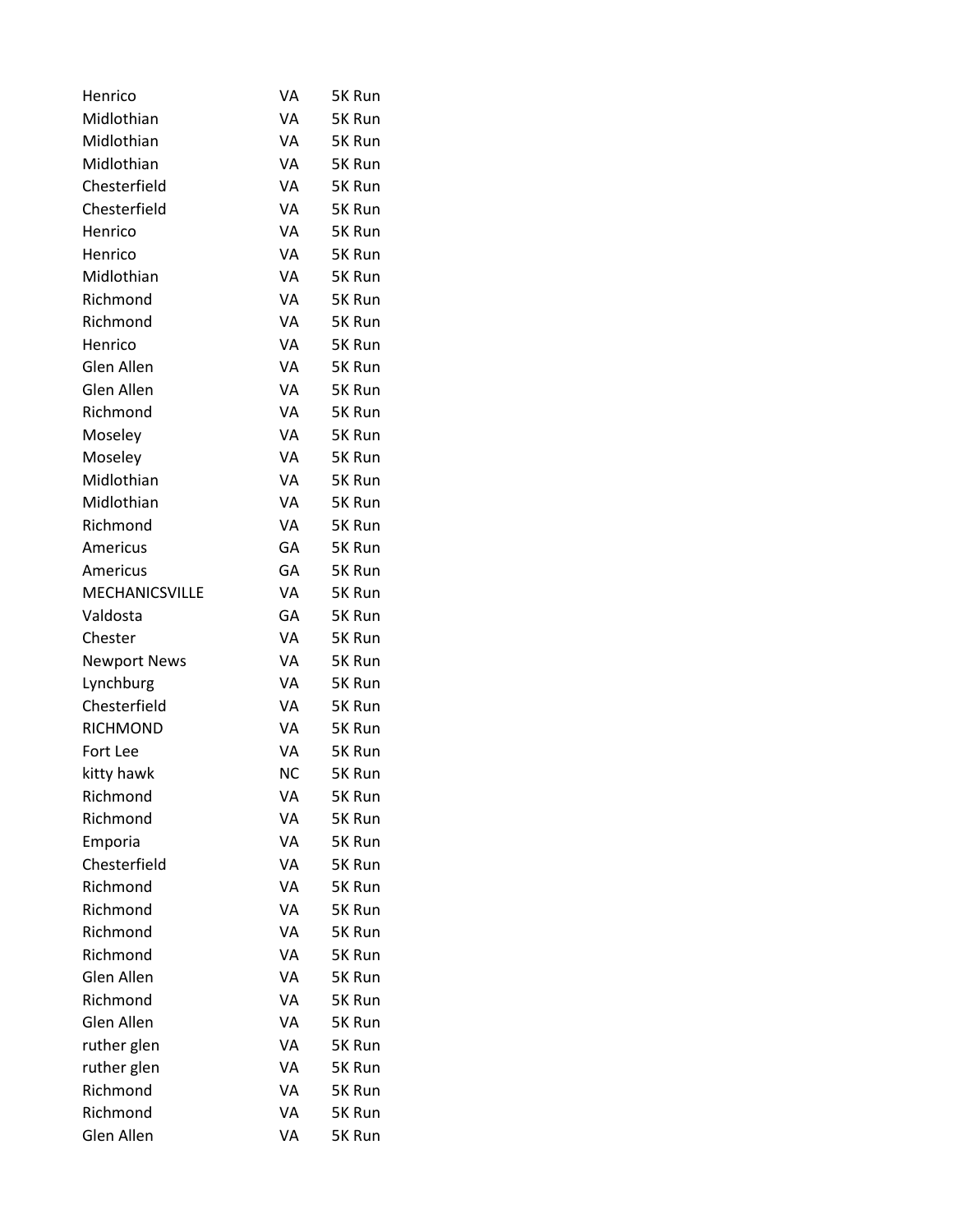| Glen Allen      | VA | 5K Run |
|-----------------|----|--------|
| Glen Allen      | VA | 5K Run |
| Glen Allen      | VA | 5K Run |
| Richmond        | VA | 5K Run |
| Fredericksburg  | VA | 5K Run |
| Mechsnicsville  | VA | 5K Run |
| Mechsnicsville  | VA | 5K Run |
| Richmond        | VA | 5K Run |
| Petersburg      | VA | 5K Run |
| Farmville       | VA | 5K Run |
| Chesterfield    | VA | 5K Run |
| Mechanicsville  | VA | 5K Run |
| Mechanicsville  | VA | 5K Run |
| Mechanicsville  | VA | 5K Run |
| Mechanicsville  | VA | 5K Run |
| Sandston        | VA | 5K Run |
| Sandston        | VA | 5K Run |
| <b>SEABECK</b>  | WA | 5K Run |
| Mechanicsville  | VA | 5K Run |
| Mechanicsville  | VA | 5K Run |
| Mechanicsville  | VA | 5K Run |
| Mechanicsville  | VA | 5K Run |
| Mechanicsville  | VA | 5K Run |
| Richmond        | VA | 5K Run |
| Richmond        | VA | 5K Run |
| Moseley         | VA | 5K Run |
| Moseley         | VA | 5K Run |
| Moseley         | VA | 5K Run |
| Richmond        | VA | 5K Run |
| Richmond        | VA | 5K Run |
| Richmond        | VA | 5K Run |
| Richmond        | VA | 5K Run |
| Richmond        | VA | 5K Run |
| Orlando         | FL | 5K Run |
| Fredericksburg  | VA | 5K Run |
| Fredericksburg  | VA | 5K Run |
| Henrico         | VA | 5K Run |
| Mechanicsville  | VA | 5K Run |
| Powhatan        | VA | 5K Run |
| Powhatan        | VA | 5K Run |
| Powhatan        | VA | 5K Run |
| Powhatan        | VA | 5K Run |
| Midlothian      | VA | 5K Run |
| Beaverdam       | VA | 5K Run |
| <b>Bethesda</b> | MD | 5K Run |
| Richmond        | VA | 5K Run |
| Richmond        | VA | 5K Run |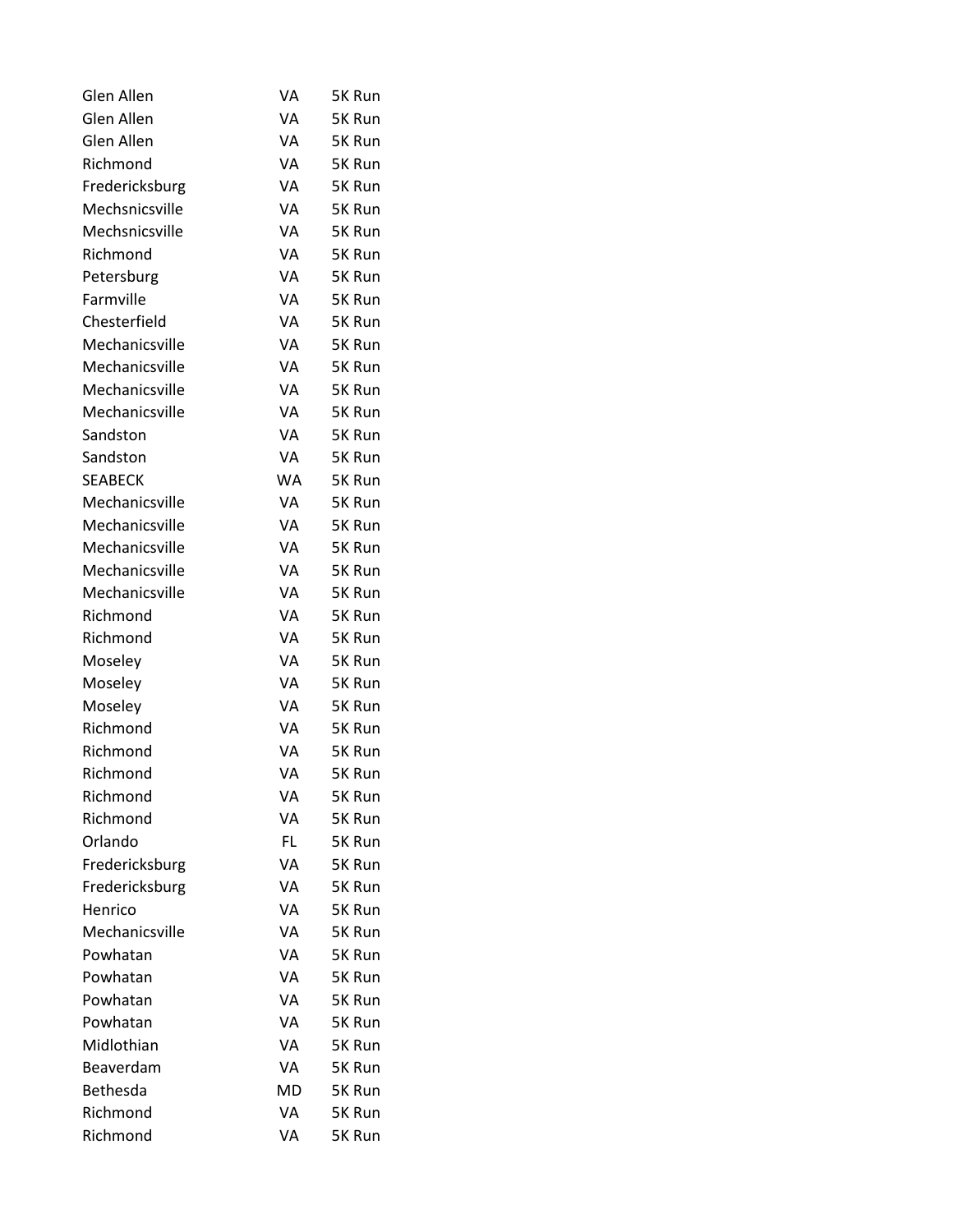| Richmond             | VA | 5K Run |
|----------------------|----|--------|
| Chester              | VA | 5K Run |
| Chester              | VA | 5K Run |
| Richmond             | VA | 5K Run |
| Richmond             | VA | 5K Run |
| Glen Allen           | VA | 5K Run |
| Midlothian           | VA | 5K Run |
| Cornwall             | PA | 5K Run |
| Richmond             | VA | 5K Run |
| Henrico              | VA | 5K Run |
| Glen Allen           | VA | 5K Run |
| Richmond             | VA | 5K Run |
| Richmond             | VA | 5K Run |
| Norfolk              | VA | 5K Run |
| Chester              | VA | 5K Run |
| Chester              | VA | 5K Run |
| Richmond             | VA | 5K Run |
| Sandston             | VA | 5K Run |
| Richmond             | VA | 5K Run |
| Mechanicsville       | VA | 5K Run |
| Richmond             | VA | 5K Run |
| Richmond             | VA | 5K Run |
| Richmond             | VA | 5K Run |
| Richmond             | VA | 5K Run |
| Chester              | VA | 5K Run |
| Henrico              | VA | 5K Run |
| Richmond             | VA | 5K Run |
| North Chesterfield   | VA | 5K Run |
| North Chesterfield   | VA | 5K Run |
| North Chesterfield   | VA | 5K Run |
| Richmond             | VA | 5K Run |
| N Chesterfield       | VA | 5K Run |
| Richmond             | VA | 5K Run |
| Midlothian           | VA | 5K Run |
| Midlothian           | VA | 5K Run |
| Henrico              | VA | 5K Run |
| richmond             | VA | 5K Run |
| <b>Manakin Sabot</b> | VA | 5K Run |
| moseley              | VA | 5K Run |
| South Prince George  | VA | 5K Run |
| Richmond             | VA | 5K Run |
| Mechanicsville       | VA | 5K Run |
| Hampton              | VA | 5K Run |
| Glen Allen           | VA | 5K Run |
| Richmond             | VA | 5K Run |
| Richmond             | VA | 5K Run |
| Richmond             | VA | 5K Run |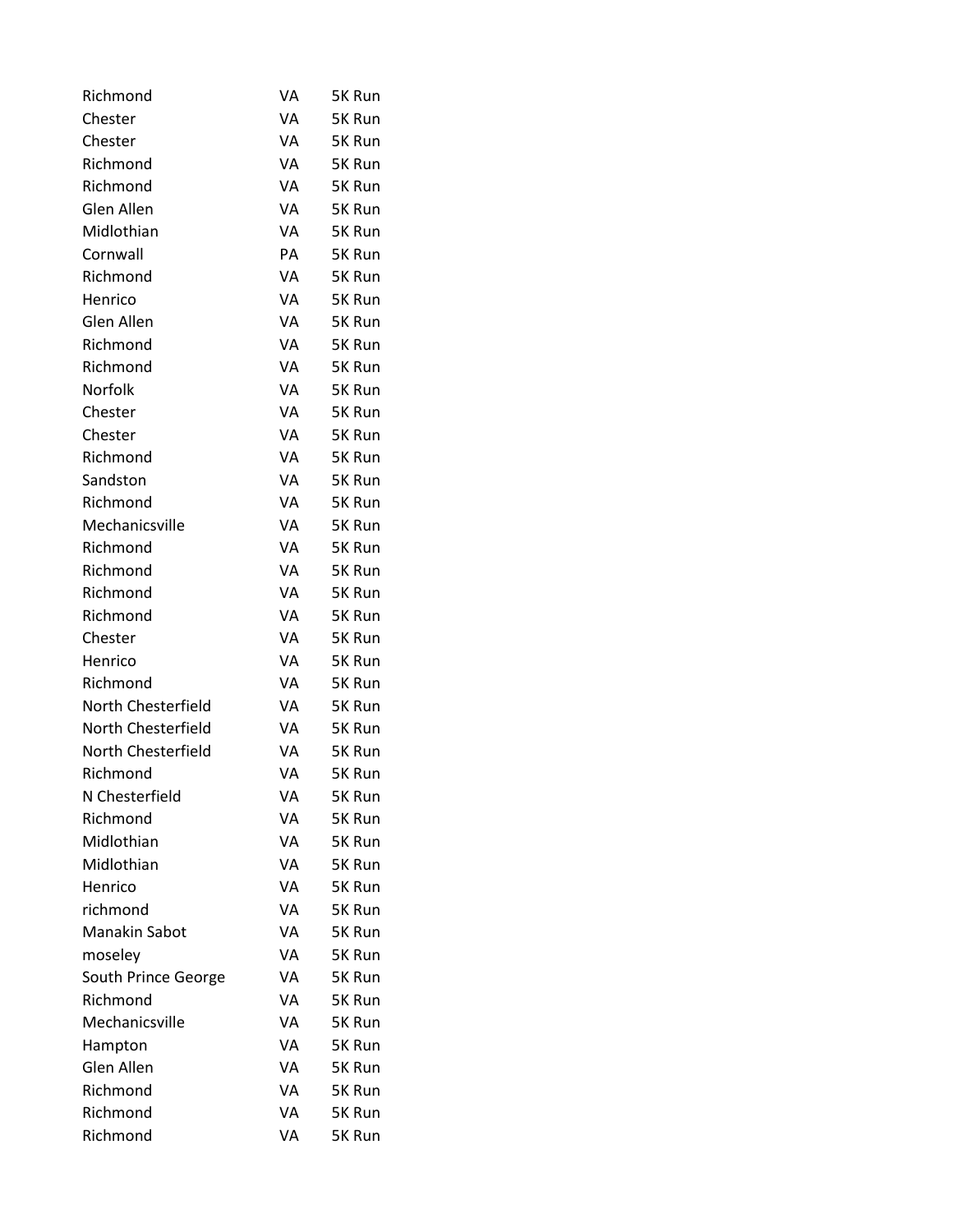| <b>CHESTER</b> | VA | 5K Run |
|----------------|----|--------|
| Midlothian     | VA | 5K Run |
| Moseley        | VA | 5K Run |
| Moseley        | VA | 5K Run |
| Moseley        | VA | 5K Run |
| Powhatan       | VA | 5K Run |
| Richmond       | VA | 5K Run |
| Richmond       | VA | 5K Run |
| Richmond       | VA | 5K Run |
| Richmond       | VA | 5K Run |
| Fort Lee       | VA | 5K Run |
| Fort Lee       | VA | 5K Run |
| Richmond       | VA | 5K Run |
| Richmond       | VA | 5K Run |
| South Hill     | VA | 5K Run |
| Midlothian     | VA | 5K Run |
| Midlothian     | VA | 5K Run |
| Midlothian     | VA | 5K Run |
| Midlothian     | VA | 5K Run |
| Midlothian     | VA | 5K Run |
| Midlothian     | VA | 5K Run |
| Midlothian     | VA | 5K Run |
| Mechanicsville | VA | 5K Run |
| Glen Allen     | VA | 5K Run |
| Glen Allen     | VA | 5K Run |
| Glen Allen     | VA | 5K Run |
| Glen Allen     | VA | 5K Run |
| Richmond       | VA | 5K Run |
| Richmond       | VA | 5K Run |
| Ashland        | VA | 5K Run |
| Mechanicsville | VA | 5K Run |
| Mechanicsville | VA | 5K Run |
| Mechanicsville | VA | 5K Run |
| Richmond       | VA | 5K Run |
| Glen Allen     | VA | 5K Run |
| Richmond       | VA | 5K Run |
| Richmond       | VA | 5K Run |
| Richmond       | VA | 5K Run |
| Richmond       | VA | 5K Run |
| Richmond       | VA | 5K Run |
| Richmond       | VA | 5K Run |
| Mechanicsville | VA | 5K Run |
| Mechanicsville | VA | 5K Run |
| Mechanicsville | VA | 5K Run |
| Ashland        | VA | 5K Run |
| Ashland        | VA | 5K Run |
| Ashland        | VA | 5K Run |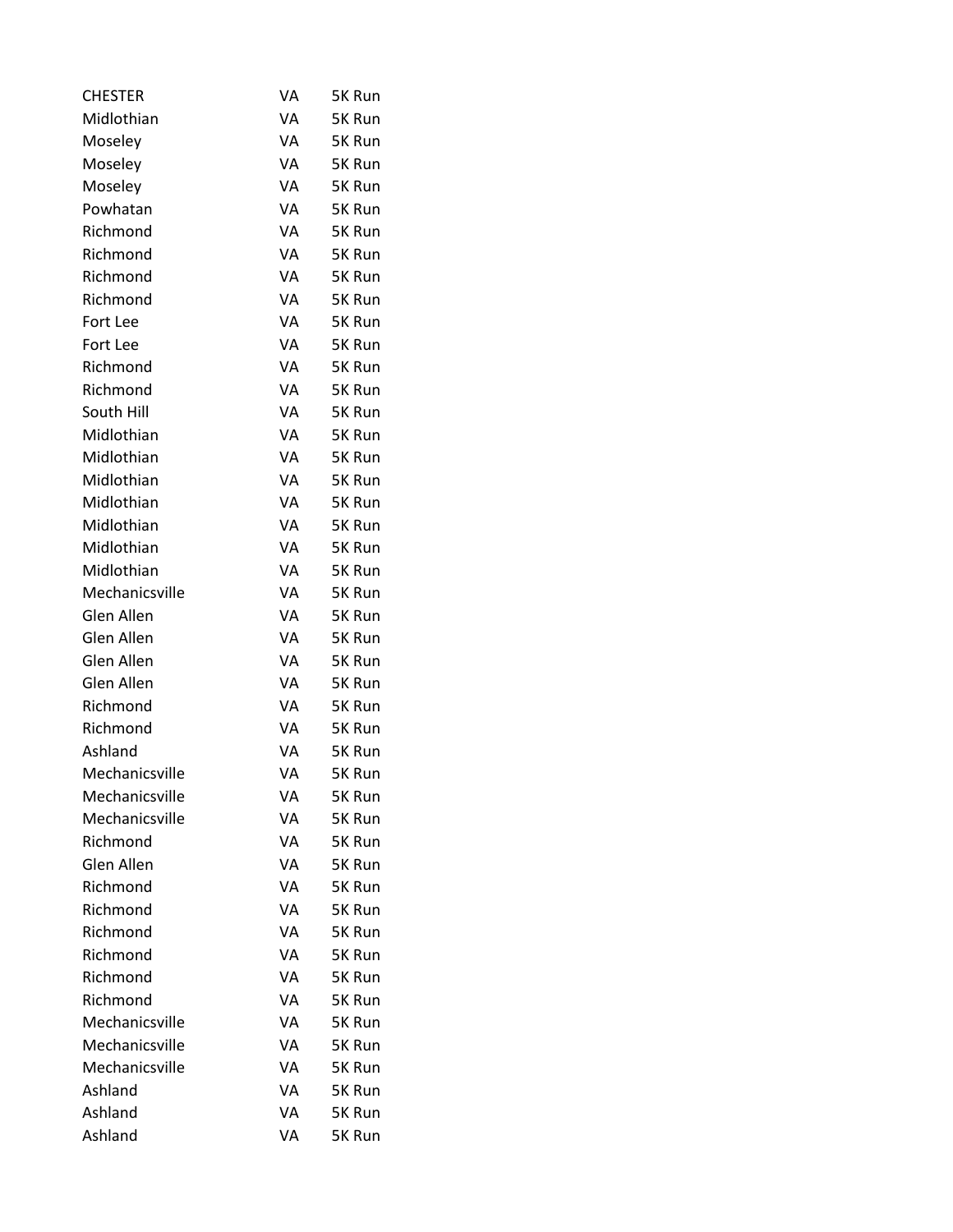| Richmond             | VA        | 5K Run |
|----------------------|-----------|--------|
| Richmond             | VA        | 5K Run |
| Midlothian           | VA        | 5K Run |
| Richmond             | VA        | 5K Run |
| Richmond             | VA        | 5K Run |
| Richmond             | VA        | 5K Run |
| Richmond             | VA        | 5K Run |
| Midlothian           | VA        | 5K Run |
| Richmond             | VA        | 5K Run |
| S Chesterfield       | VA        | 5K Run |
| Richmond             | VA        | 5K Run |
| Aylett               | VA        | 5K Run |
| Richmond             | VA        | 5K Run |
| Glen allen           | VA        | 5K Run |
| Richmond             | VA        | 5K Run |
| Midlothian           | VA        | 5K Run |
| Midlothian           | VA        | 5K Run |
| Mechanicsville       | VA        | 5K Run |
| Mechanicsville       | VA        | 5K Run |
| kitty hawk           | <b>NC</b> | 5K Run |
| North chesterfield   | VA        | 5K Run |
| Glen Allen           | VA        | 5K Run |
| Richmond             | VA        | 5K Run |
| Richmond             | VA        | 5K Run |
| Mechanicsville       | VA        | 5K Run |
| Manakin Sabot        | VA        | 5K Run |
| Moseley              | VA        | 5K Run |
| <b>Manakin Sabot</b> | VA        | 5K Run |
| Richmond             | VA        | 5K Run |
| kitty hawk           | <b>NC</b> | 5K Run |
| Midlothian           | VA        | 5K Run |
| Richmond             | VA        | 5K Run |
| Richmond             | VA        | 5K Run |
| lebanon              | ΤN        | 5K Run |
| lebanon              | ΤN        | 5K Run |
| Richmond             | VA        | 5K Run |
| Richmond             | VA        | 5K Run |
| Richmond             | VA        | 5K Run |
| Richmond             | VA        | 5K Run |
| Henrico              | VA        | 5K Run |
| Henrico              | VA        | 5K Run |
| Petersburg           | VA        | 5K Run |
| Mechanicsville       | VA        | 5K Run |
| Richmond             | VA        | 5K Run |
| richmond             | VA        | 5K Run |
| richmond             | VA        | 5K Run |
| <b>DeWitt</b>        | VA        | 5K Run |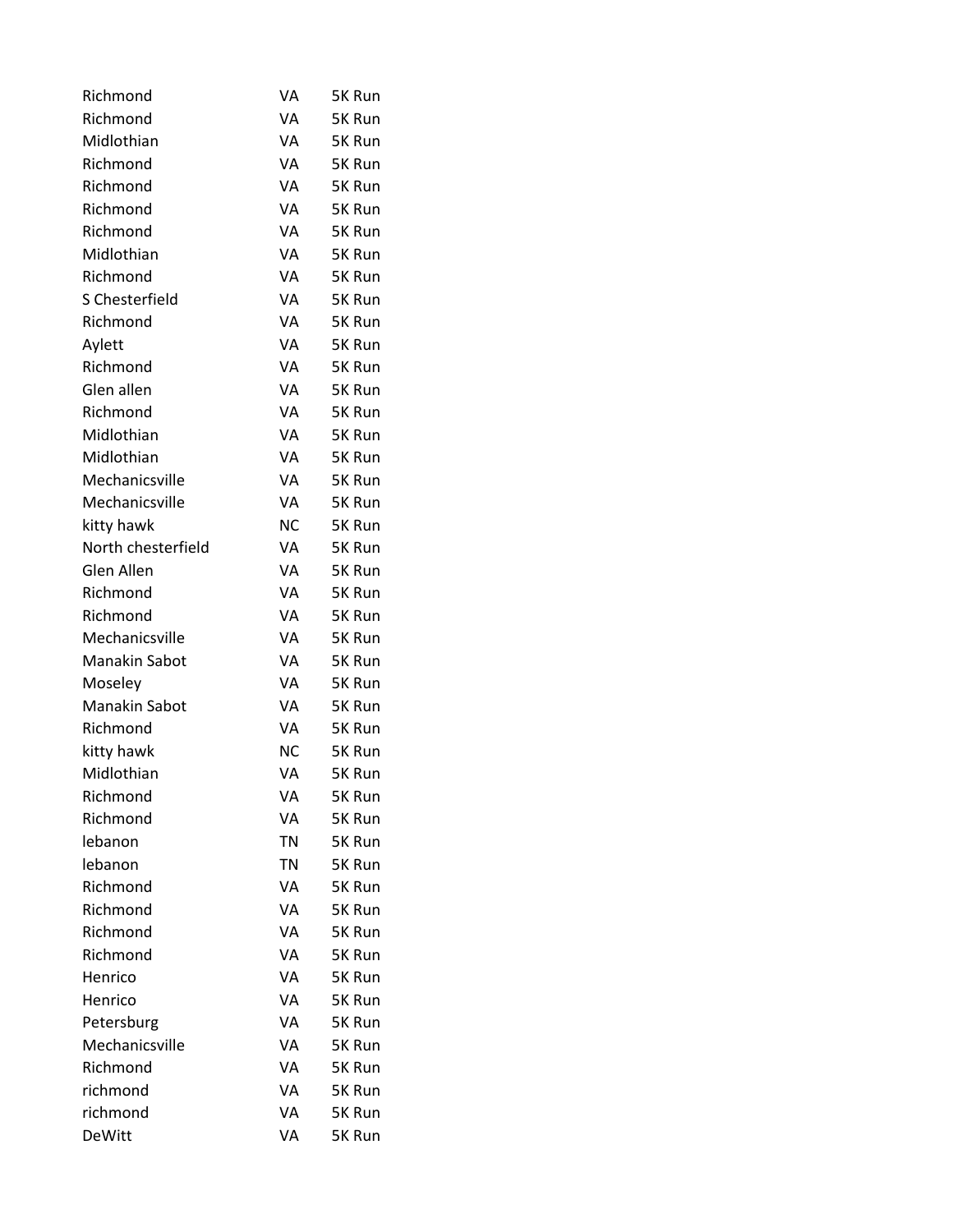| <b>DeWitt</b>       | VA | 5K Run |
|---------------------|----|--------|
| <b>DeWitt</b>       | VA | 5K Run |
| <b>DeWitt</b>       | VA | 5K Run |
| Beaverdam           | VA | 5K Run |
| Glen Allen          | VA | 5K Run |
| Henrico             | VA | 5K Run |
| Providence Forge    | VA | 5K Run |
| Providence Forge    | VA | 5K Run |
| Lynchburg           | VA | 5K Run |
| Richmond            | VA | 5K Run |
| Richmond            | VA | 5K Run |
| richmond            | VA | 5K Run |
| richmond            | VA | 5K Run |
| richmond            | VA | 5K Run |
| richmond            | VA | 5K Run |
| Mechanicsville      | VA | 5K Run |
| box elder           | SD | 5K Run |
| Mechanicsville      | VA | 5K Run |
| Mechanicsville      | VA | 5K Run |
| Mechanicsville      | VA | 5K Run |
| Mechanicsville      | VA | 5K Run |
| Fort Lee            | VA | 5K Run |
| Mechanicsville      | VA | 5K Run |
| Richmond            | VA | 5K Run |
| Richmond            | VA | 5K Run |
| Farmville           | VA | 5K Run |
| Richmond            | VA | 5K Run |
| Williamsburg        | VA | 5K Run |
| Richmond            | VA | 5K Run |
| Chesterfield        | VA | 5K Run |
| Mechanicsville      | VA | 5K Run |
| Mechanicsville      | VA | 5K Run |
| N. Chesterfield     | VA | 5K Run |
| South Prince George | VA | 5K Run |
| Dewitt              | VA | 5K Run |
| <b>Black Creek</b>  | GА | 5K Run |
| <b>Black Creek</b>  | GA | 5K Run |
| Henrico             | VA | 5K Run |
| Henrico             | VA | 5K Run |
| Mineral             | VA | 5K Run |
| Glen Allen          | VA | 5K Run |
| Glen Allen          | VA | 5K Run |
| Richmond            | VA | 5K Run |
| Goochland           | VA | 5K Run |
| Chesterfield        | VA | 5K Run |
| Glen Allen          | VA | 5K Run |
| Glen Allen          | VA | 5K Run |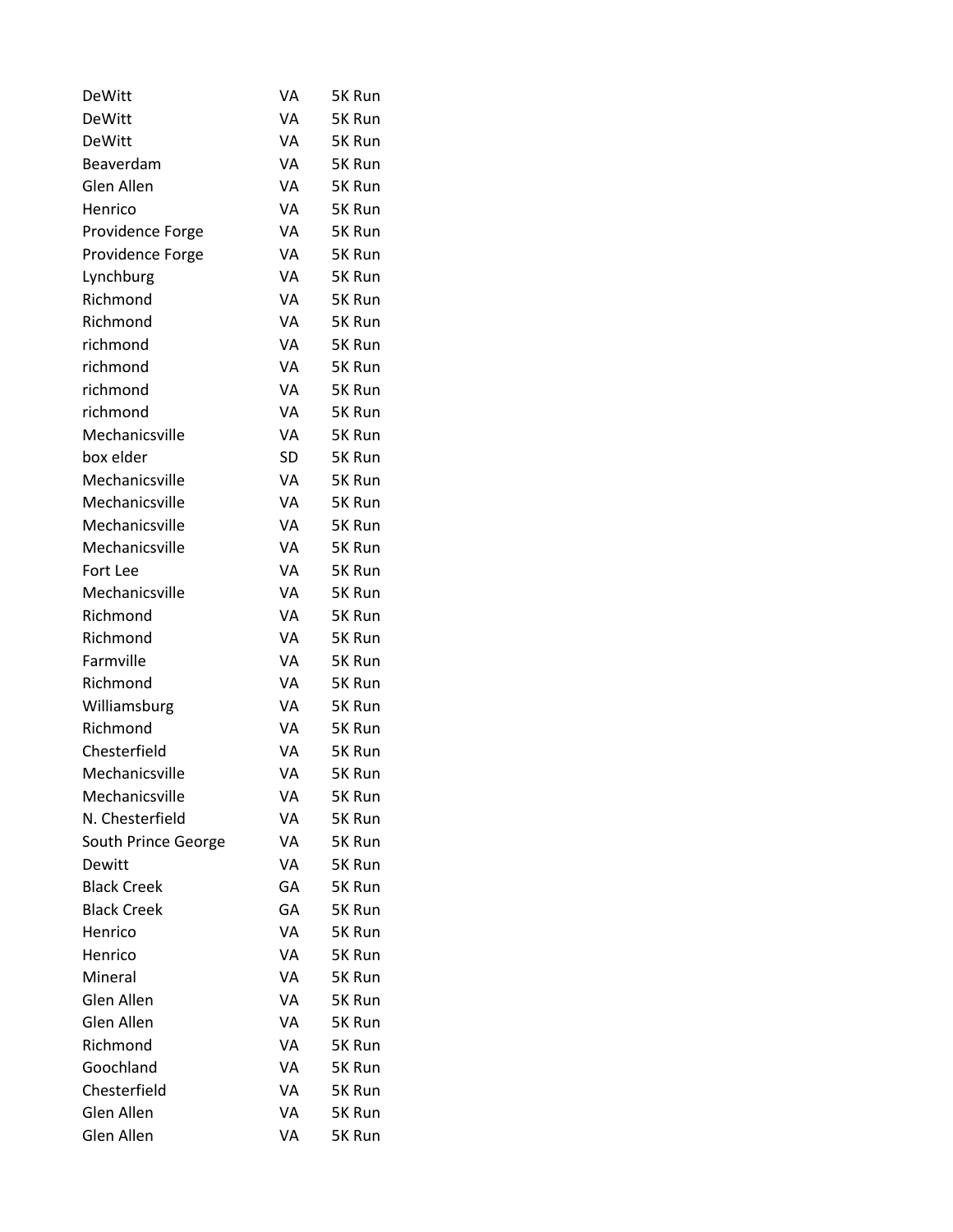| Kitty Hawk         | NС | 5K Run |
|--------------------|----|--------|
| Richmond           | VA | 5K Run |
| Quinton            | VA | 5K Run |
| Quinton            | VA | 5K Run |
| Quinton            | VA | 5K Run |
| Midlothian         | VA | 5K Run |
| Midlothian         | VA | 5K Run |
| Midlothian         | VA | 5K Run |
| Midlothian         | VA | 5K Run |
| Midlothian         | VA | 5K Run |
| Richmnd            | VA | 5K Run |
| Glen Allen         | VA | 5K Run |
| Richmond           | VA | 5K Run |
| Midlothian         | VA | 5K Run |
| Midlothian         | VA | 5K Run |
| Henrico            | VA | 5K Run |
| Henrico            | VA | 5K Run |
| Henrico            | VA | 5K Run |
| Henrico            | VA | 5K Run |
| Gloucester         | VA | 5K Run |
| N. Chesterfield    | VA | 5K Run |
| N. Chesterfield    | VA | 5K Run |
| N Chesterfield     | VA | 5K Run |
| N Chesterfield     | VA | 5K Run |
| Richmond           | VA | 5K Run |
| Glen Allen         | VA | 5K Run |
| Mechanicsville     | VA | 5K Run |
| Mechanicsville     | VA | 5K Run |
| Richmond           | VA | 5K Run |
| Richmond           | VA | 5K Run |
| Richmond           | VA | 5K Run |
| Maidens            | VA | 5K Run |
| Richmond           | VA | 5K Run |
| Richland           | WA | 5K Run |
| Richland           | WA | 5K Run |
| Richmond           | VA | 5K Run |
| glen allen         | VA | 5K Run |
| glen allen         | VA | 5K Run |
| Henrico            | VA | 5K Run |
| Richmond           | VA | 5K Run |
| Richmond           | VA | 5K Run |
| Glen Allen         | VA | 5K Run |
| Amelia Court House | VA | 5K Run |
| Richmond           | VA | 5K Run |
| Richmond           | VA | 5K Run |
| Henrico            | VA | 5K Run |
| Henrico            | VA | 5K Run |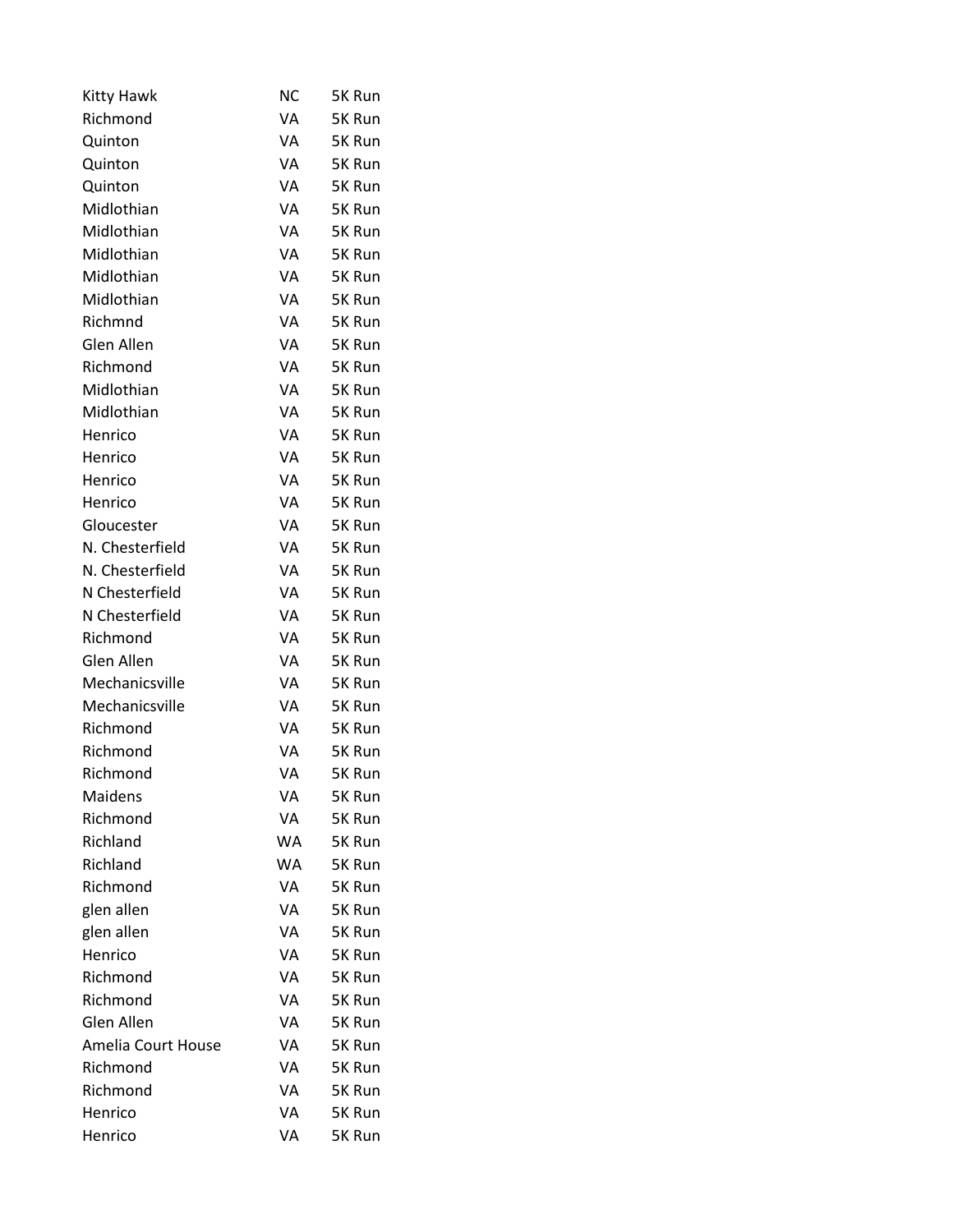| Burke              | VA        | 5K Run |
|--------------------|-----------|--------|
| Richmond           | VA        | 5K Run |
| Chula Vista        | СA        | 5K Run |
| <b>King George</b> | VA        | 5K Run |
| <b>RICHMOND</b>    | VA        | 5K Run |
| Stafford           | VA        | 5K Run |
| Stafford           | VA        | 5K Run |
| Richmond           | VA        | 5K Run |
| Stafford           | VA        | 5K Run |
| Stafford           | VA        | 5K Run |
| Stafford           | VA        | 5K Run |
| Chesterfield       | VA        | 5K Run |
| Midlothian         | VA        | 5K Run |
| Midlothian         | VA        | 5K Run |
| Henrico            | VA        | 5K Run |
| Mechanicsville     | VA        | 5K Run |
| Mechanicsville     | VA        | 5K Run |
| Mechanicsville     | VA        | 5K Run |
| Mechanicsville     | VA        | 5K Run |
| Mechanicsville     | VA        | 5K Run |
| Mechanicsville     | VA        | 5K Run |
| Richmond           | VA        | 5K Run |
| Chester            | VA        | 5K Run |
| Chester            | VA        | 5K Run |
| Chester            | VA        | 5K Run |
| Lebanon            | NJ        | 5K Run |
| Richmond           | VA        | 5K Run |
| Richmond           | VA        | 5K Run |
| Maidens            | VA        | 5K Run |
| Maidens            | VA        | 5K Run |
| Maidens            | VA        | 5K Run |
| Richmond           | VA        | 5K Run |
| Richmond           | VA        | 5K Run |
| Richmond           | VA        | 5K Run |
| Richmond           | VA        | 5K Run |
| Richmond           | VA        | 5K Run |
| Chesterfield       | VA        | 5K Run |
| Mechanicsville     | VA        | 5K Run |
| Montpelier         | VA        | 5K Run |
| Montpelier         | VA        | 5K Run |
| Kitty hawk         | <b>NC</b> | 5K Run |
| Kitty Hawk         | <b>NC</b> | 5K Run |
| <b>Kitty Hawk</b>  | NC        | 5K Run |
| Richmond           | VA        | 5K Run |
| Henrico            | VA        | 5K Run |
| Richmond           | VA        | 5K Run |
| Richmond           | VA        | 5K Run |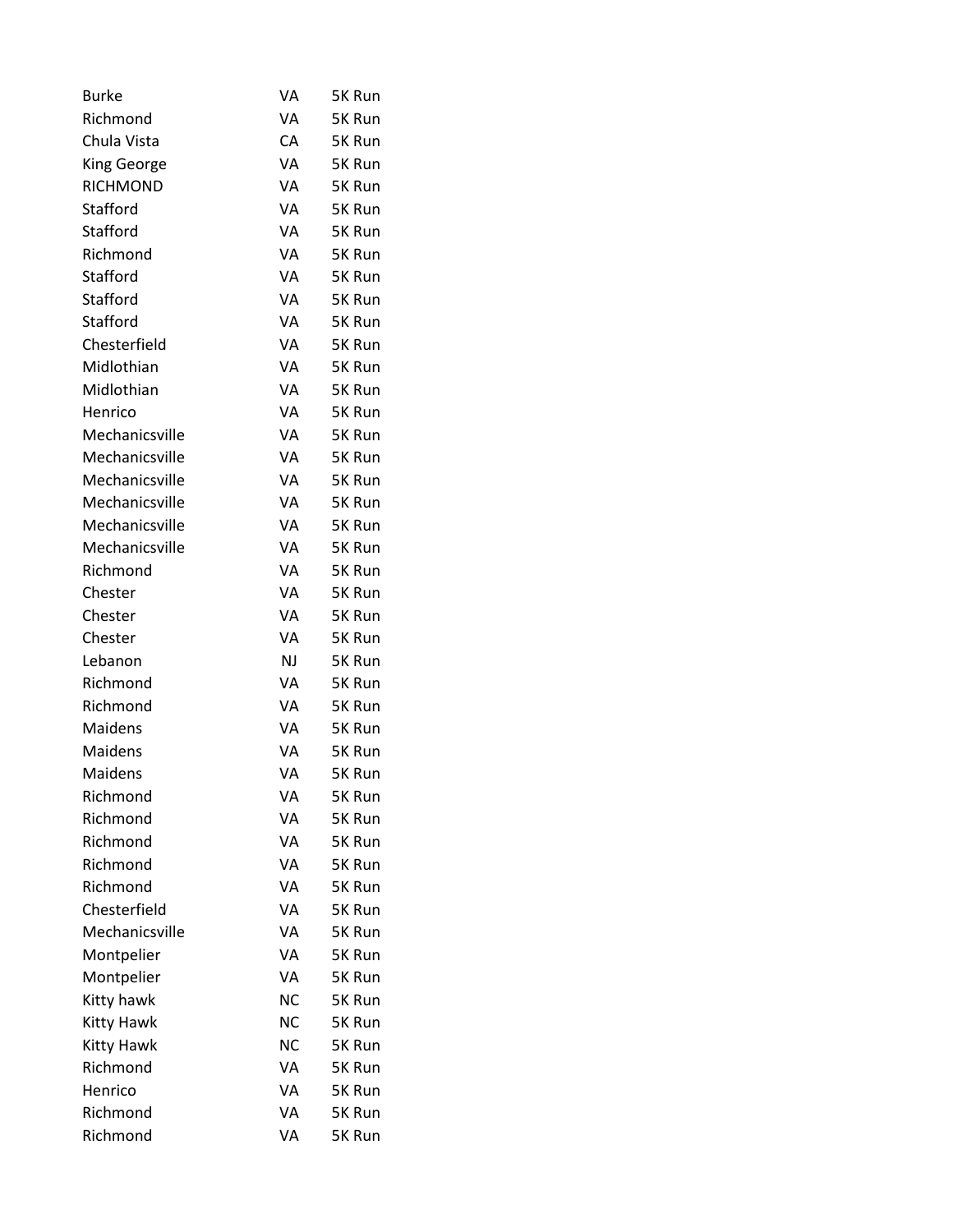| Richmond           | VA        | 5K Run |
|--------------------|-----------|--------|
| Amelia Court House | VA        | 5K Run |
| Richmond           | VA        | 5K Run |
| Richmond           | VA        | 5K Run |
| Henrico            | VA        | 5K Run |
| Richmond           | VA        | 5K Run |
| Mechanicsville     | VA        | 5K Run |
| Mechanicsville     | VA        | 5K Run |
| Richmond           | VA        | 5K Run |
| Midlothian         | VA        | 5K Run |
| Rockville          | VA        | 5K Run |
| Henrico            | VA        | 5K Run |
| Powhatan           | VA        | 5K Run |
| Powhatan           | VA        | 5K Run |
| Powhatan           | VA        | 5K Run |
| Richmond           | VA        | 5K Run |
| Glen allen         | VA        | 5K Run |
| Richmond           | VA        | 5K Run |
| Henrico            | VA        | 5K Run |
| Henrico            | VA        | 5K Run |
| Henrico            | VA        | 5K Run |
| Henrico            | VA        | 5K Run |
| Richmond           | VA        | 5K Run |
| Richmond           | VA        | 5K Run |
| kitty hawk         | <b>NC</b> | 5K Run |
| Kitty Hawk         | <b>NC</b> | 5K Run |
| <b>CHESTER</b>     | VA        | 5K Run |
| Richmond           | VA        | 5K Run |
| Glen Allen         | VA        | 5K Run |
| Ridgewood          | <b>NJ</b> | 5K Run |
| Glen Allen         | VA        | 5K Run |
| Glen Allen         | VA        | 5K Run |
| Glen Allen         | VA        | 5K Run |
| Glen Allen         | VA        | 5K Run |
| Fredericksburg     | VA        | 5K Run |
| kitty hawk         | NC        | 5K Run |
| Glen Allen         | VA        | 5K Run |
| Glen Allen         | VA        | 5K Run |
| Glen Allen         | VA        | 5K Run |
| Glen Allen         | VA        | 5K Run |
| Glen Allen         | VA        | 5K Run |
| Glen Allen         | VA        | 5K Run |
| Richmond           | VA        | 5K Run |
| Fredericksburg     | VA        | 5K Run |
| Richmond           | VA        | 5K Run |
| Richmond           | VA        | 5K Run |
| Richmond           | VA        | 5K Run |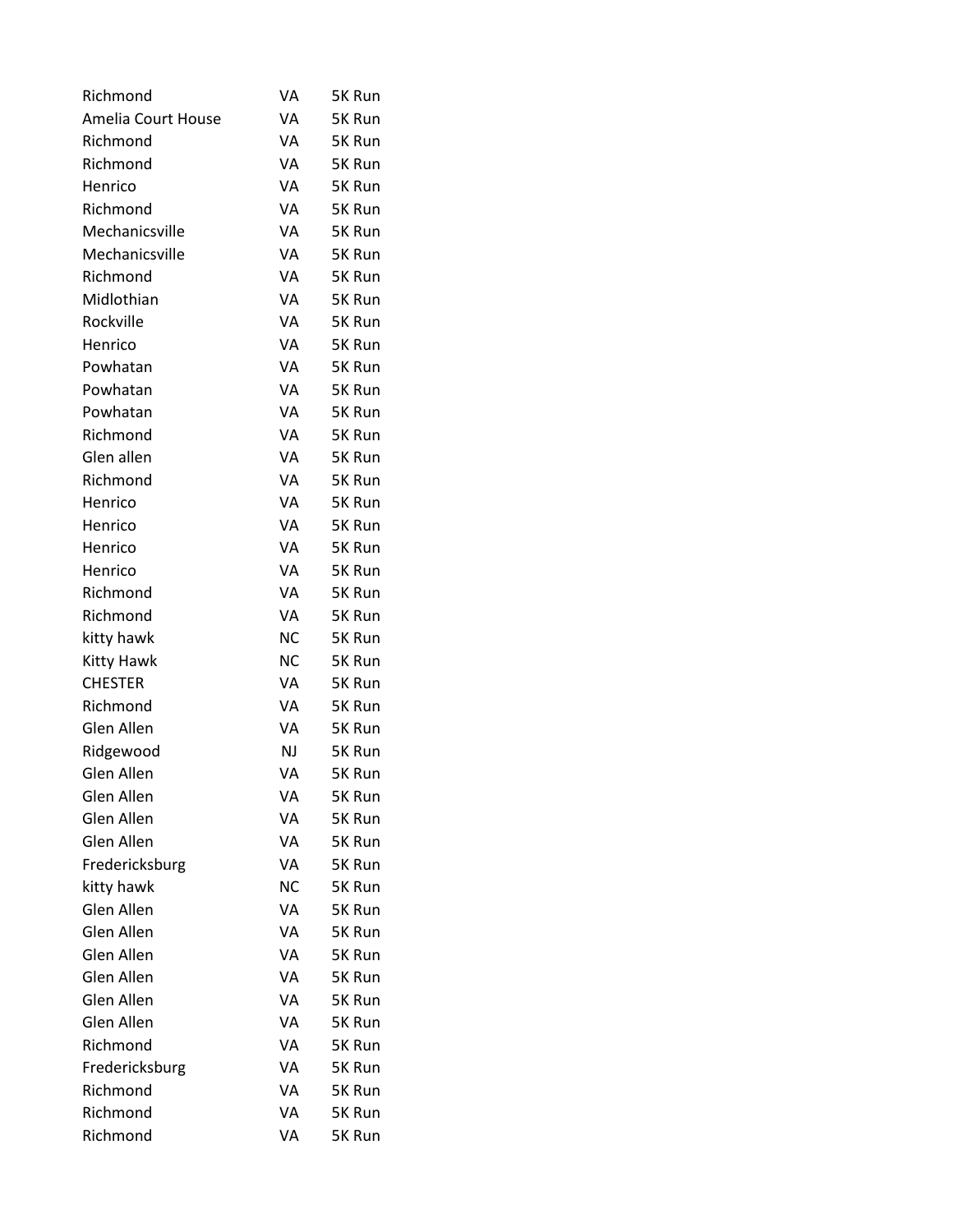| Richmond           | VA        | 5K Run |
|--------------------|-----------|--------|
| Richmond           | VA        | 5K Run |
| Richmond           | VA        | 5K Run |
| Moseley            | VA        | 5K Run |
| Richmond           | VA        | 5K Run |
| Fort Lee           | VA        | 5K Run |
| Richmond           | VA        | 5K Run |
| glen allen         | VA        | 5K Run |
| Midlothian         | VA        | 5K Run |
| Powhatan           | VA        | 5K Run |
| Richmond           | VA        | 5K Run |
| kitty hawk         | <b>NC</b> | 5K Run |
| Richmond           | VA        | 5K Run |
| Richmond           | VA        | 5K Run |
| henrico            | VA        | 5K Run |
| Powhatan           | VA        | 5K Run |
| <b>RICHMOND</b>    | VA        | 5K Run |
| <b>RICHMOND</b>    | VA        | 5K Run |
| <b>RICHMOND</b>    | VA        | 5K Run |
| <b>RICHMOND</b>    | VA        | 5K Run |
| Midlothian         | VA        | 5K Run |
| Henrico            | VA        | 5K Run |
| Mechanicsville     | VA        | 5K Run |
| Mechanicsville     | VA        | 5K Run |
| Mechanicsville     | VA        | 5K Run |
| Mechanicsville     | VA        | 5K Run |
| Mechanicsville     | VA        | 5K Run |
| Richmond           | VA        | 5K Run |
| Fort Lee           | VA        | 5K Run |
| Fort Lee           | VA        | 5K Run |
| Fort Lee           | VA        | 5K Run |
| Chesterfield       | VA        | 5K Run |
| Richmond           | VA        | 5K Run |
| richmond           | VA        | 5K Run |
| Midlothian         | VA        | 5K Run |
| Richmond           | VA        | 5K Run |
| Richmond           | VA        | 5K Run |
| Gloucester         | VA        | 5K Run |
| Lynchburg          | VA        | 5K Run |
| S Chesterfield     | VA        | 5K Run |
| Mechanicsville     | VA        | 5K Run |
| Atlanta            | GA        | 5K Run |
| Midlothian         | VA        | 5K Run |
| North Chesterfield | VA        | 5K Run |
| Richmond           | VA        | 5K Run |
| Richmond           | VA        | 5K Run |
| Glen Allen         | VA        | 5K Run |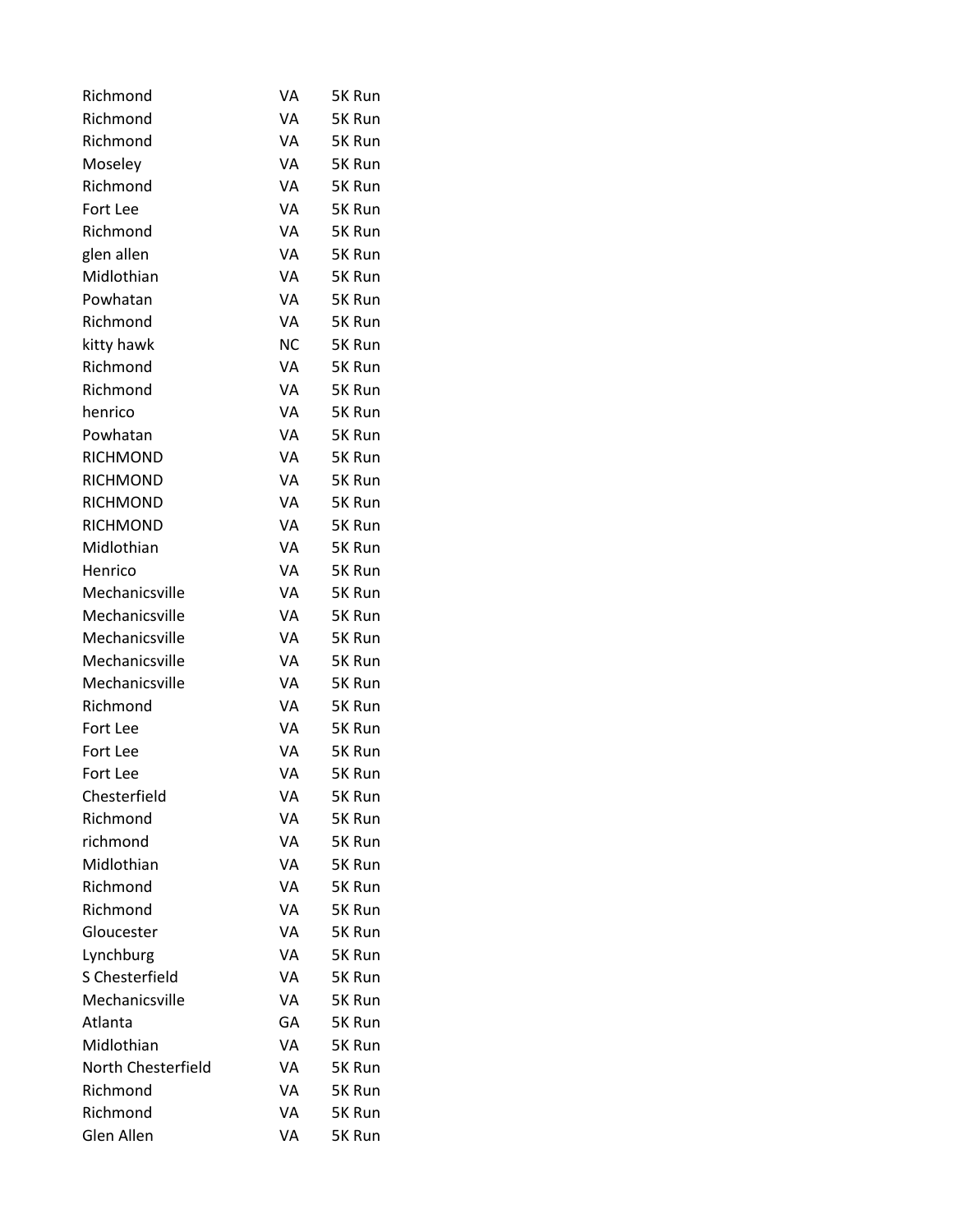| Glen Allen           | VA        | 5K Run |
|----------------------|-----------|--------|
| Richmond             | VA        | 5K Run |
| Moseley              | VA        | 5K Run |
| Richmond             | VA        | 5K Run |
| Richmond             | VA        | 5K Run |
| Richmond             | VA        | 5K Run |
| Powhatan             | VA        | 5K Run |
| Chesterfield         | VA        | 5K Run |
| Chesterfield         | VA        | 5K Run |
| Moseley              | VA        | 5K Run |
| Tuscaloosa           | AL        | 5K Run |
| Richmond             | VA        | 5K Run |
| Richmond             | VA        | 5K Run |
| Fort Lee             | VA        | 5K Run |
| Richmond             | VA        | 5K Run |
| Richmond             | VA        | 5K Run |
| Richmond             | VA        | 5K Run |
| Maidens              | VA        | 5K Run |
| Richmond             | VA        | 5K Run |
| Maidens              | VA        | 5K Run |
| Richmond             | VA        | 5K Run |
| Richmond             | VA        | 5K Run |
| Richmond             | VA        | 5K Run |
| Richmond             | VA        | 5K Run |
| Richmond             | VA        | 5K Run |
| Richmond             | VA        | 5K Run |
| Richmond             | VA        | 5K Run |
| Gloucester           | VA        | 5K Run |
| Gloucester           | VA        | 5K Run |
| Richmond             | VA        | 5K Run |
| Goochland            | VA        | 5K Run |
| kitty hawk           | NС        | 5K Run |
| Mechanicsville       | VA        | 5K Run |
| Henrico              | VA        | 5K Run |
| Henrico              | VA        | 5K Run |
| Henrico              | VA        | 5K Run |
| Richmond             | VA        | 5K Run |
| Richmond             | VA        | 5K Run |
| Richmond             | VA        | 5K Run |
| Glen Allen           | VA        | 5K Run |
| Glen Allen           | VA        | 5K Run |
| Kitty Hawk           | <b>NC</b> | 5K Run |
| Mechanicsville       | VA        | 5K Run |
| <b>Silver Spring</b> | MD        | 5K Run |
| Richmond             | VA        | 5K Run |
| Richmond             | VA        | 5K Run |
| Henrico              | VA        | 5K Run |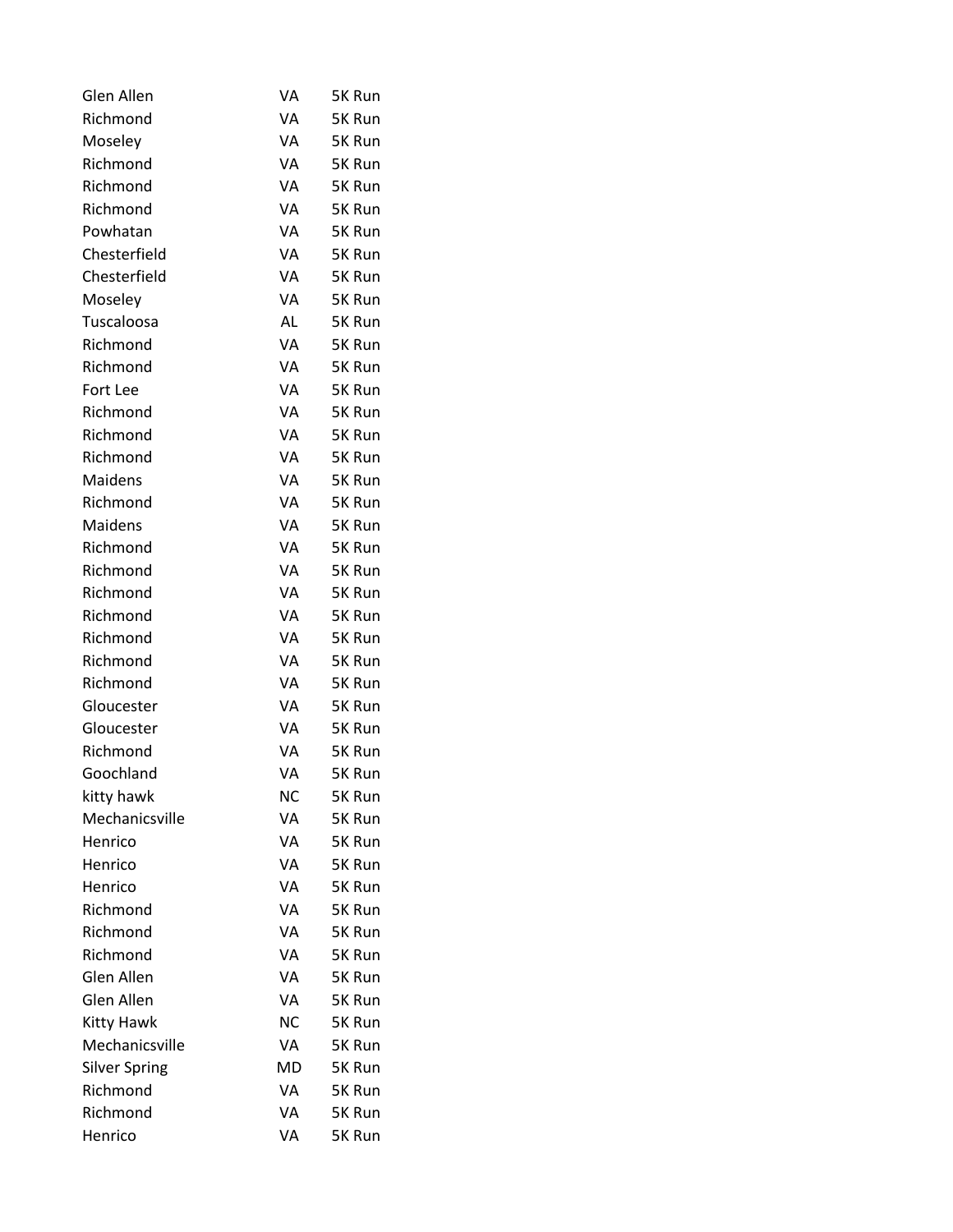| Richmond             | VA | 5K Run |
|----------------------|----|--------|
| Richmond             | VA | 5K Run |
| Henrico              | VA | 5K Run |
| Richmond             | VA | 5K Run |
| Chester              | VA | 5K Run |
| N. Chesterfiled      | VA | 5K Run |
| Richmond             | VA | 5K Run |
| Richmond             | VA | 5K Run |
| Chesterfield         | VA | 5K Run |
| Chesterfield         | VA | 5K Run |
| Chesterfield         | VA | 5K Run |
| Henrico              | VA | 5K Run |
| Henrico              | VA | 5K Run |
| Midlothian           | VA | 5K Run |
| Midlothian           | VA | 5K Run |
| Midlothian           | VA | 5K Run |
| Glen Allen           | VA | 5K Run |
| Glen Allen           | VA | 5K Run |
| Chesterfield         | VA | 5K Run |
| Richmond             | VA | 5K Run |
| Richmond             | VA | 5K Run |
| Richmond             | VA | 5K Run |
| Richmond             | VA | 5K Run |
| Richmond             | VA | 5K Run |
| Moseley              | VA | 5K Run |
| <b>Prince George</b> | VA | 5K Run |
| Glen Allen           | VA | 5K Run |
| Glen Allen           | VA | 5K Run |
| Glen Allen           | VA | 5K Run |
| Richmond             | VA | 5K Run |
| Richmond             | VA | 5K Run |
| Richmond             | VA | 5K Run |
| Richmond             | VA | 5K Run |
| Henrico              | VA | 5K Run |
| Henrico              | VA | 5K Run |
| Moseley              | VA | 5K Run |
| Moseley              | VA | 5K Run |
| Fort Lee             | VA | 5K Run |
| Fort Lee             | VA | 5K Run |
| Goochland            | VA | 5K Run |
| Midlothian           | VA | 5K Run |
| Midlothian           | VA | 5K Run |
| Midlothian           | VA | 5K Run |
| Richmond             | VA | 5K Run |
| Charlotte            | NС | 5K Run |
| Mechanicsville       | VA | 5K Run |
| Mechanicsville       | VA | 5K Run |